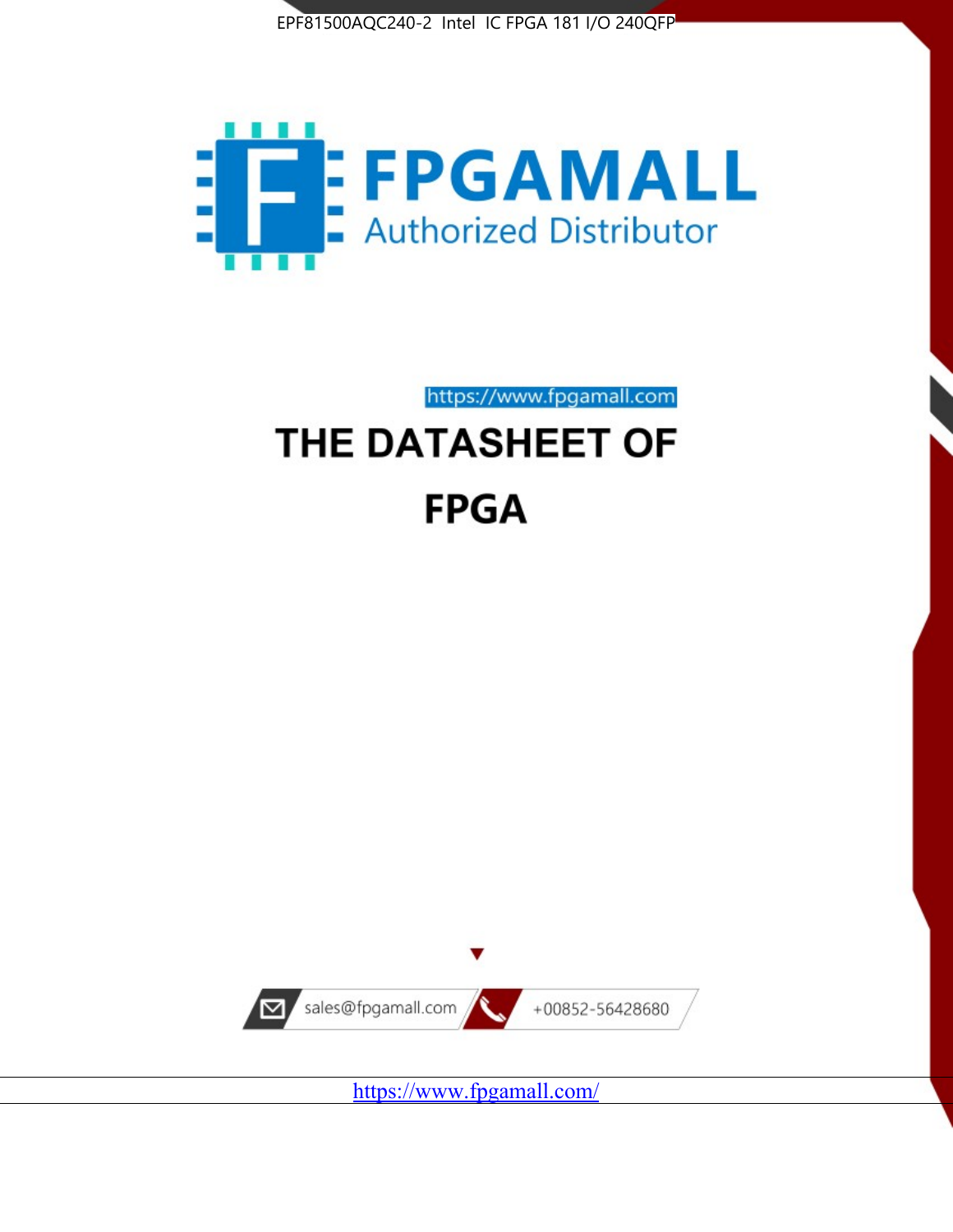

## **FLEX 8000**

**Programmable Logic Device Family**

## **January 2003, ver. 11.1 Data Sheet**

## Features...

Low-cost, high-density, register-rich CMOS programmable logic device (PLD) family (see Table 1)

- 2,500 to 16,000 usable gates
- 282 to 1,500 registers
- System-level features
	- In-circuit reconfigurability (ICR) via external configuration devices or intelligent controller
	- Fully compliant with the peripheral component interconnect Special Interest Group (PCI SIG) *PCI Local Bus Specification, Revision 2.2* for 5.0-V operation
	- Built-in Joint Test Action Group (JTAG) boundary-scan test (BST) circuitry compliant with IEEE Std. 1149.1-1990 on selected devices
	- MultiVolt<sup>™</sup> I/O interface enabling device core to run at  $5.0 V$ , while I/O pins are compatible with 5.0-V and 3.3-V logic levels
	- Low power consumption (typical specification is 0.5 mA or less in standby mode)
- Flexible interconnect
	- FastTrack<sup>®</sup> Interconnect continuous routing structure for fast, predictable interconnect delays
	- Dedicated carry chain that implements arithmetic functions such as fast adders, counters, and comparators (automatically used by software tools and megafunctions)
	- Dedicated cascade chain that implements high-speed, high-fan-in logic functions (automatically used by software tools and megafunctions)
	- Tri-state emulation that implements internal tri-state nets
- Powerful I/O pins
- Programmable output slew-rate control reduces switching noise

| <b>Feature</b>            | <b>EPF8282A</b><br><b>EPF8282AV</b> | <b>EPF8452A</b> | <b>EPF8636A</b> | <b>EPF8820A</b> | <b>EPF81188A</b> | <b>EPF81500A</b> |  |  |  |  |
|---------------------------|-------------------------------------|-----------------|-----------------|-----------------|------------------|------------------|--|--|--|--|
| Usable gates              | 2,500                               | 4.000           | 6,000           | 8,000           | 12.000           | 16,000           |  |  |  |  |
| Flipflops                 | 282                                 | 452             | 636             | 820             | 1.188            | 1,500            |  |  |  |  |
| Logic array blocks (LABs) | 26                                  | 42              | 63              | 84              | 126              | 162              |  |  |  |  |
| Logic elements (LEs)      | 208                                 | 336             | 504             | 672             | 1.008            | 1,296            |  |  |  |  |
| Maximum user I/O pins     | 78                                  | 120             | 136             | 152             | 184              | 208              |  |  |  |  |

## *Table 1. FLEX 8000 Device Features*

## **Altera Corporation 1**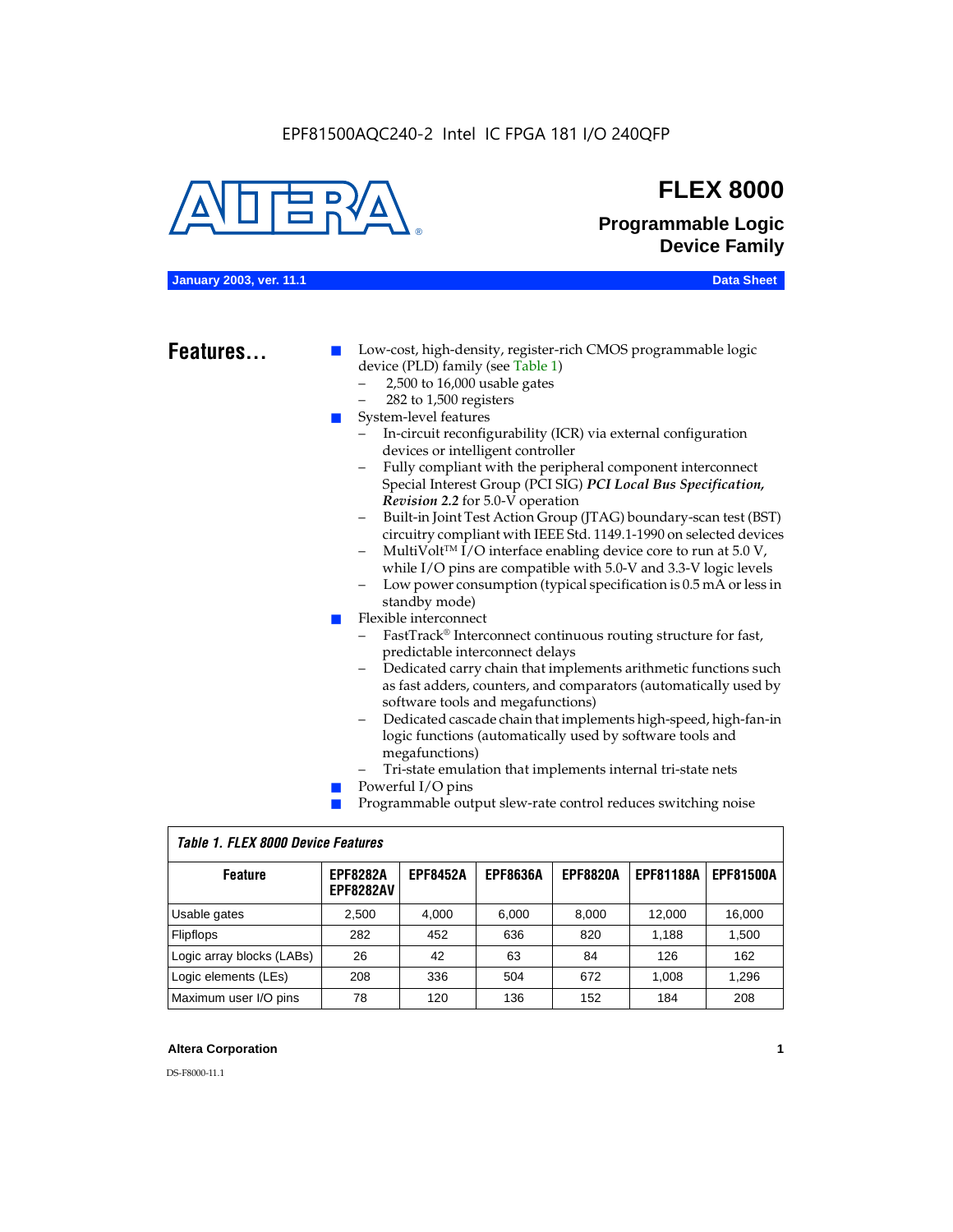| JTAG BST<br>circuitry | Yes | No | Yes | Yes | No | Yes |
|-----------------------|-----|----|-----|-----|----|-----|
|                       |     |    |     |     |    |     |

## **...and More Features**

Fabricated on an advanced SRAM process ■ Available in a variety of packages with 84 to 304 pins (see Table 2) Software design support and automatic place-and-route provided by the Altera® MAX+PLUS® II development system for Windows-based PCs, as well as Sun SPARCstation, HP 9000 Series 700/800, and IBM RISC System/6000 workstations Additional design entry and simulation support provided by EDIF

Peripheral register for fast setup and clock-to-output delay

2 0 0 and 3 0 0 netlist files, library of parameterized modules (LPM), Verilog HDL, VHDL, and other interfaces to popular EDA tools from manufacturers such as Cadence, Exemplar Logic, Mentor Graphics, OrCAD, Synopsys, Synplicity, and Veribest

| Table 2. FLEX 8000 Package Options & I/O Pin Count<br>Note $(1)$ |                           |                               |                            |                            |                              |                       |                               |                              |                              |                               |                              |                               |
|------------------------------------------------------------------|---------------------------|-------------------------------|----------------------------|----------------------------|------------------------------|-----------------------|-------------------------------|------------------------------|------------------------------|-------------------------------|------------------------------|-------------------------------|
| <b>Device</b>                                                    | 84-<br>Pin<br><b>PLCC</b> | $100 -$<br>Pin<br><b>TQFP</b> | 144-<br>Pin<br><b>TQFP</b> | 160-<br>Pin<br><b>POFP</b> | $160 -$<br>Pin<br><b>PGA</b> | $192 -$<br>Pin<br>PGA | $208 -$<br>Pin<br><b>POFP</b> | $225 -$<br>Pin<br><b>BGA</b> | $232 -$<br>Pin<br><b>PGA</b> | $240 -$<br>Pin<br><b>PQFP</b> | $280 -$<br>Pin<br><b>PGA</b> | $304 -$<br>Pin<br><b>ROFP</b> |
| EPF8282A                                                         | 68                        | 78                            |                            |                            |                              |                       |                               |                              |                              |                               |                              |                               |
| EPF8282AV                                                        |                           | 78                            |                            |                            |                              |                       |                               |                              |                              |                               |                              |                               |
| EPF8452A                                                         | 68                        | 68                            |                            | 120                        | 120                          |                       |                               |                              |                              |                               |                              |                               |
| EPF8636A                                                         | 68                        |                               |                            | 118                        |                              | 136                   | 136                           |                              |                              |                               |                              |                               |
| EPF8820A                                                         |                           |                               | 112                        | 120                        |                              | 152                   | 152                           | 152                          |                              |                               |                              |                               |
| EPF81188A                                                        |                           |                               |                            |                            |                              |                       | 148                           |                              | 184                          | 184                           |                              |                               |
| EPF81500A                                                        |                           |                               |                            |                            |                              |                       |                               |                              |                              | 181                           | 208                          | 208                           |

## *Note:*

(1) FLEX 8000 device package types include plastic J-lead chip carrier (PLCC), thin quad flat pack (TQFP), plastic quad flat pack (PQFP), power quad flat pack (RQFP), ball-grid array (BGA), and pin-grid array (PGA) packages.

## **General Description**

Altera's Flexible Logic Element MatriX (FLEX®) family combines the benefits of both erasable programmable logic devices (EPLDs) and fieldprogrammable gate arrays (FPGAs). The FLEX 8000 device family is ideal for a variety of applications because it combines the fine-grained architecture and high register count characteristics of FPGAs with the high speed and predictable interconnect delays of EPLDs. Logic is implemented in LEs that include compact 4-input look-up tables (LUTs) and programmable registers. High performance is provided by a fast, continuous network of routing resources.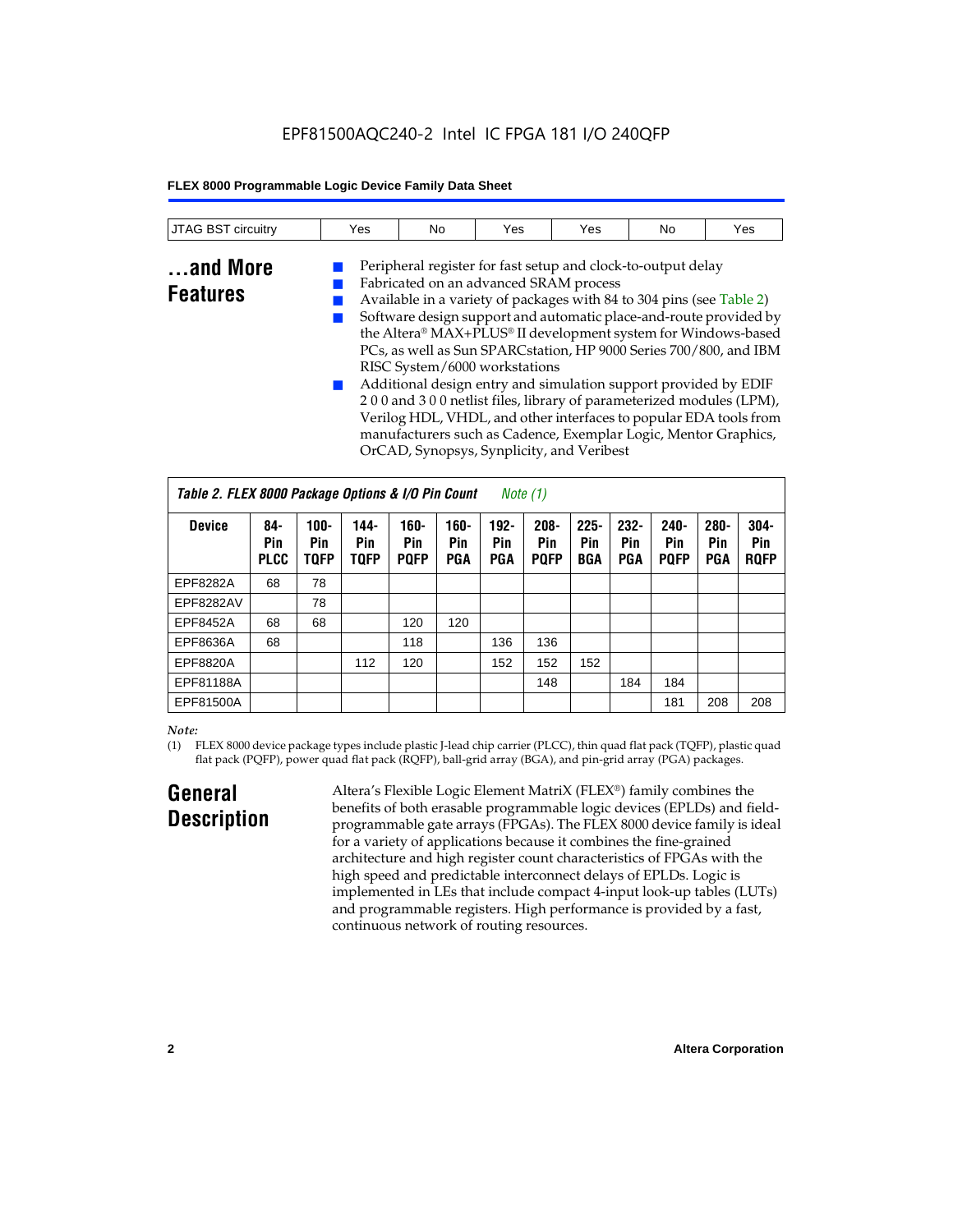FLEX 8000 devices provide a large number of storage elements for applications such as digital signal processing (DSP), wide-data-path manipulation, and data transformation. These devices are an excellent choice for bus interfaces, TTL integration, coprocessor functions, and high-speed controllers. The high-pin-count packages can integrate multiple 32-bit buses into a single device. Table 3 shows FLEX 8000 performance and LE requirements for typical applications.

| Tadie J. Flea Quuu Feituitiiaiige |                 |       |                    |     |            |  |  |  |  |  |  |
|-----------------------------------|-----------------|-------|--------------------|-----|------------|--|--|--|--|--|--|
| <b>Application</b>                | <b>LEs Used</b> |       | <b>Speed Grade</b> |     |            |  |  |  |  |  |  |
|                                   |                 | $A-2$ | A-3                | A-4 |            |  |  |  |  |  |  |
| 16-bit loadable counter           | 16              | 125   | 95                 | 83  | <b>MHz</b> |  |  |  |  |  |  |
| 16-bit up/down counter            | 16              | 125   | 95                 | 83  | <b>MHz</b> |  |  |  |  |  |  |
| 24-bit accumulator                | 24              | 87    | 67                 | 58  | <b>MHz</b> |  |  |  |  |  |  |
| 16-bit address decode             | 4               | 4.2   | 4.9                | 6.3 | ns         |  |  |  |  |  |  |
| 16-to-1 multiplexer               | 10              | 6.6   | 7.9                | 9.5 | ns         |  |  |  |  |  |  |

## *Table 3. FLEX 8000 Performance*

All FLEX 8000 device packages provide four dedicated inputs for synchronous control signals with large fan-outs. Each I/O pin has an associated register on the periphery of the device. As outputs, these registers provide fast clock-to-output times; as inputs, they offer quick setup times.

The logic and interconnections in the FLEX 8000 architecture are configured with CMOS SRAM elements. FLEX 8000 devices are configured at system power-up with data stored in an industry-standard parallel EPROM or an Altera serial configuration devices, or with data provided by a system controller. Altera offers the EPC1, EPC1213, EPC1064, and EPC1441 configuration devices, which configure FLEX 8000 devices via a serial data stream. Configuration data can also be stored in an industry-standard  $32 K \times 8$  bit or larger configuration device, or downloaded from system RAM. After a FLEX 8000 device has been configured, it can be reconfigured in-circuit by resetting the device and loading new data. Because reconfiguration requires less than 100 ms, realtime changes can be made during system operation. For information on how to configure FLEX 8000 devices, go to the following documents:

- Configuration Devices for APEX & FLEX Devices Data Sheet
- $BitBlaster$  Serial Download Cable Data Sheet
- ByteBlasterMV Parallel Port Download Cable Data Sheet
- *Application Note 33 (Configuring FLEX 8000 Devices)*
- *Application Note 38 (Configuring Multiple FLEX 8000 Devices)*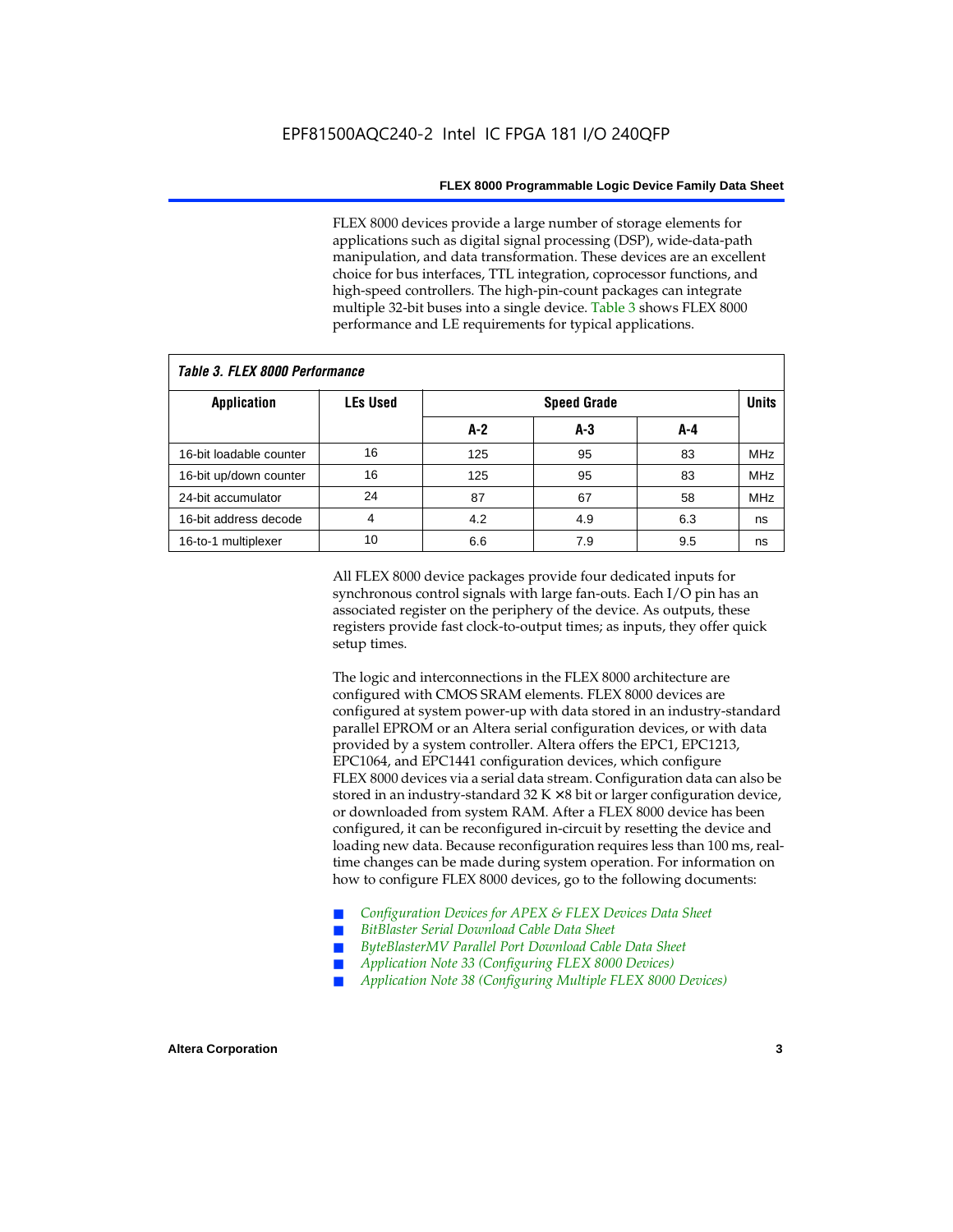FLEX 8000 devices contain an optimized microprocessor interface that permits the microprocessor to configure FLEX 8000 devices serially, in parallel, synchronously, or asynchronously. The interface also enables the microprocessor to treat a FLEX 8000 device as memory and configure the device by writing to a virtual memory location, making it very easy for the designer to create configuration software.

The FLEX 8000 family is supported by Altera's MAX+PLUS II development system, a single, integrated package that offers schematic, text—including the Altera Hardware Description Language (AHDL), VHDL, and Verilog HDL—and waveform design entry, compilation and logic synthesis, simulation and timing analysis, and device programming. The MAX+PLUS II software provides EDIF 2 0 0 and 3 0 0, library of parameterized modules (LPM), VHDL, Verilog HDL, and other interfaces for additional design entry and simulation support from other industrystandard PC- and UNIX workstation-based EDA tools. The MAX+PLUS II software runs on Windows-based PCs and Sun SPARCstation, HP 9000 Series 700/800, and IBM RISC System/6000 workstations.

The MAX+PLUS II software interfaces easily with common gate array EDA tools for synthesis and simulation. For example, the MAX+PLUS II software can generate Verilog HDL files for simulation with tools such as Cadence Verilog-XL. Additionally, the MAX+PLUS II software contains EDA libraries that use device-specific features such as carry chains, which are used for fast counter and arithmetic functions. For instance, the Synopsys Design Compiler library supplied with the MAX+PLUS II development system includes DesignWare functions that are optimized for the FLEX 8000 architecture.



For more information on the MAX+PLUS II software, go to the *MAX+PLUS II Programmable Logic Development System & Software Data Sheet*.

## **Functional Description**

The FLEX 8000 architecture incorporates a large matrix of compact building blocks called logic elements (LEs). Each LE contains a 4-input LUT that provides combinatorial logic capability and a programmable register that offers sequential logic capability. The fine-grained structure of the LE provides highly efficient logic implementation.

Eight LEs are grouped together to form a logic array block (LAB). Each FLEX 8000 LAB is an independent structure with common inputs, interconnections, and control signals. The LAB architecture provides a coarse-grained structure for high device performance and easy routing.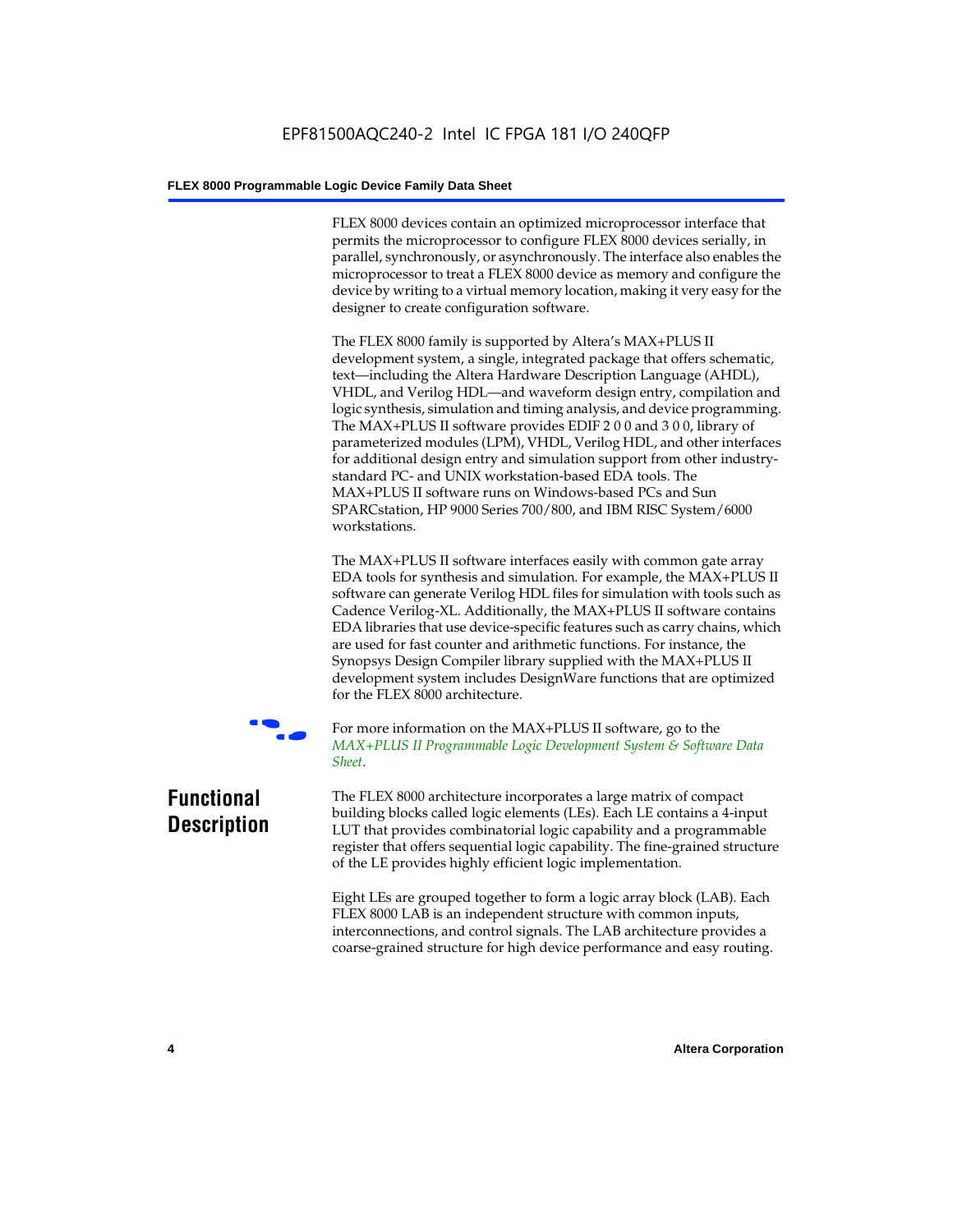Figure 1 shows a block diagram of the FLEX 8000 architecture. Each group of eight LEs is combined into an LAB; LABs are arranged into rows and columns. The I/O pins are supported by I/O elements (IOEs) located at the ends of rows and columns. Each IOE contains a bidirectional I/O buffer and a flipflop that can be used as either an input or output register.



Signal interconnections within FLEX 8000 devices and between device pins are provided by the FastTrack Interconnect, a series of fast, continuous channels that run the entire length and width of the device. IOEs are located at the end of each row (horizontal) and column (vertical) FastTrack Interconnect path.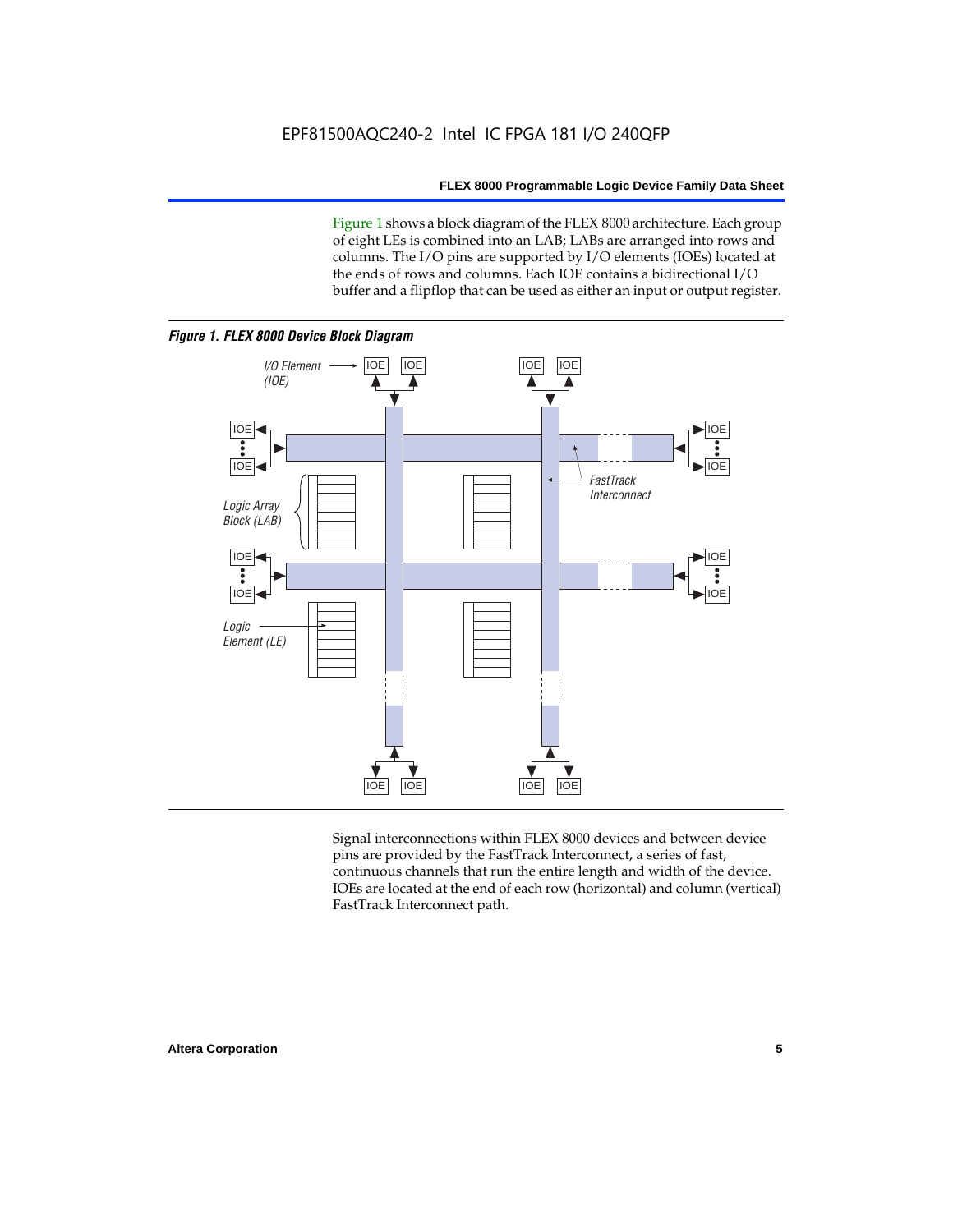## **Logic Array Block**

A logic array block (LAB) consists of eight LEs, their associated carry and cascade chains, LAB control signals, and the LAB local interconnect. The LAB provides the coarse-grained structure of the FLEX 8000 architecture. This structure enables FLEX 8000 devices to provide efficient routing, high device utilization, and high performance. Figure 2 shows a block diagram of the FLEX 8000 LAB.



**6 Altera Corporation**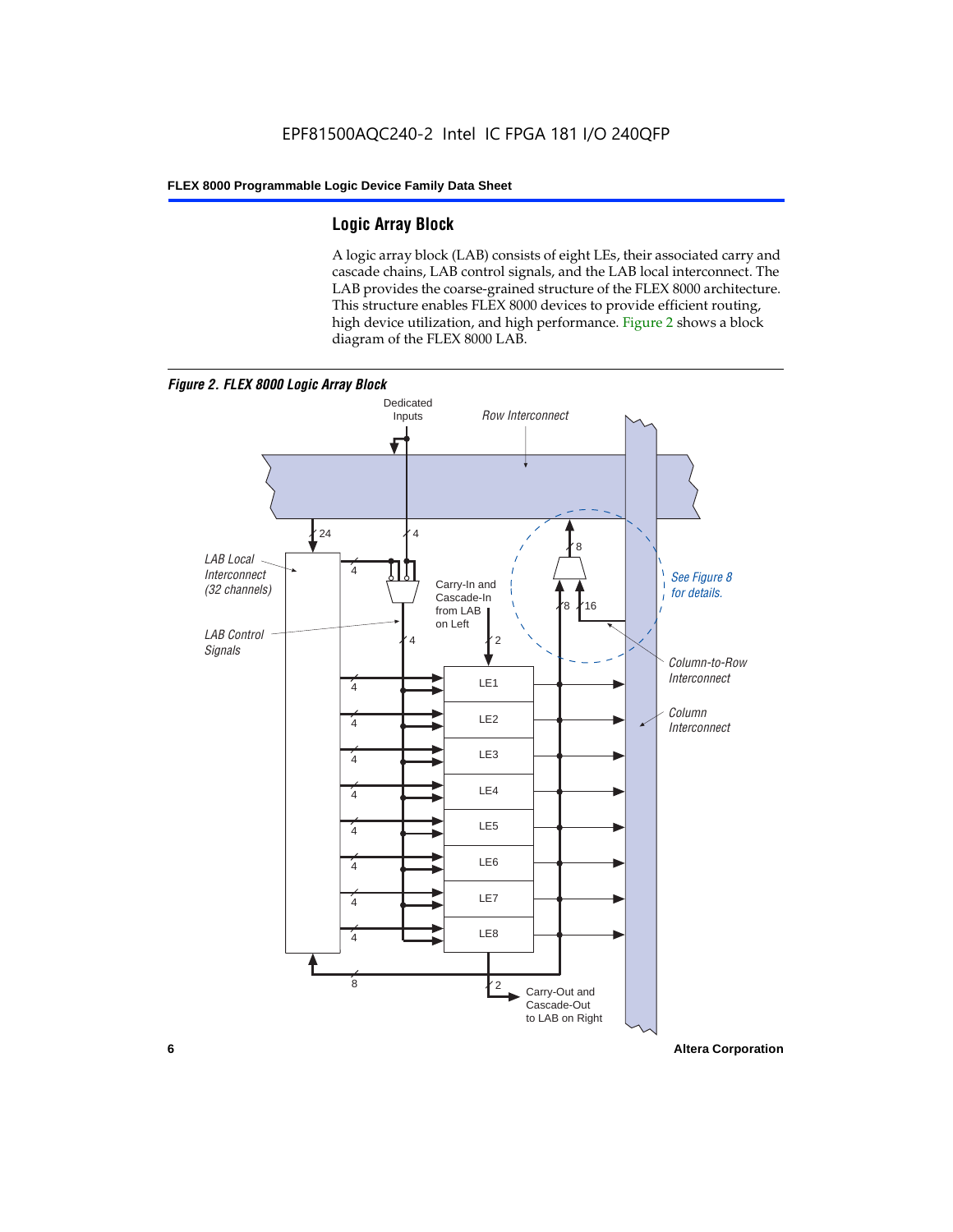Each LAB provides four control signals that can be used in all eight LEs. Two of these signals can be used as clocks, and the other two for clear/preset control. The LAB control signals can be driven directly from a dedicated input pin, an I/O pin, or any internal signal via the LAB local interconnect. The dedicated inputs are typically used for global clock, clear, or preset signals because they provide synchronous control with very low skew across the device. FLEX 8000 devices support up to four individual global clock, clear, or preset control signals. If logic is required on a control signal, it can be generated in one or more LEs in any LAB and driven into the local interconnect of the target LAB.

## **Logic Element**

The logic element (LE) is the smallest unit of logic in the FLEX 8000 architecture, with a compact size that provides efficient logic utilization. Each LE contains a 4-input LUT, a programmable flipflop, a carry chain, and cascade chain. Figure 3 shows a block diagram of an LE.



The LUT is a function generator that can quickly compute any function of four variables. The programmable flipflop in the LE can be configured for D, T, JK, or SR operation. The clock, clear, and preset control signals on the flipflop can be driven by dedicated input pins, general-purpose I/O pins, or any internal logic. For purely combinatorial functions, the flipflop is bypassed and the output of the LUT goes directly to the output of the LE.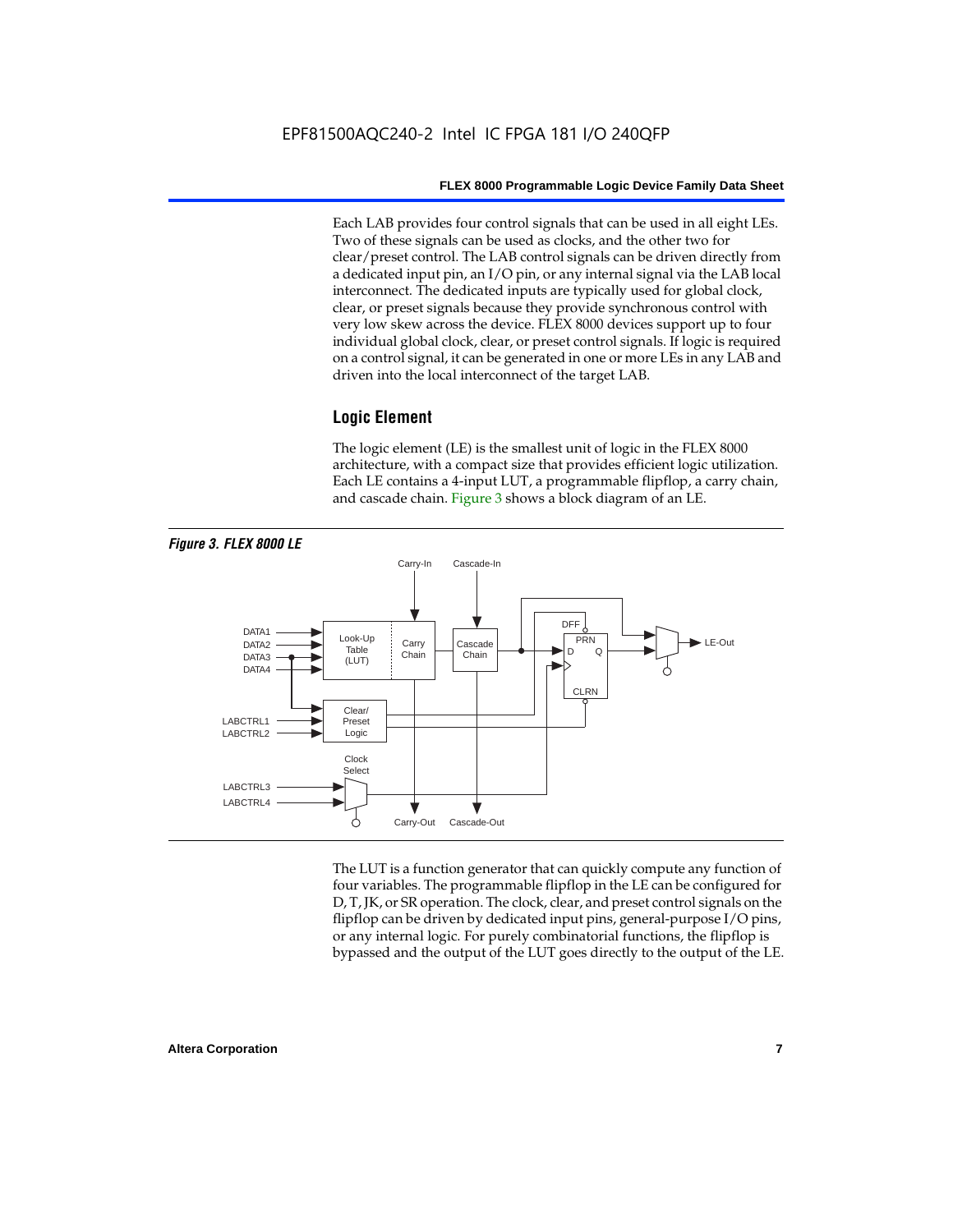The FLEX 8000 architecture provides two dedicated high-speed data paths—carry chains and cascade chains—that connect adjacent LEs without using local interconnect paths. The carry chain supports highspeed counters and adders; the cascade chain implements wide-input functions with minimum delay. Carry and cascade chains connect all LEs in an LAB and all LABs in the same row. Heavy use of carry and cascade chains can reduce routing flexibility. Therefore, the use of carry and cascade chains should be limited to speed-critical portions of a design.

## *Carry Chain*

The carry chain provides a very fast (less than 1 ns) carry-forward function between LEs. The carry-in signal from a lower-order bit moves forward into the higher-order bit via the carry chain, and feeds into both the LUT and the next portion of the carry chain. This feature allows the FLEX 8000 architecture to implement high-speed counters and adders of arbitrary width. The MAX+PLUS II Compiler can create carry chains automatically during design processing; designers can also insert carry chain logic manually during design entry.

Figure 4 shows how an *n*-bit full adder can be implemented in *n* + 1 LEs with the carry chain. One portion of the LUT generates the sum of two bits using the input signals and the carry-in signal; the sum is routed to the output of the LE. The register is typically bypassed for simple adders, but can be used for an accumulator function. Another portion of the LUT and the carry chain logic generate the carry-out signal, which is routed directly to the carry-in signal of the next-higher-order bit. The final carry-out signal is routed to another LE, where it can be used as a general-purpose signal. In addition to mathematical functions, carry chain logic supports very fast counters and comparators.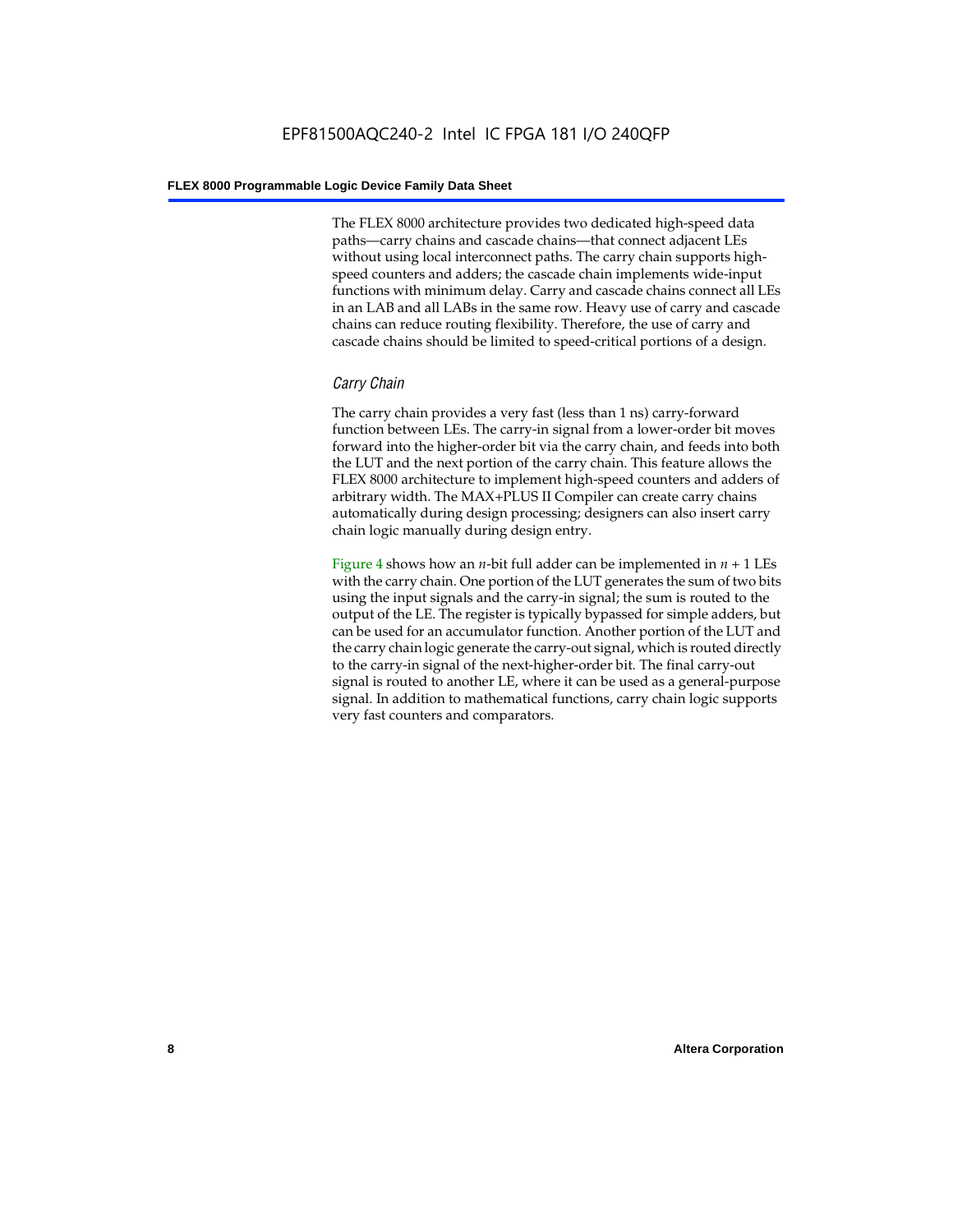

*Figure 4. FLEX 8000 Carry Chain Operation*

## *Cascade Chain*

With the cascade chain, the FLEX 8000 architecture can implement functions that have a very wide fan-in. Adjacent LUTs can be used to compute portions of the function in parallel; the cascade chain serially connects the intermediate values. The cascade chain can use a logical AND or logical OR (via De Morgan's inversion) to connect the outputs of adjacent LEs. Each additional LE provides four more inputs to the effective width of a function, with a delay as low as 0.6 ns per LE.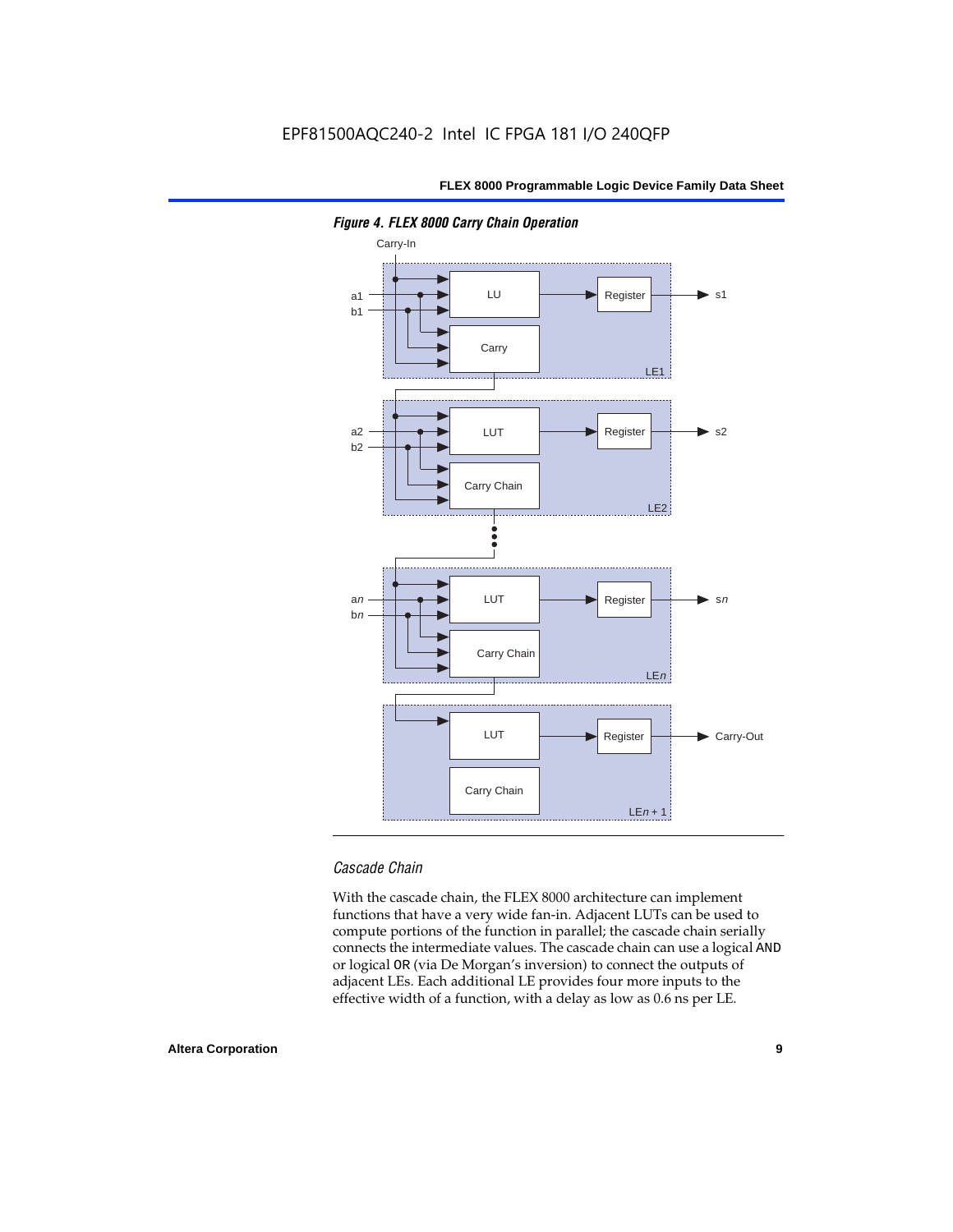The MAX+PLUS II Compiler can create cascade chains automatically during design processing; designers can also insert cascade chain logic manually during design entry. Cascade chains longer than eight LEs are automatically implemented by linking LABs together. The last LE of an LAB cascades to the first LE of the next LAB.

Figure 5 shows how the cascade function can connect adjacent LEs to form functions with a wide fan-in. These examples show functions of 4*n* variables implemented with *n* LEs. For a device with an A-2 speed grade, the LE delay is 2.4 ns; the cascade chain delay is 0.6 ns. With the cascade chain, 4.2 ns is needed to decode a 16-bit address.



*Figure 5. FLEX 8000 Cascade Chain Operation*

## *LE Operating Modes*

The FLEX 8000 LE can operate in one of four modes, each of which uses LE resources differently. See Figure 6. In each mode, seven of the ten available inputs to the LE—the four data inputs from the LAB local interconnect, the feedback from the programmable register, and the carry-in and cascade-in from the previous LE—are directed to different destinations to implement the desired logic function. The three remaining inputs to the LE provide clock, clear, and preset control for the register. The MAX+PLUS II software automatically chooses the appropriate mode for each application. Design performance can also be enhanced by designing for the operating mode that supports the desired application.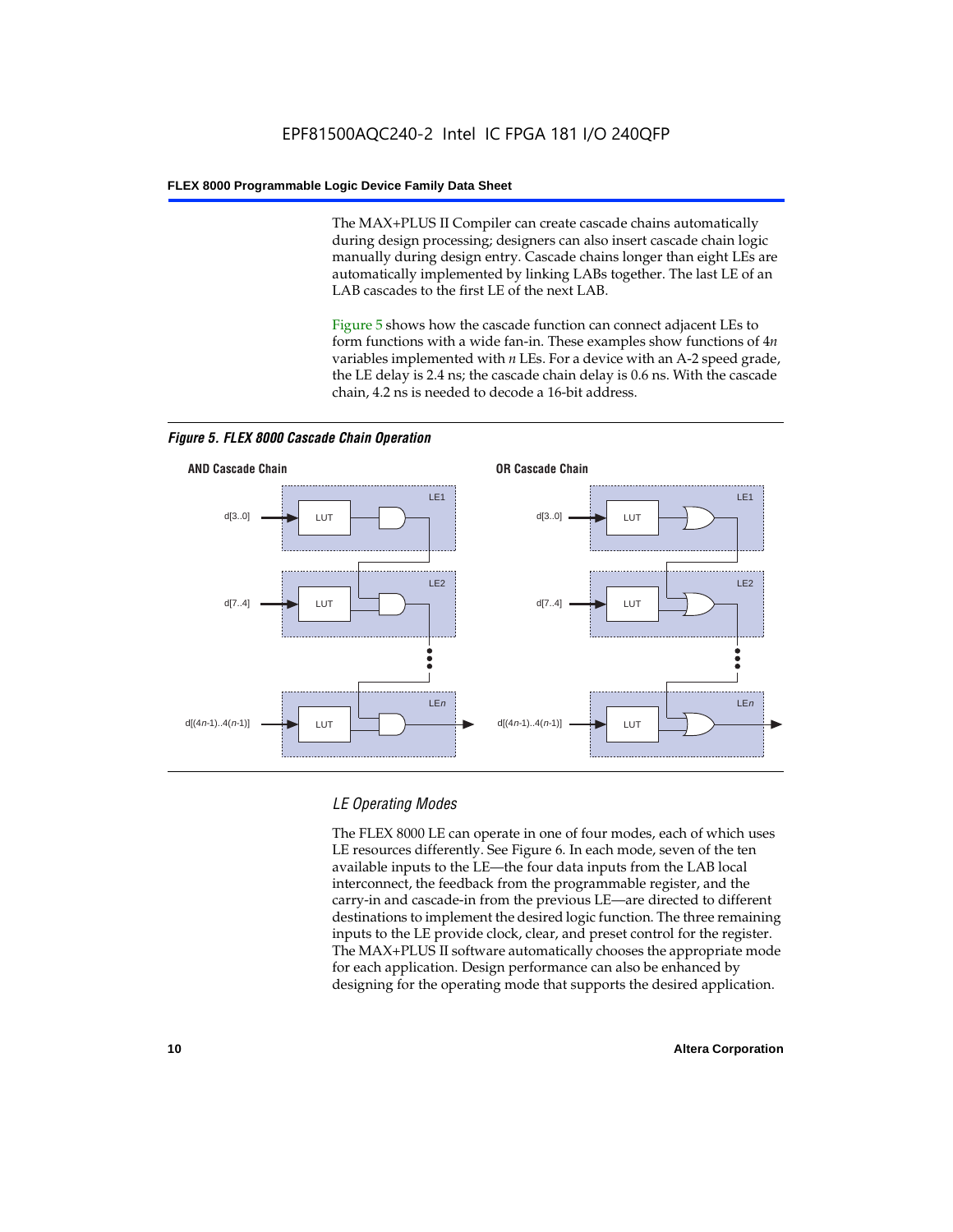## *Figure 6. FLEX 8000 LE Operating Modes*



#### **Arithmetic Mode**



## **Up/Down Counter Mode**



#### **Clearable Counter Mode**

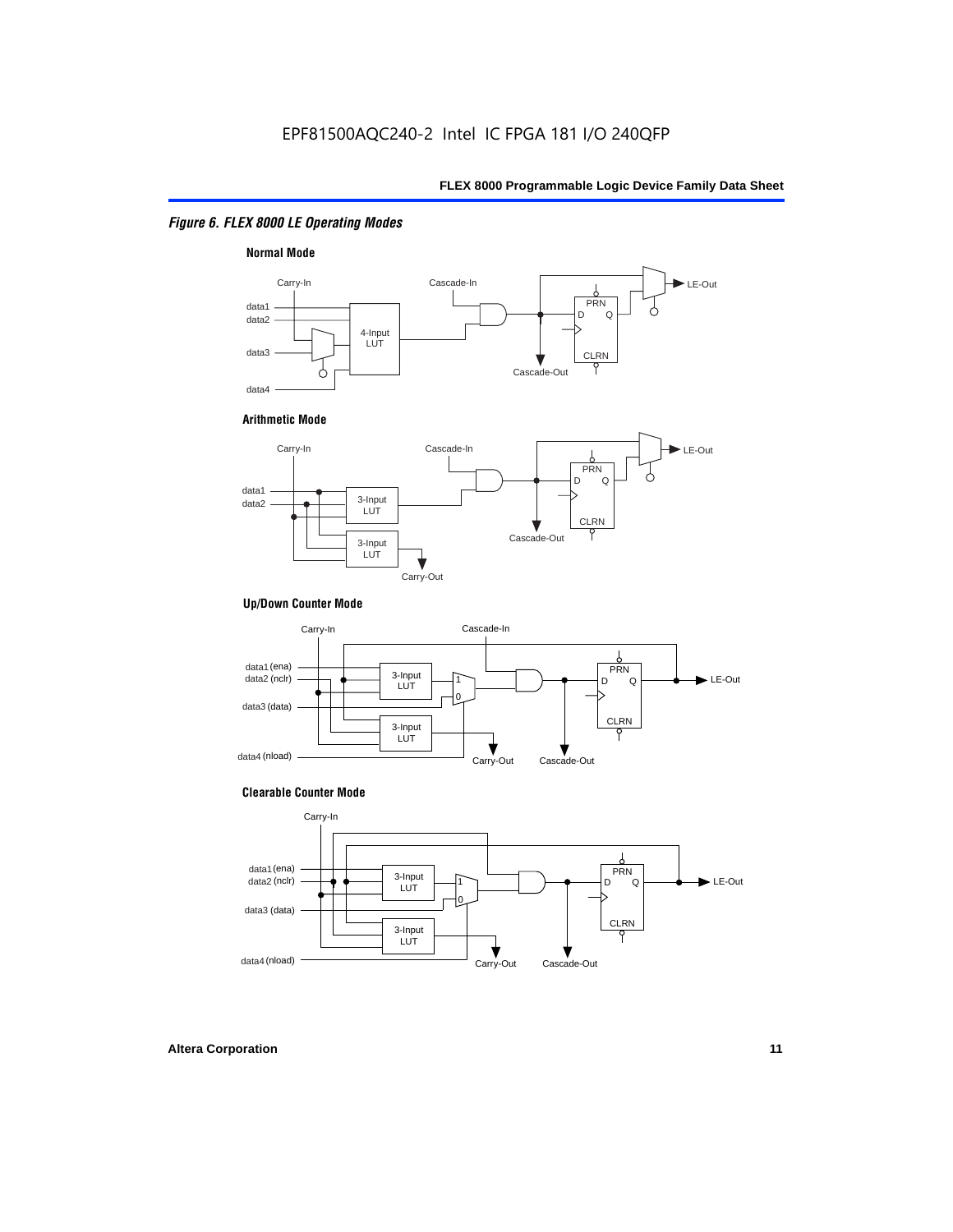## **Normal Mode**

The normal mode is suitable for general logic applications and wide decoding functions that can take advantage of a cascade chain. In normal mode, four data inputs from the LAB local interconnect and the carry-in signal are the inputs to a 4-input LUT. Using a configurable SRAM bit, the MAX+PLUS II Compiler automatically selects the carry-in or the DATA3 signal as an input. The LUT output can be combined with the cascade-in signal to form a cascade chain through the cascade-out signal. The LE-Out signal—the data output of the LE—is either the combinatorial output of the LUT and cascade chain, or the data output  $(Q)$  of the programmable register.

## **Arithmetic Mode**

The arithmetic mode offers two 3-input LUTs that are ideal for implementing adders, accumulators, and comparators. One LUT provides a 3-bit function; the other generates a carry bit. As shown in Figure 6, the first LUT uses the carry-in signal and two data inputs from the LAB local interconnect to generate a combinatorial or registered output. For example, in an adder, this output is the sum of three bits: a, b, and the carry-in. The second LUT uses the same three signals to generate a carry-out signal, thereby creating a carry chain. The arithmetic mode also supports a cascade chain.

## **Up/Down Counter Mode**

The up/down counter mode offers counter enable, synchronous up/down control, and data loading options. These control signals are generated by the data inputs from the LAB local interconnect, the carry-in signal, and output feedback from the programmable register. Two 3-input LUTs are used: one generates the counter data, and the other generates the fast carry bit. A 2-to-1 multiplexer provides synchronous loading. Data can also be loaded asynchronously with the clear and preset register control signals, without using the LUT resources.

## **Clearable Counter Mode**

The clearable counter mode is similar to the up/down counter mode, but supports a synchronous clear instead of the up/down control; the clear function is substituted for the cascade-in signal in the up/down counter mode. Two 3-input LUTs are used: one generates the counter data, and the other generates the fast carry bit. Synchronous loading is provided by a 2-to-1 multiplexer, and the output of this multiplexer is ANDed with a synchronous clear.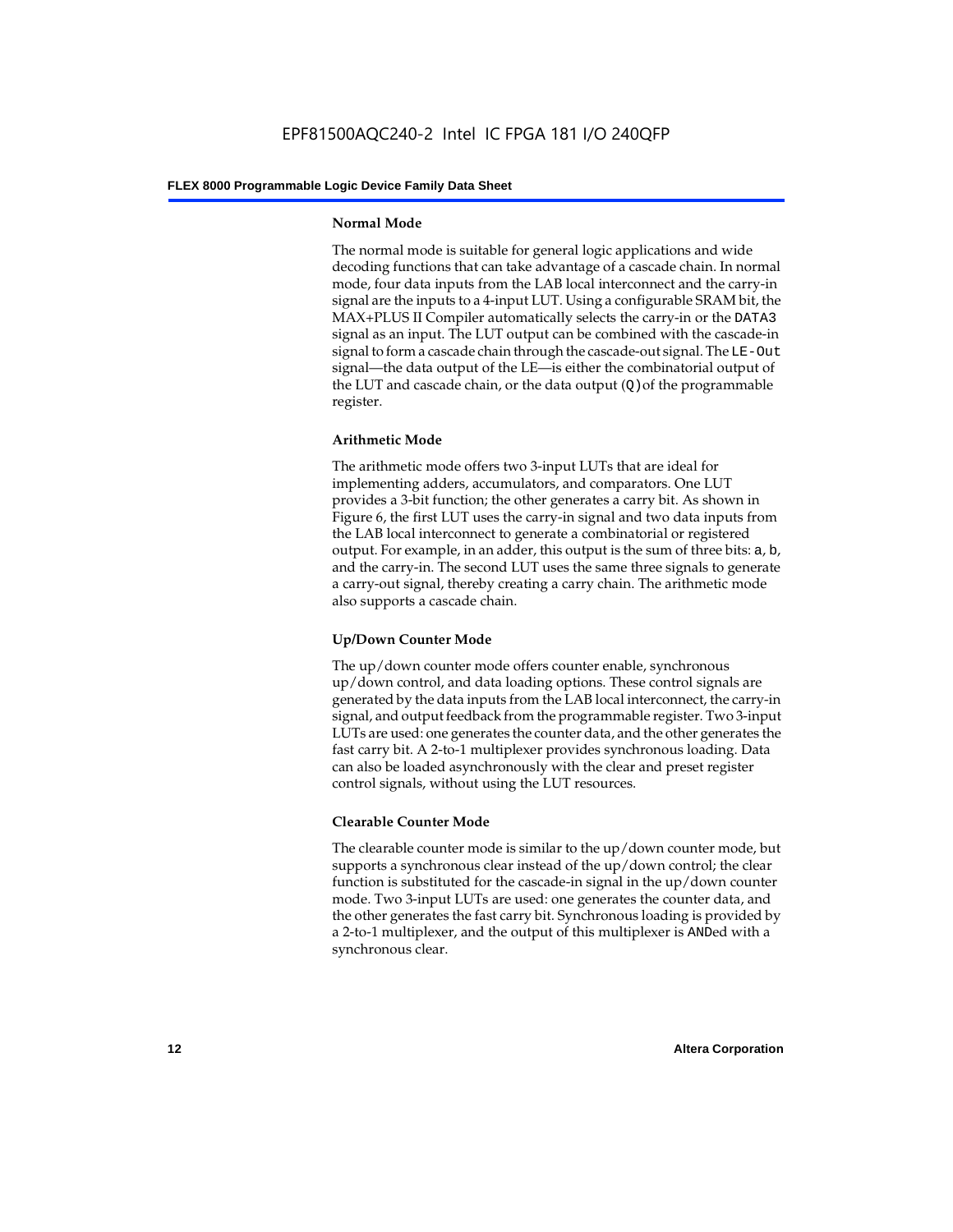## *Internal Tri-State Emulation*

Internal tri-state emulation provides internal tri-stating without the limitations of a physical tri-state bus. In a physical tri-state bus, the tri-state buffers' output enable signals select the signal that drives the bus. However, if multiple output enable signals are active, contending signals can be driven onto the bus. Conversely, if no output enable signals are active, the bus will float. Internal tri-state emulation resolves contending tri-state buffers to a low value and floating buses to a high value, thereby eliminating these problems. The MAX+PLUS II software automatically implements tri-state bus functionality with a multiplexer.

## *Clear & Preset Logic Control*

Logic for the programmable register's clear and preset functions is controlled by the DATA3, LABCTRL1, and LABCTRL2 inputs to the LE. The clear and preset control structure of the LE is used to asynchronously load signals into a register. The register can be set up so that LABCTRL1 implements an asynchronous load. The data to be loaded is driven to DATA3; when LABCTRL1 is asserted, DATA3 is loaded into the register.

During compilation, the MAX+PLUS II Compiler automatically selects the best control signal implementation. Because the clear and preset functions are active-low, the Compiler automatically assigns a logic high to an unused clear or preset.

The clear and preset logic is implemented in one of the following six asynchronous modes, which are chosen during design entry. LPM functions that use registers will automatically use the correct asynchronous mode. See Figure 7.

- Clear only
- Preset only
- Clear and preset
- Load with clear
- Load with preset
- Load without clear or preset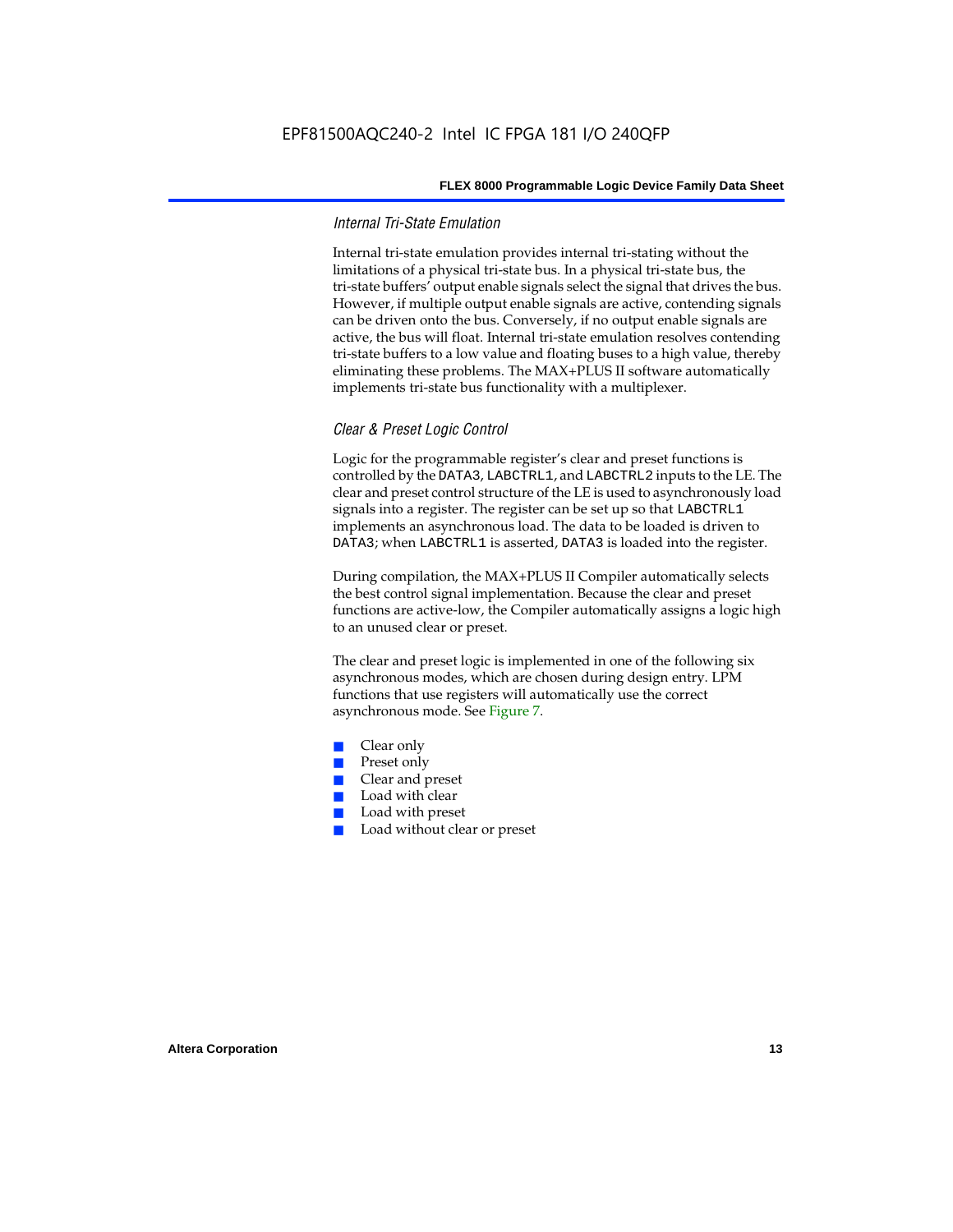## *Figure 7. FLEX 8000 LE Asynchronous Clear & Preset Modes*



## **Asynchronous Load with Clear**



## **Asynchronous Load with Preset**



## **Asynchronous Load without Clear or Preset**

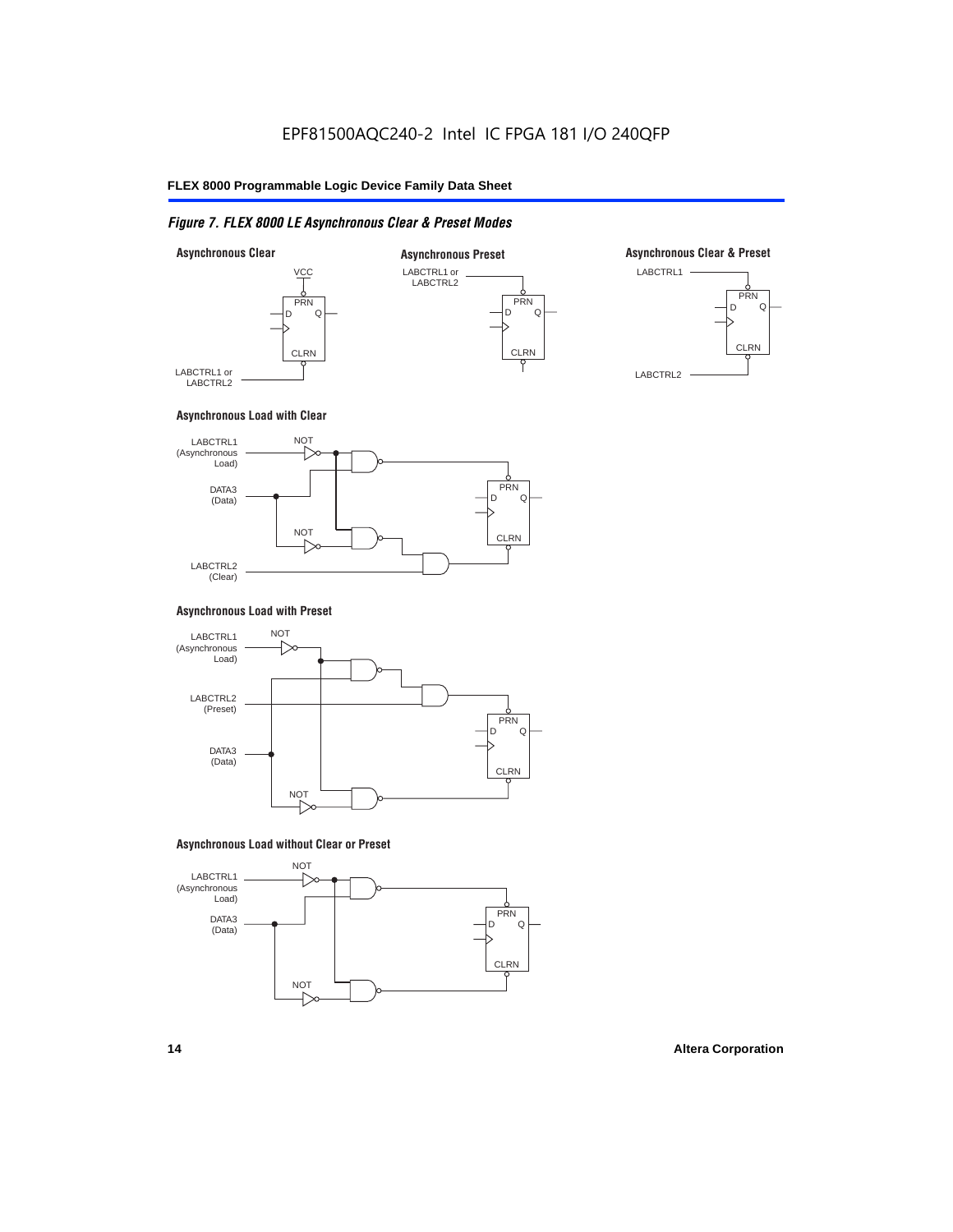## **Asynchronous Clear**

A register is cleared by one of the two LABCTRL signals. When the CLRn port receives a low signal, the register is set to zero.

## **Asynchronous Preset**

An asynchronous preset is implemented as either an asynchronous load or an asynchronous clear. If DATA3 is tied to VCC, asserting LABCTRLl asynchronously loads a 1 into the register. Alternatively, the MAX+PLUS II software can provide preset control by using the clear and inverting the input and output of the register. Inversion control is available for the inputs to both LEs and IOEs. Therefore, if a register is preset by only one of the two LABCTRL signals, the DATA3 input is not needed and can be used for one of the LE operating modes.

## **Asynchronous Clear & Preset**

When implementing asynchronous clear and preset, LABCTRL1 controls the preset and LABCTRL2 controls the clear. The DATA3 input is tied to VCC; therefore, asserting LABCTRL1 asynchronously loads a 1 into the register, effectively presetting the register. Asserting LABCTRL2 clears the register.

## **Asynchronous Load with Clear**

When implementing an asynchronous load with the clear, LABCTRL1 implements the asynchronous load of DATA3 by controlling the register preset and clear. LABCTRL2 implements the clear by controlling the register clear.

#### **Asynchronous Load with Preset**

When implementing an asynchronous load in conjunction with a preset, the MAX+PLUS II software provides preset control by using the clear and inverting the input and output of the register. Asserting LABCTRL2 clears the register, while asserting LABCTRL1 loads the register. The MAX+PLUS II software inverts the signal that drives the DATA3 signal to account for the inversion of the register's output.

## **Asynchronous Load without Clear or Preset**

When implementing an asynchronous load without the clear or preset, LABCTRL1 implements the asynchronous load of DATA3 by controlling the register preset and clear.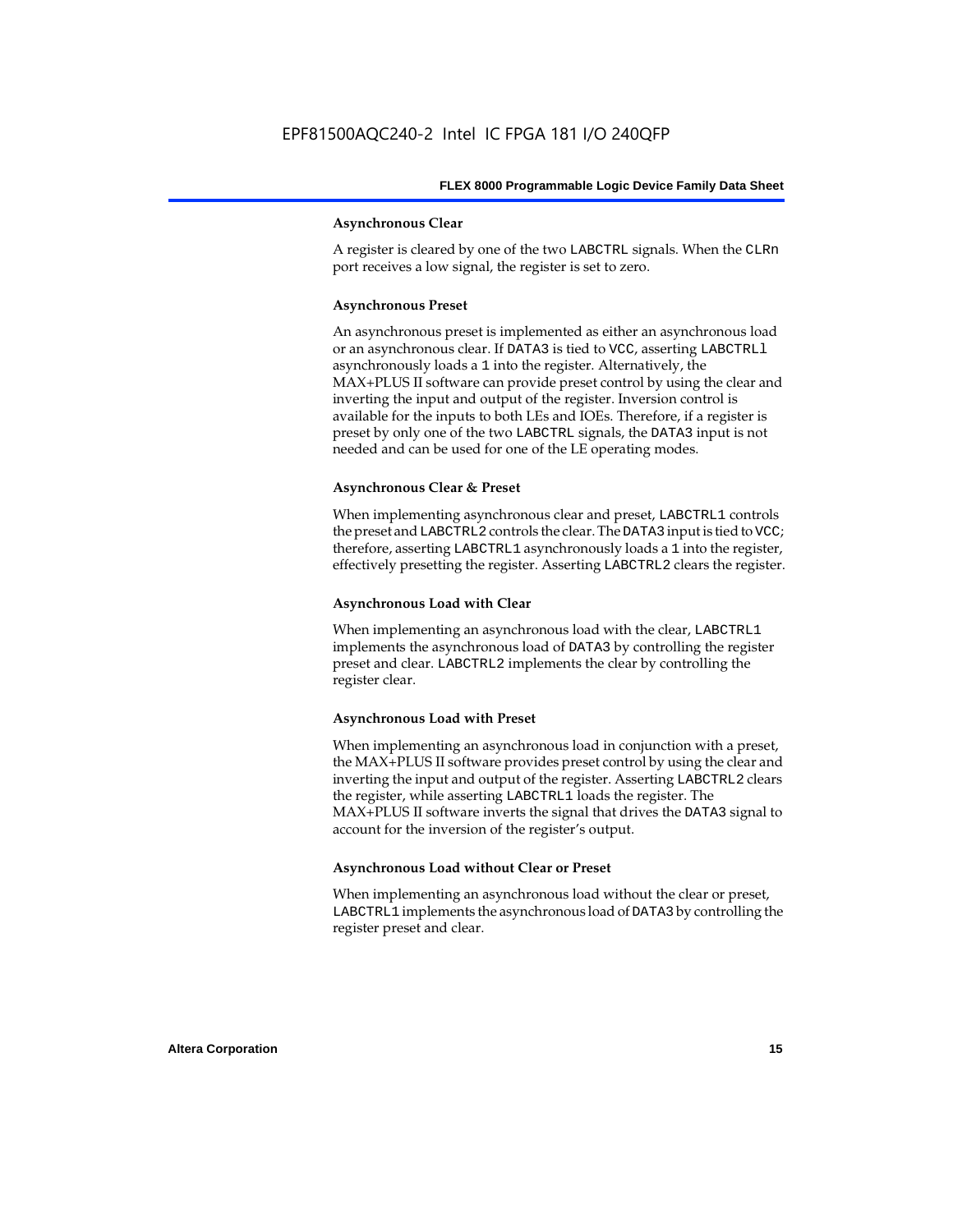## **FastTrack Interconnect**

In the FLEX 8000 architecture, connections between LEs and device I/O pins are provided by the FastTrack Interconnect, a series of continuous horizontal (row) and vertical (column) routing channels that traverse the entire FLEX 8000 device. This device-wide routing structure provides predictable performance even in complex designs. In contrast, the segmented routing structure in FPGAs requires switch matrices to connect a variable number of routing paths, which increases the delays between logic resources and reduces performance.

The LABs within FLEX 8000 devices are arranged into a matrix of columns and rows. Each row of LABs has a dedicated row interconnect that routes signals both into and out of the LABs in the row. The row interconnect can then drive I/O pins or feed other LABs in the device. Figure 8 shows how an LE drives the row and column interconnect.

*Figure 8. FLEX 8000 LAB Connections to Row & Column Interconnect*





(1) See Table 4 for the number of row channels.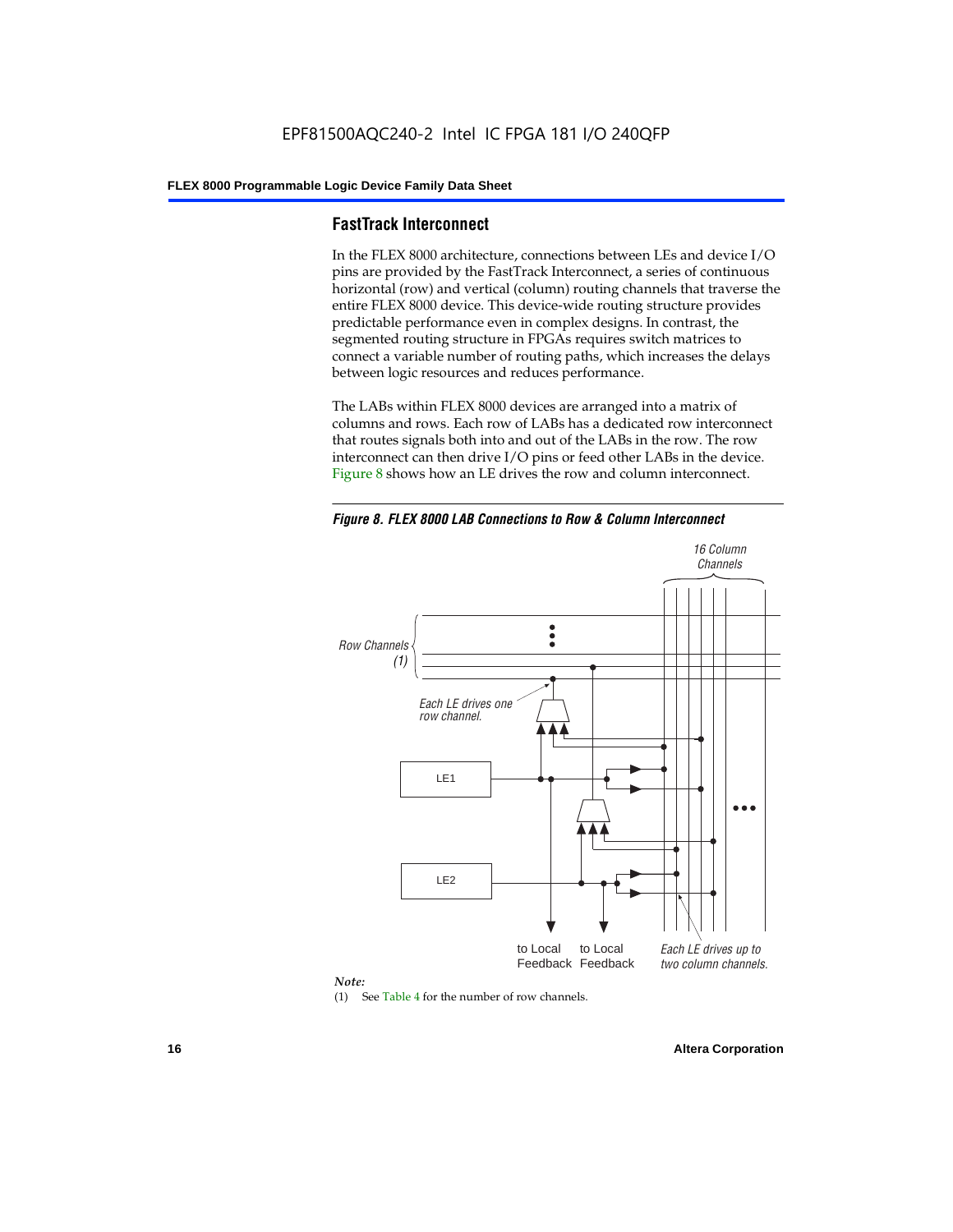Each LE in an LAB can drive up to two separate column interconnect channels. Therefore, all 16 available column channels can be driven by the LAB. The column channels run vertically across the entire device, and share access to LABs in the same column but in different rows. The MAX+PLUS II Compiler chooses which LEs must be connected to a column channel. A row interconnect channel can be fed by the output of the LE or by two column channels. These three signals feed a multiplexer that connects to a specific row channel. Each LE is connected to one 3-to-1 multiplexer. In an LAB, the multiplexers provide all 16 column channels with access to 8 row channels.

Each column of LABs has a dedicated column interconnect that routes signals out of the LABs into the column. The column interconnect can then drive I/O pins or feed into the row interconnect to route the signals to other LABs in the device. A signal from the column interconnect, which can be either the output of an LE or an input from an I/O pin, must transfer to the row interconnect before it can enter an LAB. Table 4 summarizes the FastTrack Interconnect resources available in each FLEX 8000 device.

| Table 4. FLEX 8000 FastTrack Interconnect Resources |               |                         |                |                            |  |  |  |  |  |  |
|-----------------------------------------------------|---------------|-------------------------|----------------|----------------------------|--|--|--|--|--|--|
| <b>Device</b>                                       | <b>Rows</b>   | <b>Channels per Row</b> | <b>Columns</b> | <b>Channels per Column</b> |  |  |  |  |  |  |
| EPF8282A<br>EPF8282AV                               | $\mathcal{P}$ | 168                     | 13             | 16                         |  |  |  |  |  |  |
| EPF8452A                                            | $\mathcal{P}$ | 168                     | 21             | 16                         |  |  |  |  |  |  |
| EPF8636A                                            | 3             | 168                     | 21             | 16                         |  |  |  |  |  |  |
| EPF8820A                                            | 4             | 168                     | 21             | 16                         |  |  |  |  |  |  |
| EPF81188A                                           | 6             | 168                     | 21             | 16                         |  |  |  |  |  |  |
| EPF81500A                                           | 6             | 216                     | 27             | 16                         |  |  |  |  |  |  |

Figure 9 shows the interconnection of four adjacent LABs, with row, column, and local interconnects, as well as the associated cascade and carry chains.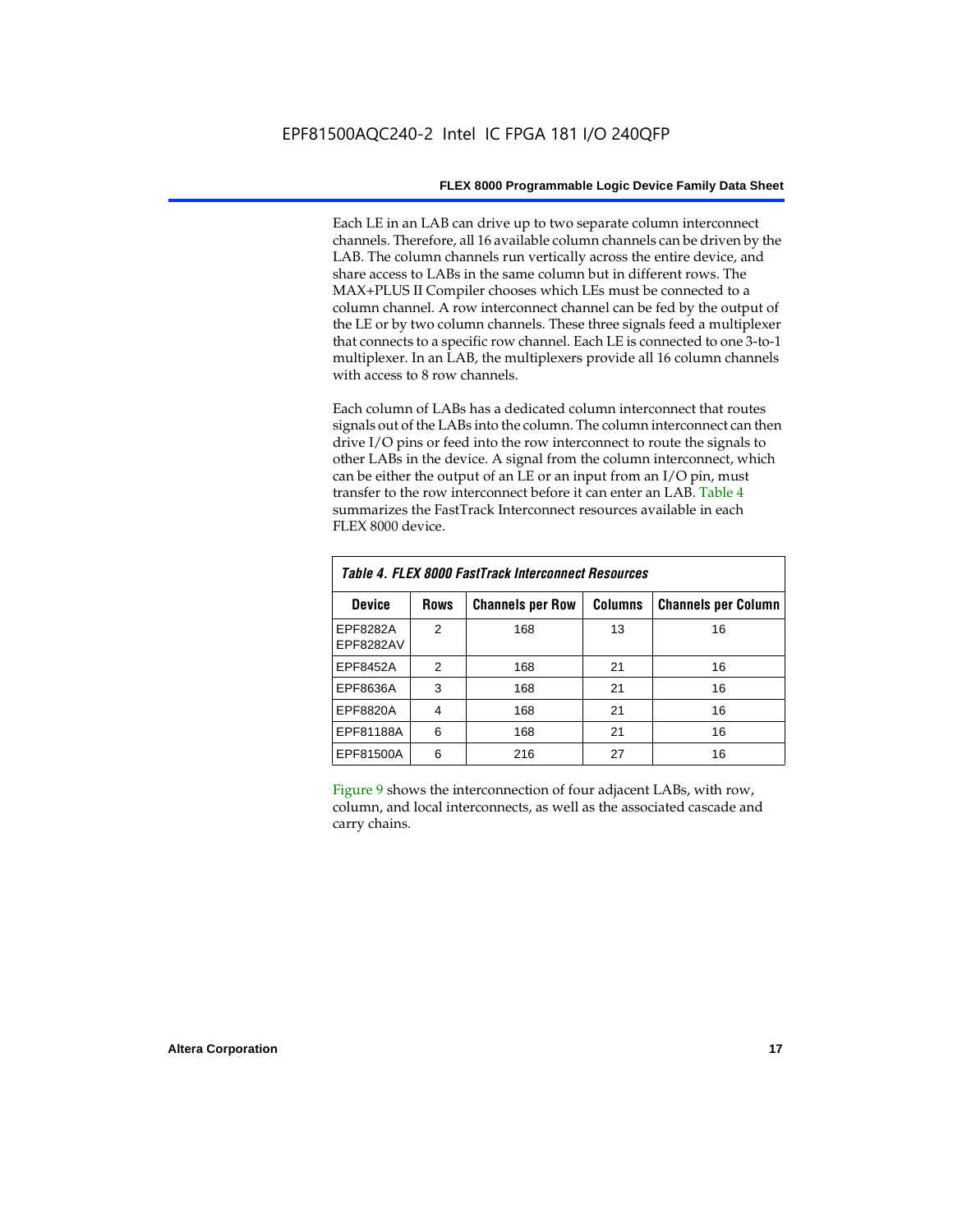## *Figure 9. FLEX 8000 Device Interconnect Resources*

*Each LAB is named according to its physical row (A, B, C, etc.) and column (1, 2, 3, etc.) position within the device.*



## **I/O Element**

An IOE contains a bidirectional I/O buffer and a register that can be used either as an input register for external data that requires a fast setup time, or as an output register for data that requires fast clock-to-output performance. IOEs can be used as input, output, or bidirectional pins. The MAX+PLUS II Compiler uses the programmable inversion option to automatically invert signals from the row and column interconnect where appropriate. Figure 10 shows the IOE block diagram.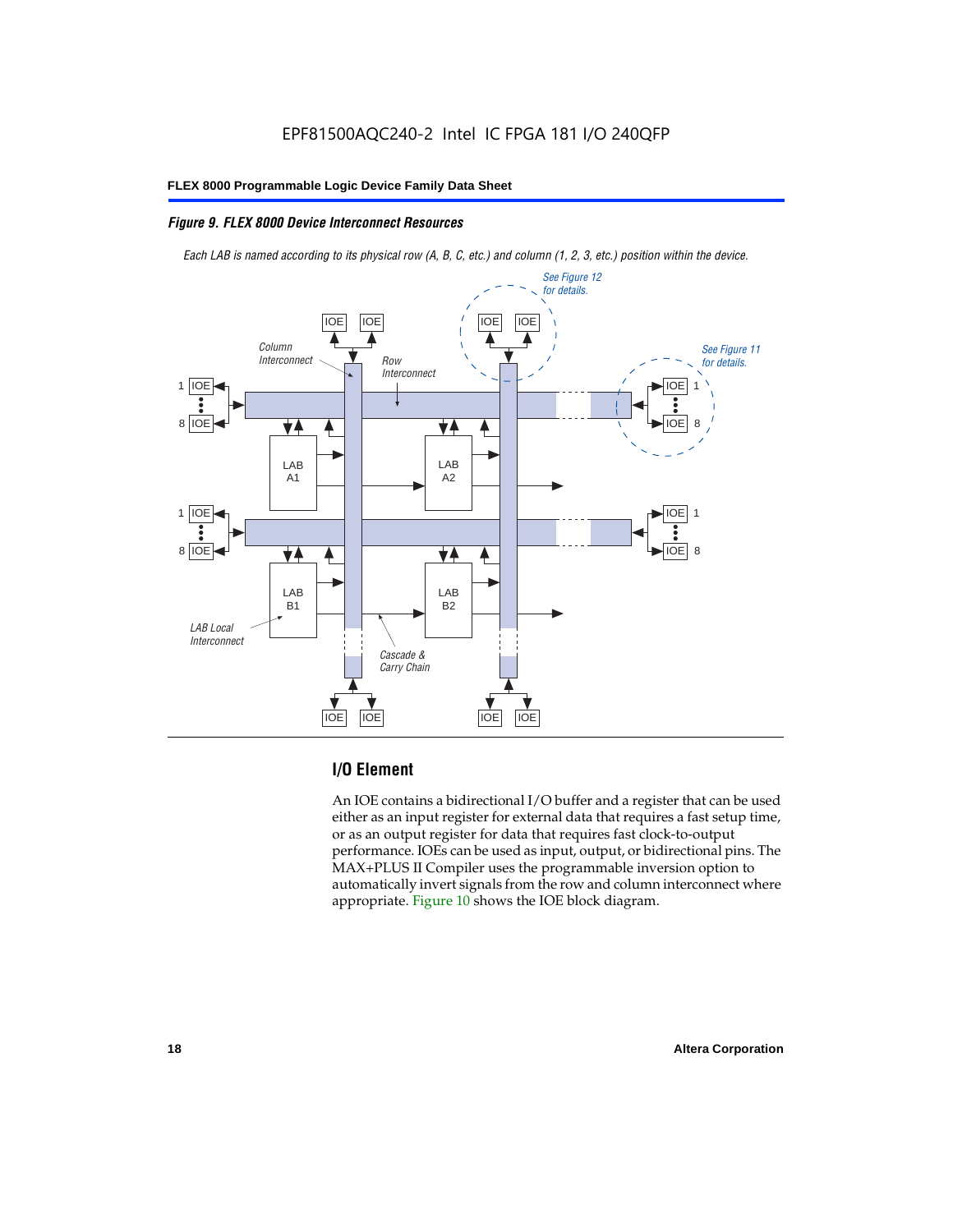## *Figure 10. FLEX 8000 IOE*



*Numbers in parentheses are for EPF81500A devices only.*

## *Row-to-IOE Connections*

Figure 11 illustrates the connection between row interconnect channels and IOEs. An input signal from an IOE can drive two separate row channels. When an IOE is used as an output, the signal is driven by an *n*-to-1 multiplexer that selects the row channels. The size of the multiplexer varies with the number of columns in a device. EPF81500A devices use a 27-to-1 multiplexer; EPF81188A, EPF8820A, EPF8636A, and EPF8452A devices use a 21-to-1 multiplexer; and EPF8282A and EPF8282AV devices use a 13-to-1 multiplexer. Eight IOEs are connected to each side of the row channels.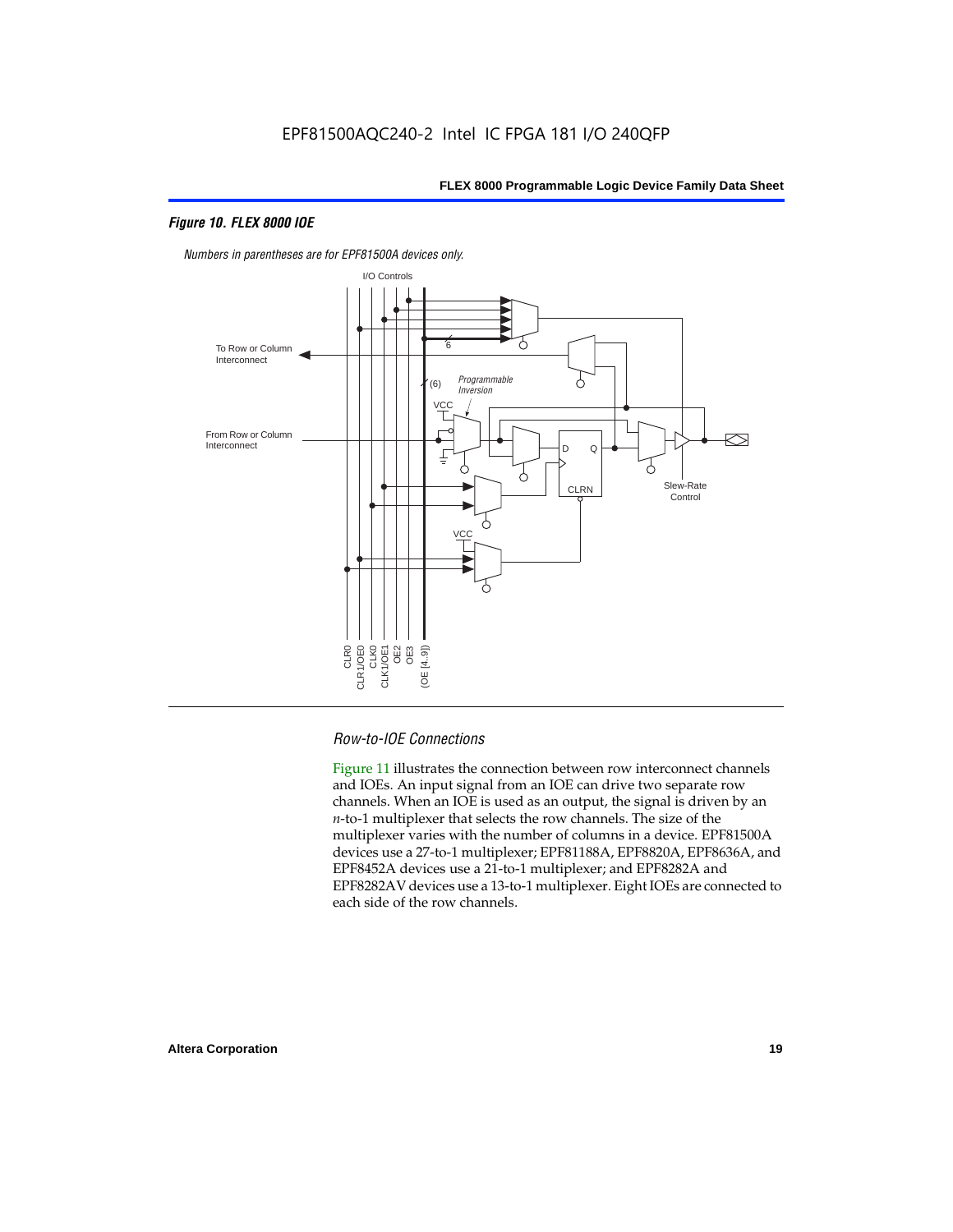## *Figure 11. FLEX 8000 Row-to-IOE Connections*

*Numbers in parentheses are for EPF81500A devices. See Note (1).*



## *Note:*<br>(1) *n*

- $n = 13$  for EPF8282A and EPF8282AV devices.
	- *n* = 21 for EPF8452A, EPF8636A, EPF8820A, and EPF81188A devices.
	- *n* = 27 for EPF81500A devices.

*Column-to-IOE Connections*

Two IOEs are located at the top and bottom of the column channels (see Figure 12). When an IOE is used as an input, it can drive up to two separate column channels. The output signal to an IOE can choose from 8 of the 16 column channels through an 8-to-1 multiplexer.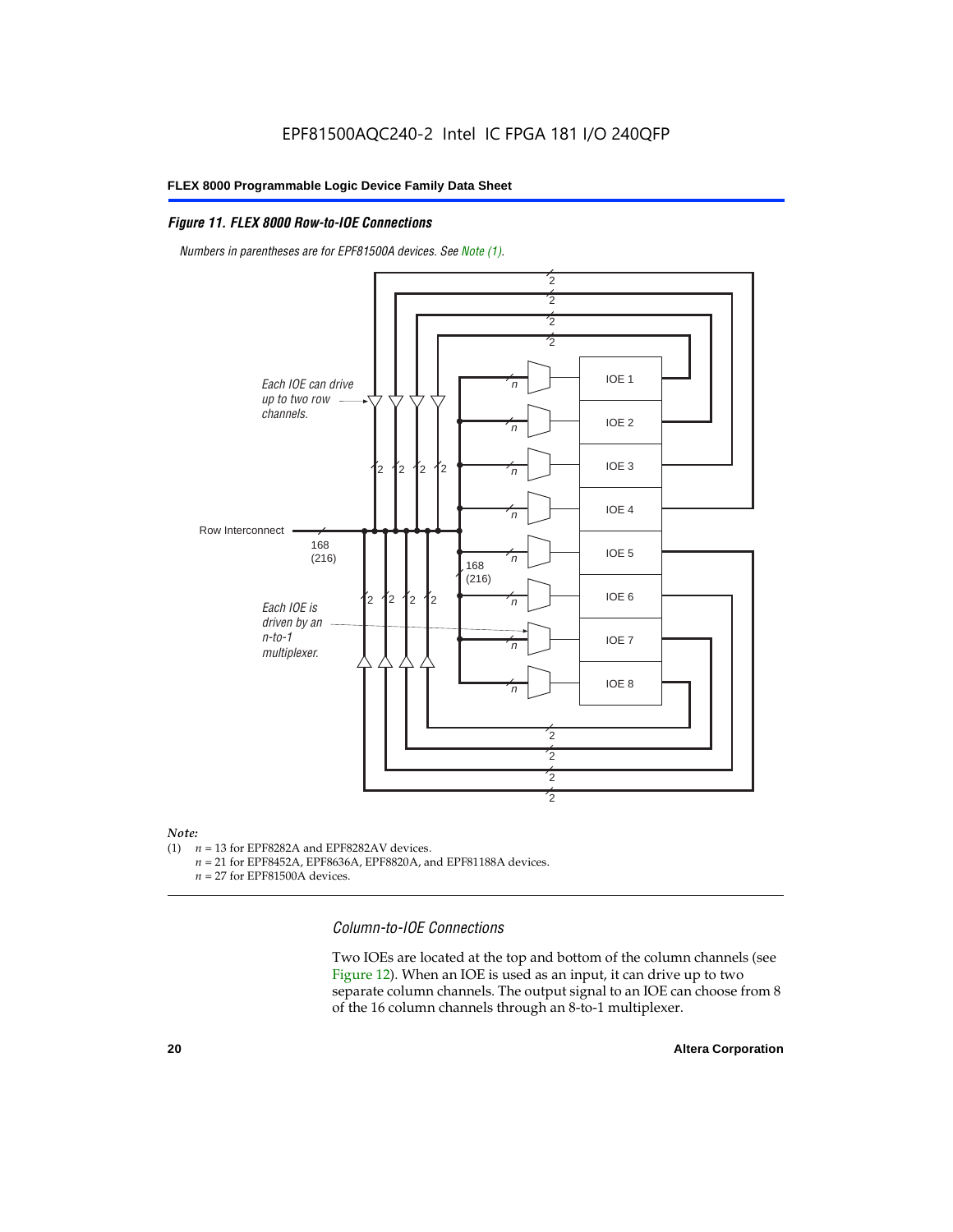

*Figure 12. FLEX 8000 Column-to-IOE Connections*

In addition to general-purpose I/O pins, FLEX 8000 devices have four dedicated input pins. These dedicated inputs provide low-skew, devicewide signal distribution, and are typically used for global clock, clear, and preset control signals. The signals from the dedicated inputs are available as control signals for all LABs and I/O elements in the device. The dedicated inputs can also be used as general-purpose data inputs because they can feed the local interconnect of each LAB in the device.

Signals enter the FLEX 8000 device either from the I/O pins that provide general-purpose input capability or from the four dedicated inputs. The IOEs are located at the ends of the row and column interconnect channels.

I/O pins can be used as input, output, or bidirectional pins. Each I/O pin has a register that can be used either as an input register for external data that requires fast setup times, or as an output register for data that requires fast clock-to-output performance. The MAX+PLUS II Compiler uses the programmable inversion option to invert signals automatically from the row and column interconnect when appropriate.

The clock, clear, and output enable controls for the IOEs are provided by a network of I/O control signals. These signals can be supplied by either the dedicated input pins or by internal logic. The IOE control-signal paths are designed to minimize the skew across the device. All control-signal sources are buffered onto high-speed drivers that drive the signals around the periphery of the device. This "peripheral bus" can be configured to provide up to four output enable signals (10 in EPF81500A devices), and up to two clock or clear signals. Figure 13 on page 22 shows how two output enable signals are shared with one clock and one clear signal.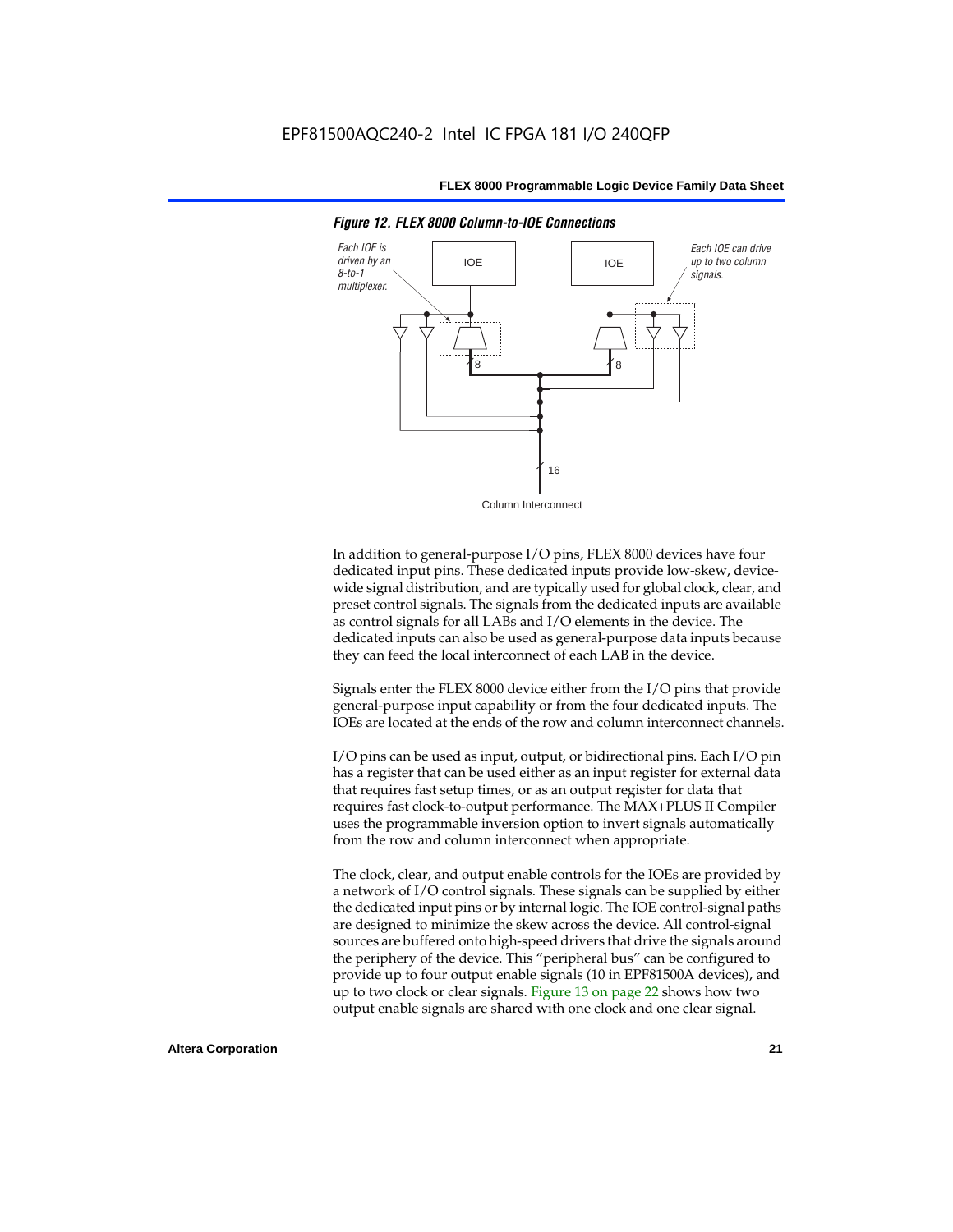The signals for the peripheral bus can be generated by any of the four dedicated inputs or signals on the row interconnect channels, as shown in Figure 13. The number of row channels in a row that can drive the peripheral bus correlates to the number of columns in the FLEX 8000 device. EPF8282A and EPF8282AV devices use 13 channels; EPF8452A, EPF8636A, EPF8820A, and EPF81188A devices use 21 channels; and EPF81500A devices use 27 channels. The first LE in each LAB is the source of the row channel signal. The six peripheral control signals (12 in EPF81500A devices) can be accessed by each IOE.

## *Figure 13. FLEX 8000 Peripheral Bus*

*Numbers in parentheses are for EPF81500A devices.*



#### *Note:*

- (1)  $n = 13$  for EPF8282A and EPF8282AV devices.
	- *n* = 21 for EPF8452A, EPF8636A, EPF8820A, and EPF81188A devices.
	- *n* = 27 for EPF81500A devices.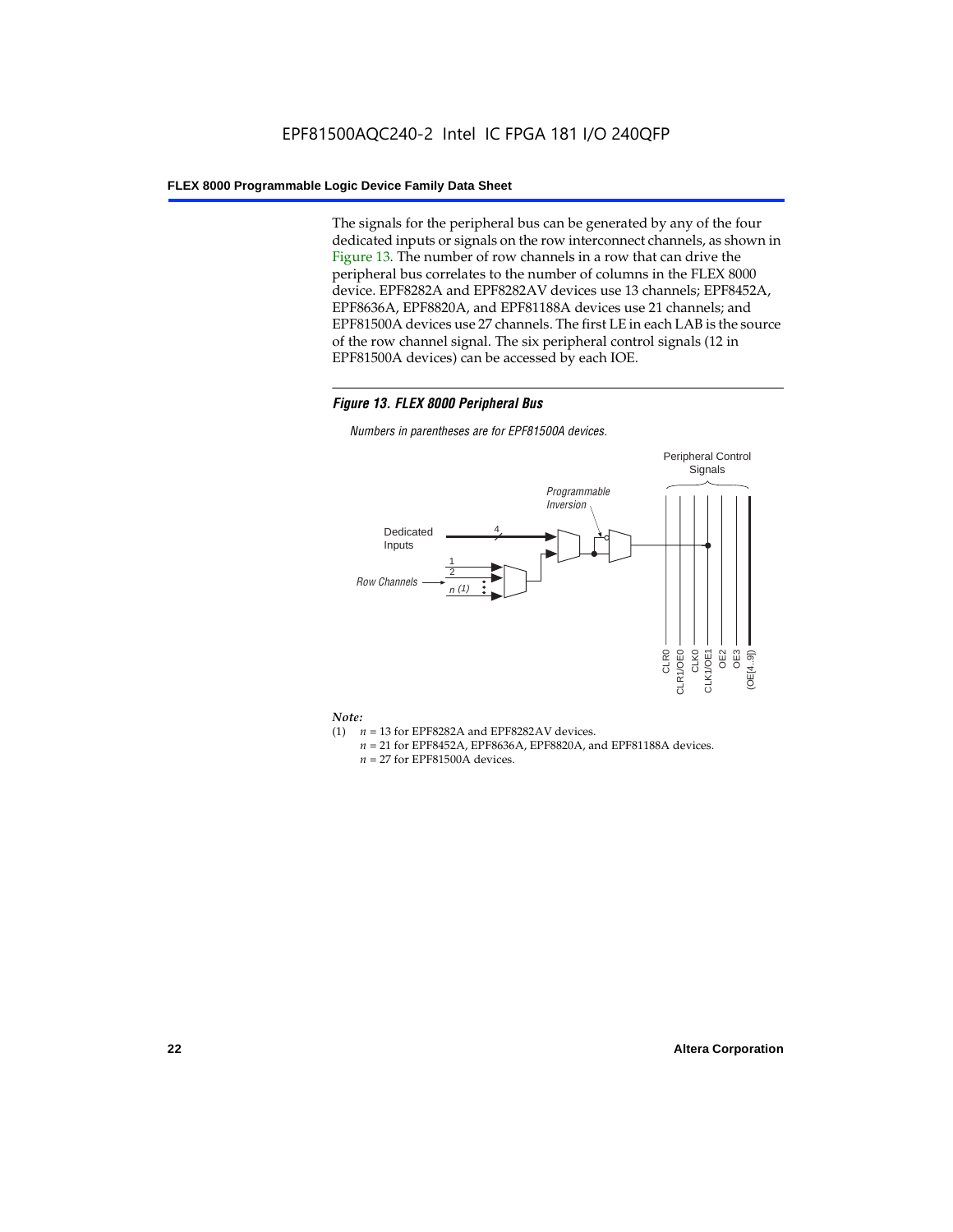Table 5 lists the source of the peripheral control signal for each FLEX 8000 device by row.

| Table 5. Row Sources of FLEX 8000 Peripheral Control Signals |                                     |                 |                 |                 |                  |                  |  |  |  |  |  |
|--------------------------------------------------------------|-------------------------------------|-----------------|-----------------|-----------------|------------------|------------------|--|--|--|--|--|
| Peripheral<br><b>Control Signal</b>                          | <b>EPF8282A</b><br><b>EPF8282AV</b> | <b>EPF8452A</b> | <b>EPF8636A</b> | <b>EPF8820A</b> | <b>EPF81188A</b> | <b>EPF81500A</b> |  |  |  |  |  |
| CLK0                                                         | Row A                               | Row A           | Row A           | Row A           | Row E            | Row E            |  |  |  |  |  |
| CLK1/OE1                                                     | Row B                               | Row B           | Row C           | Row C           | Row B            | Row B            |  |  |  |  |  |
| CLR0                                                         | Row A                               | Row A           | Row B           | Row B           | Row F            | Row F            |  |  |  |  |  |
| CLR1/OE0                                                     | Row B                               | Row B           | Row C           | Row D           | Row C            | Row C            |  |  |  |  |  |
| OE <sub>2</sub>                                              | Row A                               | Row A           | Row A           | Row A           | Row D            | Row A            |  |  |  |  |  |
| OE3                                                          | Row B                               | Row B           | Row B           | Row B           | Row A            | Row A            |  |  |  |  |  |
| OE4                                                          |                                     |                 |                 |                 |                  | Row B            |  |  |  |  |  |
| OE5                                                          |                                     |                 |                 |                 |                  | Row C            |  |  |  |  |  |
| OE6                                                          |                                     |                 |                 |                 |                  | Row D            |  |  |  |  |  |
| OE7                                                          |                                     |                 |                 |                 |                  | Row D            |  |  |  |  |  |
| OE8                                                          |                                     |                 |                 |                 |                  | Row E            |  |  |  |  |  |
| OE9                                                          |                                     |                 |                 |                 |                  | Row F            |  |  |  |  |  |

## **Output Configuration**

This section discusses slew-rate control and MultiVolt I/O interface operation for FLEX 8000 devices.

## **Slew-Rate Control**

The output buffer in each IOE has an adjustable output slew rate that can be configured for low-noise or high-speed performance. A slow slew rate reduces system noise by slowing signal transitions, adding a maximum delay of 3.5 ns. The slow slew-rate setting affects only the falling edge of a signal. The fast slew rate should be used for speed-critical outputs in systems that are adequately protected against noise. Designers can specify the slew rate on a pin-by-pin basis during design entry or assign a default slew rate to all pins on a global basis.



f For more information on high-speed system design, go to *Application Note 75 (High-Speed Board Designs)*.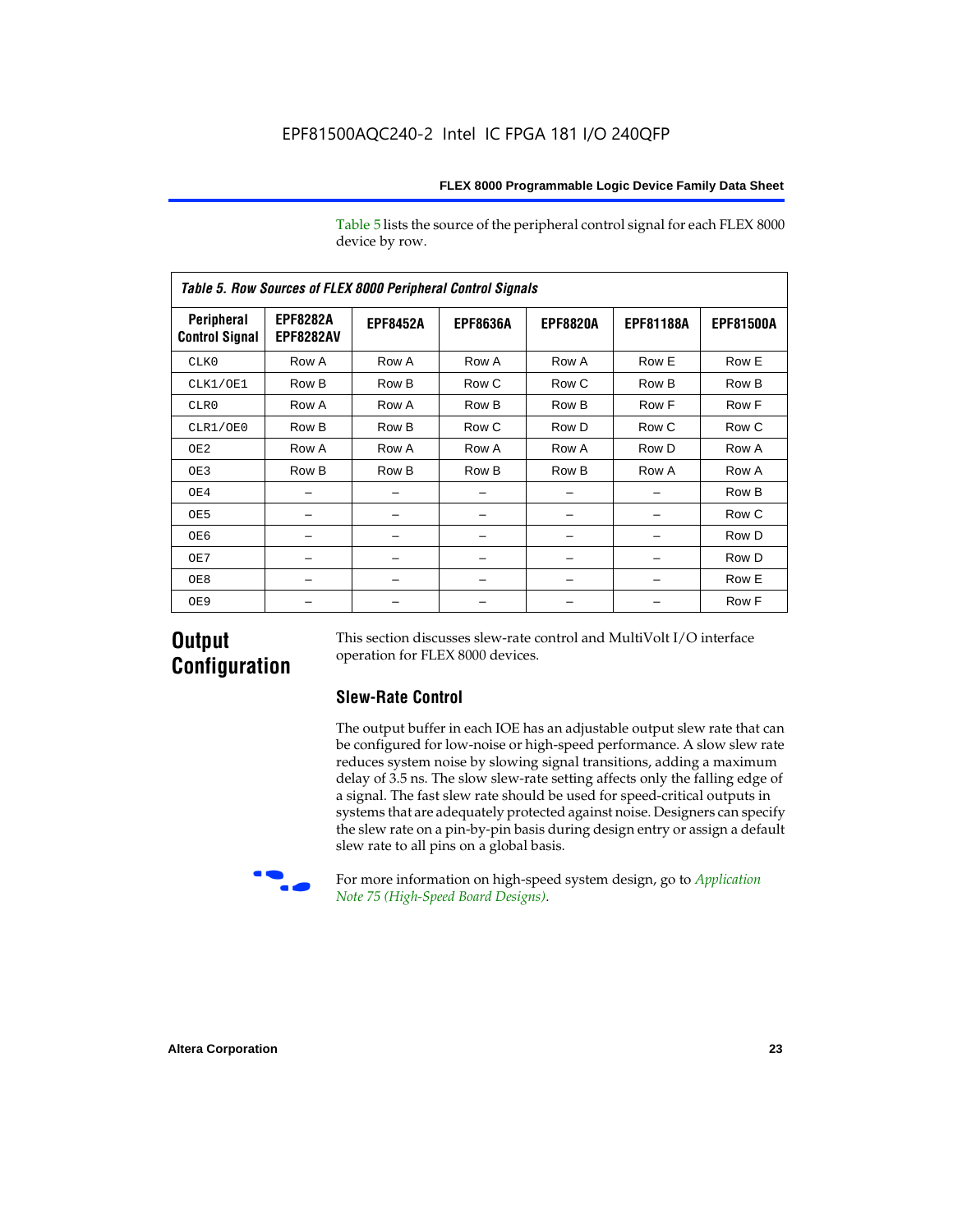## **MultiVolt I/O Interface**

The FLEX 8000 device architecture supports the MultiVolt I/O interface feature, which allows EPF81500A, EPF81188A, EPF8820A, and EPF8636A devices to interface with systems with differing supply voltages. These devices in all packages—except for EPF8636A devices in 84-pin PLCC packages—can be set for 3.3-V or 5.0-V I/O pin operation. These devices have one set of  $V_{CC}$  pins for internal operation and input buffers (VCCINT), and another set for I/O output drivers (VCCIO).

The VCCINT pins must always be connected to a 5.0-V power supply. With a 5.0-V  $V_{\text{CCINT}}$  level, input voltages are at TTL levels and are therefore compatible with 3.3-V and 5.0-V inputs.

The VCCIO pins can be connected to either a 3.3-V or 5.0-V power supply, depending on the output requirements. When the VCCIO pins are connected to a 5.0-V power supply, the output levels are compatible with 5.0-V systems. When the VCCIO pins are connected to a 3.3-V power supply, the output high is at 3.3 V and is therefore compatible with 3.3-V or 5.0-V systems. Devices operating with  $V_{\text{C}CD}$  levels lower than 4.75 V incur a nominally greater timing delay of  $t_{OD2}$  instead of  $t_{OD1}$ . See Table 8 on page 26.

## **IEEE Std. 1149.1 (JTAG) Boundary-Scan Support**

The EPF8282A, EPF8282AV, EPF8636A, EPF8820A, and EPF81500A devices provide JTAG BST circuitry. FLEX 8000 devices with JTAG circuitry support the JTAG instructions shown in Table 6.

| Table 6. EPF8282A, EPF8282AV, EPF8636A, EPF8820A & EPF81500A JTAG Instructions |                                                                                                                                                                                                      |  |  |  |  |  |
|--------------------------------------------------------------------------------|------------------------------------------------------------------------------------------------------------------------------------------------------------------------------------------------------|--|--|--|--|--|
| <b>JTAG Instruction</b>                                                        | <b>Description</b>                                                                                                                                                                                   |  |  |  |  |  |
| SAMPLE/PRELOAD                                                                 | Allows a snapshot of the signals at the device pins to be captured and examined during<br>normal device operation, and permits an initial data pattern to be output at the device pins.              |  |  |  |  |  |
| <b>EXTEST</b>                                                                  | Allows the external circuitry and board-level interconnections to be tested by forcing a test<br>pattern at the output pins and capturing test results at the input pins.                            |  |  |  |  |  |
| <b>BYPASS</b>                                                                  | Places the 1-bit bypass register between the TDI and TDO pins, which allows the BST<br>data to pass synchronously through the selected device to adjacent devices during<br>normal device operation. |  |  |  |  |  |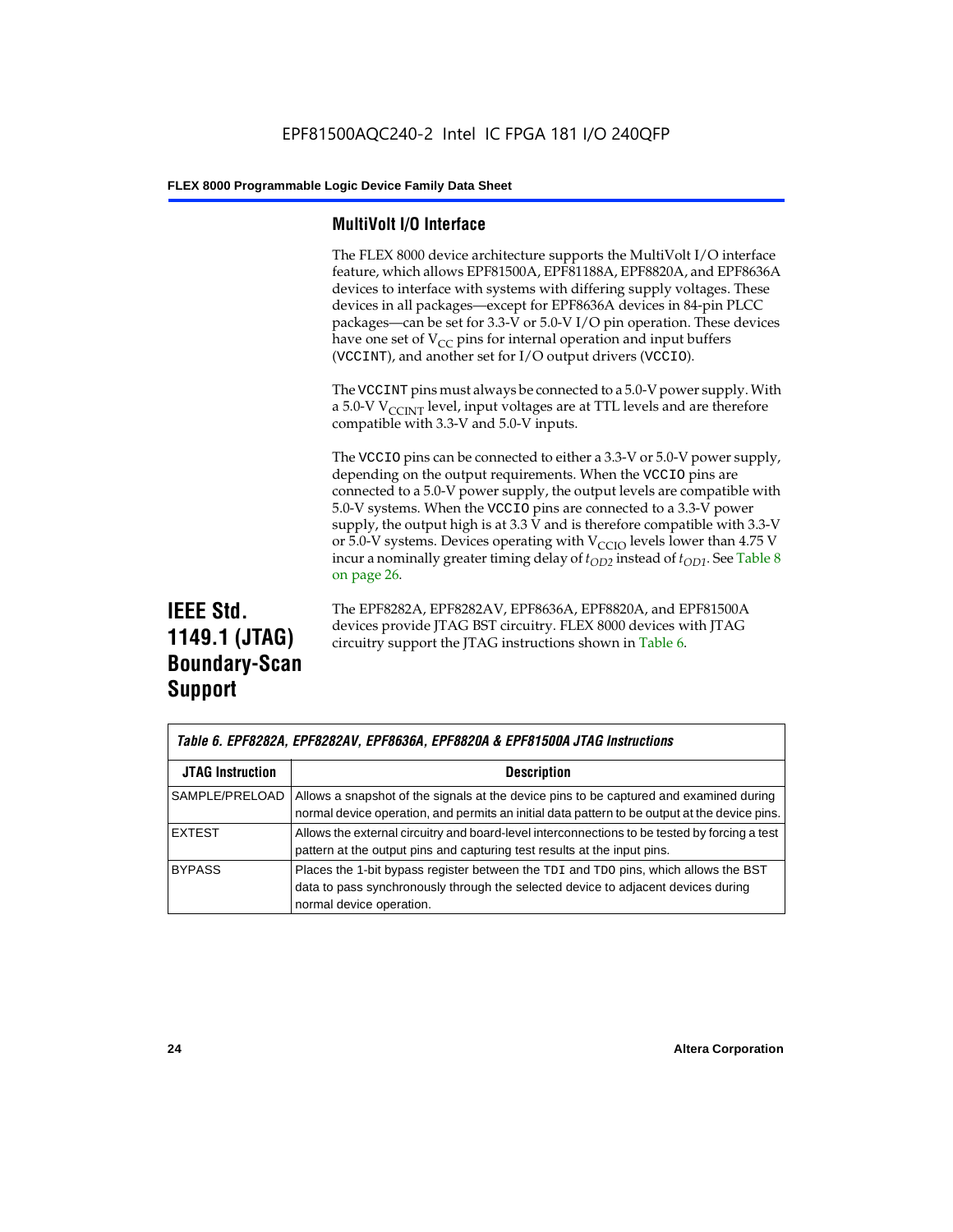The instruction register length for FLEX 8000 devices is three bits. Table 7 shows the boundary-scan register length for FLEX 8000 devices.

| Table 7. FLEX 8000 Boundary-Scan Register Length |                                      |  |  |  |  |  |  |
|--------------------------------------------------|--------------------------------------|--|--|--|--|--|--|
| <b>Device</b>                                    | <b>Boundary-Scan Register Length</b> |  |  |  |  |  |  |
| EPF8282A, EPF8282AV                              | 273                                  |  |  |  |  |  |  |
| EPF8636A                                         | 417                                  |  |  |  |  |  |  |
| EPF8820A                                         | 465                                  |  |  |  |  |  |  |
| EPF81500A                                        | 645                                  |  |  |  |  |  |  |

FLEX 8000 devices that support JTAG include weak pull-ups on the JTAG pins. Figure 14 shows the timing requirements for the JTAG signals.





Table 8 shows the timing parameters and values for EPF8282A, EPF8282AV, EPF8636A, EPF8820A, and EPF81500A devices.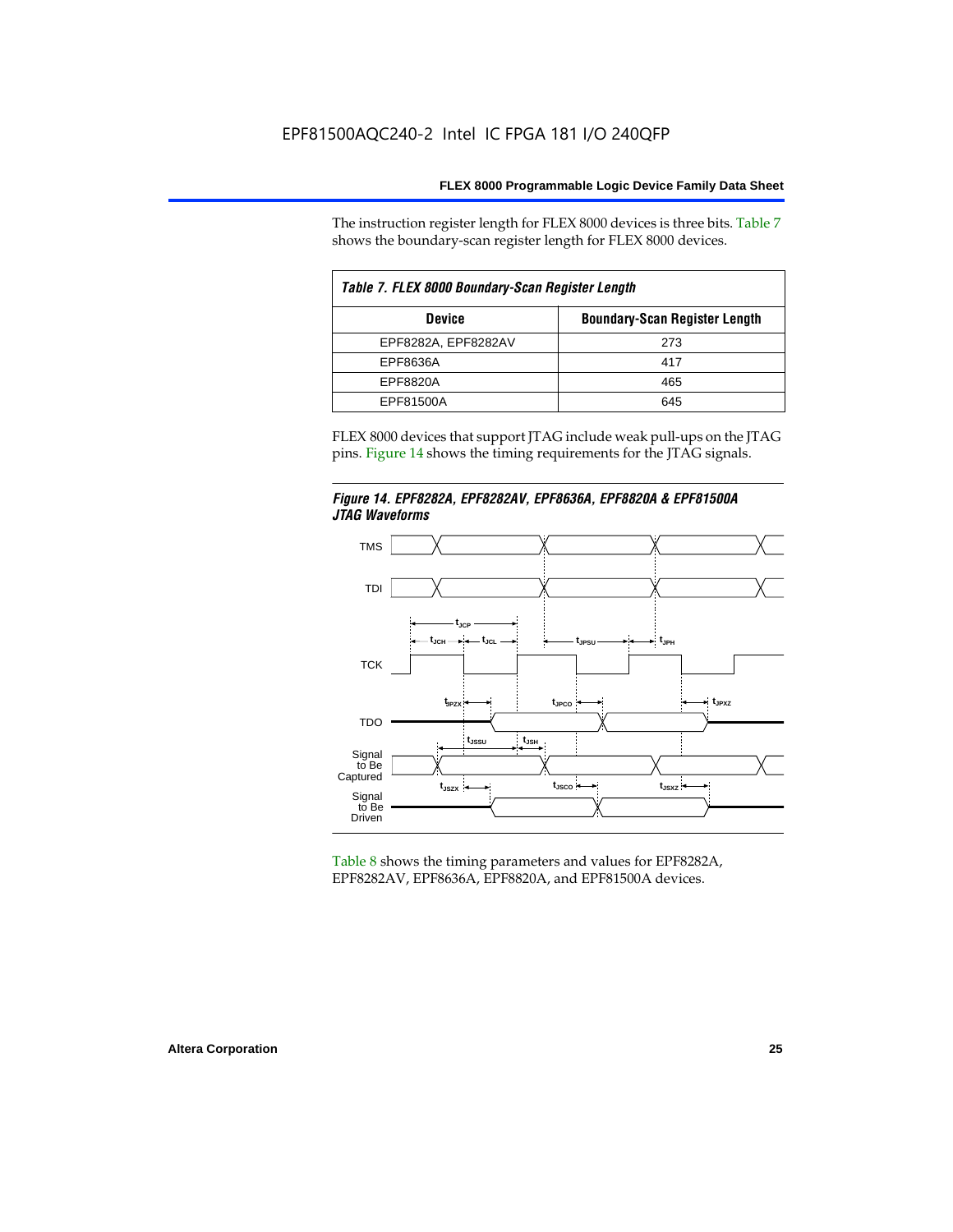| Table 8. JTAG Timing Parameters & Values |                                                |                                                                                               |     |             |  |  |  |  |  |
|------------------------------------------|------------------------------------------------|-----------------------------------------------------------------------------------------------|-----|-------------|--|--|--|--|--|
| Symbol                                   | <b>Parameter</b>                               | <b>EPF8282A</b><br><b>EPF8282AV</b><br><b>EPF8636A</b><br><b>EPF8820A</b><br><b>EPF81500A</b> |     | <b>Unit</b> |  |  |  |  |  |
|                                          |                                                | Min                                                                                           | Max |             |  |  |  |  |  |
| $t_{\rm JCP}$                            | TCK clock period                               | 100                                                                                           |     | ns          |  |  |  |  |  |
| $t_{JCH}$                                | TCK clock high time                            | 50                                                                                            |     | ns          |  |  |  |  |  |
| $t_{JCL}$                                | <b>TCK clock low time</b>                      | 50                                                                                            |     | ns          |  |  |  |  |  |
| t <sub>JPSU</sub>                        | JTAG port setup time                           | 20                                                                                            |     | ns          |  |  |  |  |  |
| t <sub>JPH</sub>                         | JTAG port hold time                            | 45                                                                                            |     | ns          |  |  |  |  |  |
| t <sub>JPCO</sub>                        | JTAG port clock to output                      |                                                                                               | 25  | ns          |  |  |  |  |  |
| t <sub>JPZX</sub>                        | JTAG port high-impedance to valid output       |                                                                                               | 25  | ns          |  |  |  |  |  |
| t <sub>JPXZ</sub>                        | JTAG port valid output to high-impedance       |                                                                                               | 25  | ns          |  |  |  |  |  |
| tjssu                                    | Capture register setup time                    | 20                                                                                            |     | ns          |  |  |  |  |  |
| $t_{JSH}$                                | Capture register hold time                     | 45                                                                                            |     | ns          |  |  |  |  |  |
| t <sub>JSCO</sub>                        | Update register clock to output                |                                                                                               | 35  | ns          |  |  |  |  |  |
| t <sub>JSZX</sub>                        | Update register high-impedance to valid output |                                                                                               | 35  | ns          |  |  |  |  |  |
| t <sub>JSXZ</sub>                        | Update register valid output to high-impedance |                                                                                               | 35  | ns          |  |  |  |  |  |

For detailed information on JTAG operation in FLEX 8000 devices, refer to *Application Note 39 (IEEE 1149.1 (JTAG) Boundary-Scan Testing in Altera Devices)*.

**Generic Testing** Each FLEX 8000 device is functionally tested and specified by Altera. Complete testing of each configurable SRAM bit and all logic functionality ensures 100% configuration yield. AC test measurements for FLEX 8000 devices are made under conditions equivalent to those shown in Figure 15. Designers can use multiple test patterns to configure devices during all stages of the production flow.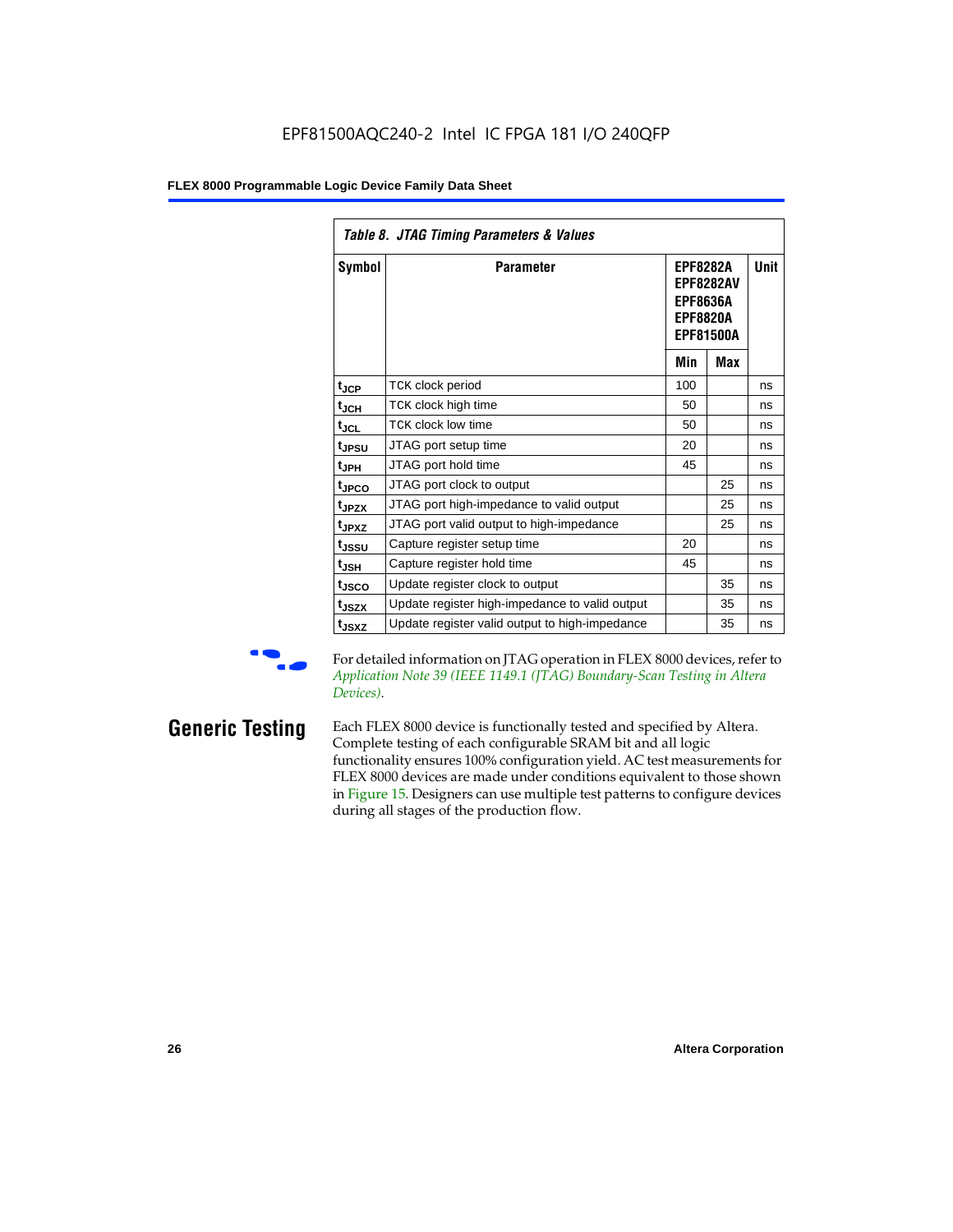#### *Figure 15. FLEX 8000 AC Test Conditions*

*Power supply transients can affect AC measurements. Simultaneous transitions*  **VCC** *of multiple outputs should be avoided for accurate measurement. Threshold tests*  464 Ω *must not be performed under AC*   $(703 \Omega)$ *conditions. Large-amplitude, fast-ground-*Device To Test *current transients normally occur as the*  **Output** System *device outputs discharge the load*   $\Box$ ⌒ *capacitances. When these transients flow through the parasitic inductance between*  250 Ω *the device ground pin and the test system*   $(8.06 \text{ K}\Omega)$ C1 (includes *ground, significant reductions in*  JIG capacitance) *observable noise immunity can result.*  Device input *Numbers in parentheses are for 3.3-V*  rise and fall *devices or outputs. Numbers without*  times  $<$  3 ns ╧ *parentheses are for 5.0-V devices or outputs.*

## **Operating Conditions**

Tables 9 through 12 provide information on absolute maximum ratings, recommended operating conditions, operating conditions, and capacitance for 5.0-V FLEX 8000 devices.

|                  | Table 9. FLEX 8000 5.0-V Device Absolute Maximum Ratings<br>Note (1) |                              |        |     |              |  |  |  |  |  |  |
|------------------|----------------------------------------------------------------------|------------------------------|--------|-----|--------------|--|--|--|--|--|--|
| Symbol           | <b>Parameter</b>                                                     | <b>Conditions</b>            | Min    | Max | <b>Unit</b>  |  |  |  |  |  |  |
| $V_{\rm CC}$     | Supply voltage                                                       | With respect to ground $(2)$ | $-2.0$ | 7.0 | V            |  |  |  |  |  |  |
| $V_{\parallel}$  | DC input voltage                                                     |                              | $-2.0$ | 7.0 | V            |  |  |  |  |  |  |
| $I_{\text{OUT}}$ | DC output current, per pin                                           |                              | $-25$  | 25  | mA           |  |  |  |  |  |  |
| $T_{\,rm STG}$   | Storage temperature                                                  | No bias                      | $-65$  | 150 | $^{\circ}$ C |  |  |  |  |  |  |
| $T_{\sf AMB}$    | Ambient temperature                                                  | Under bias                   | $-65$  | 135 | $^{\circ}$ C |  |  |  |  |  |  |
| $T_{\rm J}$      | Junction temperature                                                 | Ceramic packages, under bias |        | 150 | $^{\circ}$ C |  |  |  |  |  |  |
|                  |                                                                      | PQFP and RQFP, under bias    |        | 135 | $^{\circ}$ C |  |  |  |  |  |  |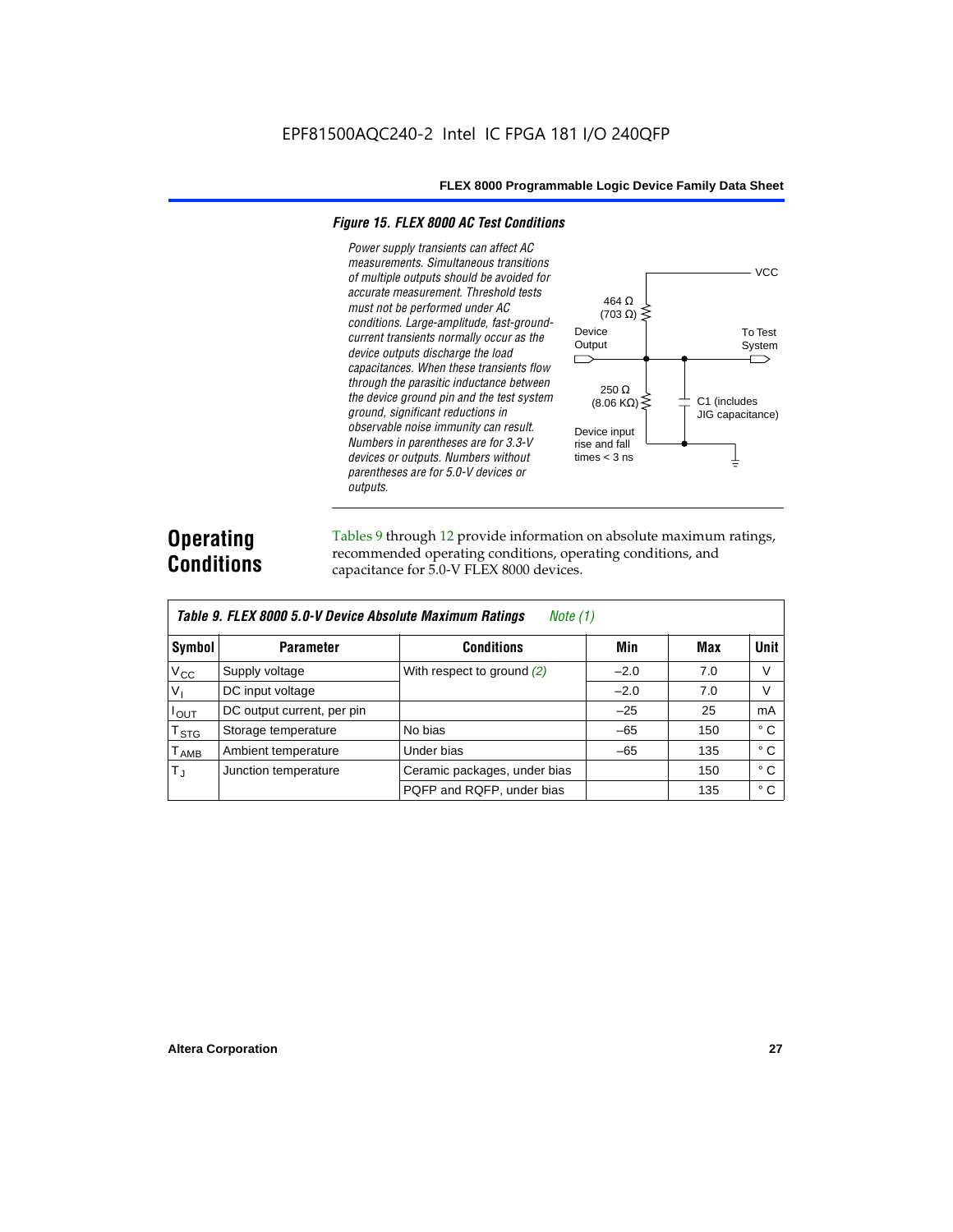|                          |                                                        | Table 10. FLEX 8000 5.0-V Device Recommended Operating Conditions |             |                          |              |
|--------------------------|--------------------------------------------------------|-------------------------------------------------------------------|-------------|--------------------------|--------------|
| Symbol                   | <b>Parameter</b>                                       | <b>Conditions</b>                                                 | Min         | Max                      | Unit         |
| <b>V<sub>CCINT</sub></b> | Supply voltage for internal logic<br>and input buffers | (3), (4)                                                          | 4.75(4.50)  | 5.25(5.50)               | $\vee$       |
| V <sub>CCIO</sub>        | Supply voltage for output<br>buffers, 5.0-V operation  | (3), (4)                                                          | 4.75 (4.50) | 5.25(5.50)               | $\vee$       |
|                          | Supply voltage for output<br>buffers, 3.3-V operation  | (3), (4)                                                          | 3.00(3.00)  | 3.60(3.60)               | $\vee$       |
| $V_{I}$                  | Input voltage                                          |                                                                   | $-0.5$      | $V_{\text{CCINT}} + 0.5$ | $\vee$       |
| $V_{\rm O}$              | Output voltage                                         |                                                                   | 0           | V <sub>ccio</sub>        | $\vee$       |
| $T_A$                    | Operating temperature                                  | For commercial use                                                | $\Omega$    | 70                       | °C           |
|                          |                                                        | For industrial use                                                | $-40$       | 85                       | $^{\circ}$ C |
| $t_{R}$                  | Input rise time                                        |                                                                   |             | 40                       | ns           |
| t <sub>F</sub>           | Input fall time                                        |                                                                   |             | 40                       | ns           |

| Table 11. FLEX 8000 5.0-V Device DC Operating Conditions<br>Notes (5), (6) |                                         |                                                                               |                         |            |                       |             |  |  |  |  |
|----------------------------------------------------------------------------|-----------------------------------------|-------------------------------------------------------------------------------|-------------------------|------------|-----------------------|-------------|--|--|--|--|
| Symbol                                                                     | <b>Parameter</b>                        | <b>Conditions</b>                                                             | Min                     | <b>Typ</b> | Max                   | <b>Unit</b> |  |  |  |  |
| $V_{\text{IH}}$                                                            | High-level input voltage                |                                                                               | 2.0                     |            | $V_{\rm CCINT}$ + 0.5 | V           |  |  |  |  |
| $V_{IL}$                                                                   | Low-level input voltage                 |                                                                               | $-0.5$                  |            | 0.8                   | V           |  |  |  |  |
| V <sub>OH</sub>                                                            | 5.0-V high-level TTL output<br>voltage  | $I_{OH} = -4$ mA DC (7)<br>$V_{\text{CCIO}} = 4.75 V$                         | 2.4                     |            |                       | $\vee$      |  |  |  |  |
|                                                                            | 3.3-V high-level TTL output<br>voltage  | $I_{OH} = -4$ mA DC (7)<br>$V_{\text{CCIO}} = 3.00 \text{ V}$                 | 2.4                     |            |                       | $\vee$      |  |  |  |  |
|                                                                            | 3.3-V high-level CMOS output<br>voltage | $I_{OH} = -0.1$ mA DC (7)<br>$V_{\text{CCIO}} = 3.00 \text{ V}$               | $V_{\text{CCIO}} - 0.2$ |            |                       | V           |  |  |  |  |
| $V_{OL}$                                                                   | 5.0-V low-level TTL output<br>voltage   | $I_{\Omega}$ = 12 mA DC (7)<br>$V_{\text{CCIO}} = 4.75 V$                     |                         |            | 0.45                  | V           |  |  |  |  |
|                                                                            | 3.3-V low-level TTL output<br>voltage   | $I_{\text{OI}} = 12 \text{ mA DC } (7)$<br>$V_{\text{CCIO}} = 3.00 \text{ V}$ |                         |            | 0.45                  | $\vee$      |  |  |  |  |
|                                                                            | 3.3-V low-level CMOS output<br>voltage  | $I_{\Omega I} = 0.1$ mA DC (7)<br>$V_{\text{CCIO}} = 3.00 \text{ V}$          |                         |            | 0.2                   | V           |  |  |  |  |
| $I_1$                                                                      | Input leakage current                   | $V_1 = V_{CC}$ or ground                                                      | $-10$                   |            | 10                    | μA          |  |  |  |  |
| $I_{OZ}$                                                                   | Tri-state output off-state<br>current   | $V_{\Omega}$ = $V_{\Omega}$ or ground                                         | $-40$                   |            | 40                    | μA          |  |  |  |  |
| ICCO                                                                       | $V_{CC}$ supply current (standby)       | $V_1$ = ground, no load                                                       |                         | 0.5        | 10                    | mA          |  |  |  |  |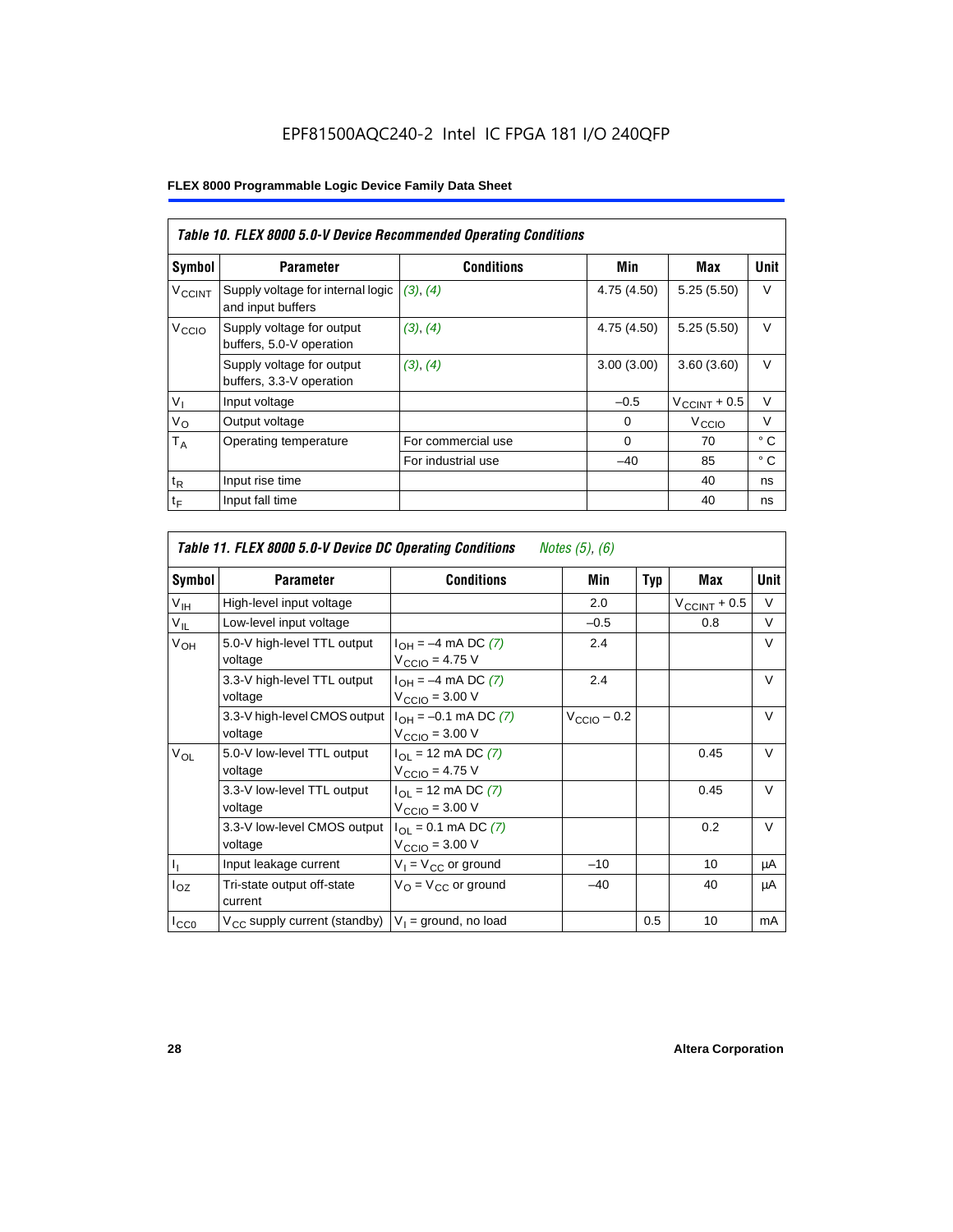| Table 12. FLEX 8000 5.0-V Device Capacitance<br>Note $(8)$ |                    |                               |     |     |        |
|------------------------------------------------------------|--------------------|-------------------------------|-----|-----|--------|
| Symbol                                                     | <b>Parameter</b>   | <b>Conditions</b>             | Min | Max | Unit I |
| $C_{IN}$                                                   | Input capacitance  | $V_{IN} = 0 V$ , f = 1.0 MHz  |     | 10  | pF     |
| $C_{\text{OUT}}$                                           | Output capacitance | $V_{OIII}$ = 0 V, f = 1.0 MHz |     | 10  | pF     |

#### *Notes to tables:*

(1) See the *Operating Requirements for Altera Devices Data Sheet*.

- (2) Minimum DC input is –0.5 V. During transitions, the inputs may undershoot to –2.0 V or overshoot to 7.0 V for input currents less than 100 mA and periods shorter than 20 ns.
- (3) The maximum  $V_{CC}$  rise time is 100 ms.
- (4) Numbers in parentheses are for industrial-temperature-range devices.
- (5) Typical values are for  $T_A = 25^\circ$  C and  $V_{CC} = 5.0$  V.
- (6) These values are specified in Table 10 on page 28.
- (7) The  $I_{OH}$  parameter refers to high-level TTL or CMOS output current; the  $I_{OL}$  parameter refers to low-level TTL or CMOS output current.
- (8) Capacitance is sample-tested only.

Tables 13 through 16 provide information on absolute maximum ratings, recommended operating conditions, operating conditions, and capacitance for 3.3-V FLEX 8000 devices.

|                    | Table 13. FLEX 8000 3.3-V Device Absolute Maximum Ratings<br><i>Note</i> $(1)$ |                              |        |     |              |  |  |
|--------------------|--------------------------------------------------------------------------------|------------------------------|--------|-----|--------------|--|--|
| Symbol             | <b>Parameter</b>                                                               | <b>Conditions</b>            | Min    | Max | <b>Unit</b>  |  |  |
| $V_{\text{CC}}$    | Supply voltage                                                                 | With respect to ground (2)   | $-2.0$ | 5.3 | V            |  |  |
| V <sub>1</sub>     | DC input voltage                                                               |                              | $-2.0$ | 5.3 | V            |  |  |
| $I_{\mathsf{OUT}}$ | DC output current, per pin                                                     |                              | $-25$  | 25  | mA           |  |  |
| T <sub>STG</sub>   | Storage temperature                                                            | No bias                      | $-65$  | 150 | ۰c           |  |  |
| <b>TAMB</b>        | Ambient temperature                                                            | Under bias                   | $-65$  | 135 | $^{\circ}$ C |  |  |
| $T_J$              | Junction temperature                                                           | Plastic packages, under bias |        | 135 | ° C          |  |  |

|              |                       | Table 14. FLEX 8000 3.3-V Device Recommended Operating Conditions |          |                    |        |
|--------------|-----------------------|-------------------------------------------------------------------|----------|--------------------|--------|
| Symbol       | <b>Parameter</b>      | <b>Conditions</b>                                                 | Min      | Max                | Unit I |
| $V_{\rm CC}$ | Supply voltage        | (3)                                                               | 3.0      | 3.6                | V      |
| $V_{1}$      | Input voltage         |                                                                   | $-0.3$   | $V_{\rm CC}$ + 0.3 | $\vee$ |
| $V_{\rm O}$  | Output voltage        |                                                                   | $\Omega$ | $V_{\rm CC}$       | $\vee$ |
| $T_A$        | Operating temperature | For commercial use                                                | 0        | 70                 | ۰c     |
| $t_{R}$      | Input rise time       |                                                                   |          | 40                 | ns     |
| $t_F$        | Input fall time       |                                                                   |          | 40                 | ns     |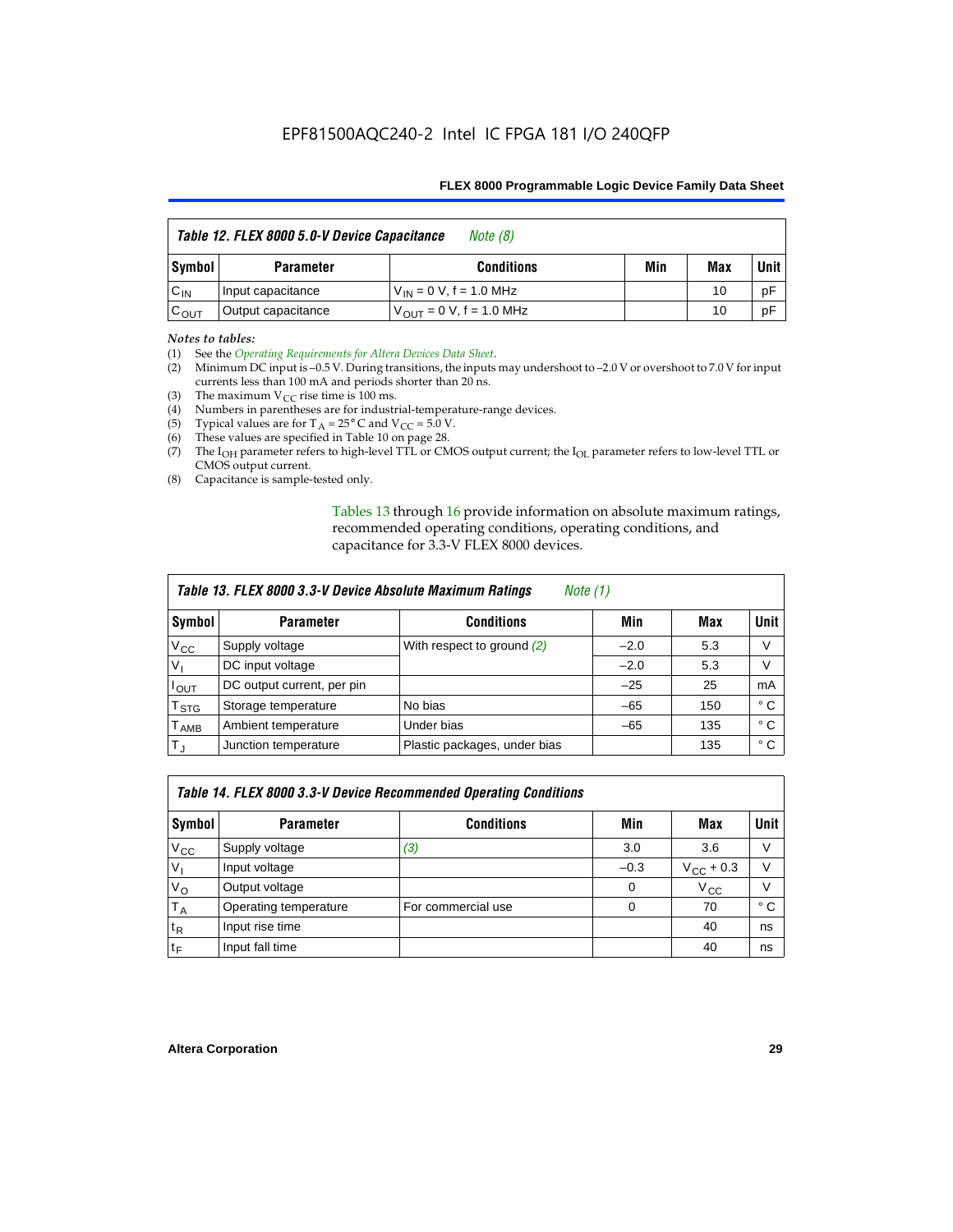## EPF81500AQC240-2 Intel IC FPGA 181 I/O 240QFP

## **FLEX 8000 Programmable Logic Device Family Data Sheet**

|                 | Table 15. FLEX 8000 3.3-V Device DC Operating Conditions<br>Note $(4)$ |                                          |                    |     |                    |             |  |
|-----------------|------------------------------------------------------------------------|------------------------------------------|--------------------|-----|--------------------|-------------|--|
| Symbol          | <b>Parameter</b>                                                       | <b>Conditions</b>                        | Min                | Typ | Max                | <b>Unit</b> |  |
| V <sub>IH</sub> | High-level input voltage                                               |                                          | 2.0                |     | $V_{\rm CC}$ + 0.3 | $\vee$      |  |
| $V_{IL}$        | Low-level input voltage                                                |                                          | $-0.3$             |     | 0.8                | V           |  |
| $V_{OH}$        | High-level output voltage                                              | $I_{OH} = -0.1$ mA DC (5)                | $V_{\rm CC}$ – 0.2 |     |                    | V           |  |
| $V_{OL}$        | Low-level output voltage                                               | $I_{OL}$ = 4 mA DC (5)                   |                    |     | 0.45               | $\vee$      |  |
| Пı              | Input leakage current                                                  | $V_1 = V_{CC}$ or ground                 | $-10$              |     | 10                 | μA          |  |
| $I_{OZ}$        | Tri-state output off-state current                                     | $V_{\text{O}} = V_{\text{CC}}$ or ground | $-40$              |     | 40                 | μA          |  |
| ICCO            | $V_{\text{CC}}$ supply current (standby)                               | $V_1$ = ground, no load (6)              |                    | 0.3 | 10                 | mA          |  |

## *Table 16. FLEX 8000 3.3-V Device Capacitance Note (7)*

| Symbol           | <b>Parameter</b>   | <b>Conditions</b>                   | Min | Max | Unit |
|------------------|--------------------|-------------------------------------|-----|-----|------|
| $C_{IN}$         | Input capacitance  | $V_{IN} = 0 V$ , f = 1.0 MHz        |     | 10  | рF   |
| $c_{\text{OUT}}$ | Output capacitance | $V_{\text{OUT}} = 0 V, f = 1.0 MHz$ |     | 10  | рF   |

#### *Notes to tables:*

(1) See the *Operating Requirements for Altera Devices Data Sheet*.

- (2) Minimum DC input voltage is –0.3 V. During transitions, the inputs may undershoot to –2.0 V or overshoot to 5.3 V for input currents less than 100 mA and periods shorter than 20 ns.
- (3) The maximum  $V_{CC}$  rise time is 100 ms.  $V_{CC}$  must rise monotonically.<br>(4) These values are specified in Table 14 on page 29.
- These values are specified in Table 14 on page 29.
- (5) The I<sub>OH</sub> parameter refers to high-level TTL output current; the I<sub>OL</sub> parameter refers to low-level TTL output current.<br>(6) Typical values are for T<sub>A</sub> = 25° C and V<sub>CC</sub> = 3.3 V.
- (6) Typical values are for  $T_A = 25^\circ$  C and  $V_{CC} = 3.3$  V.<br>(7) Capacitance is sample-tested only.
- Capacitance is sample-tested only.

Figure 16 shows the typical output drive characteristics of 5.0-V FLEX 8000 devices. The output driver is compliant with *PCI Local Bus Specification, Revision 2.2*.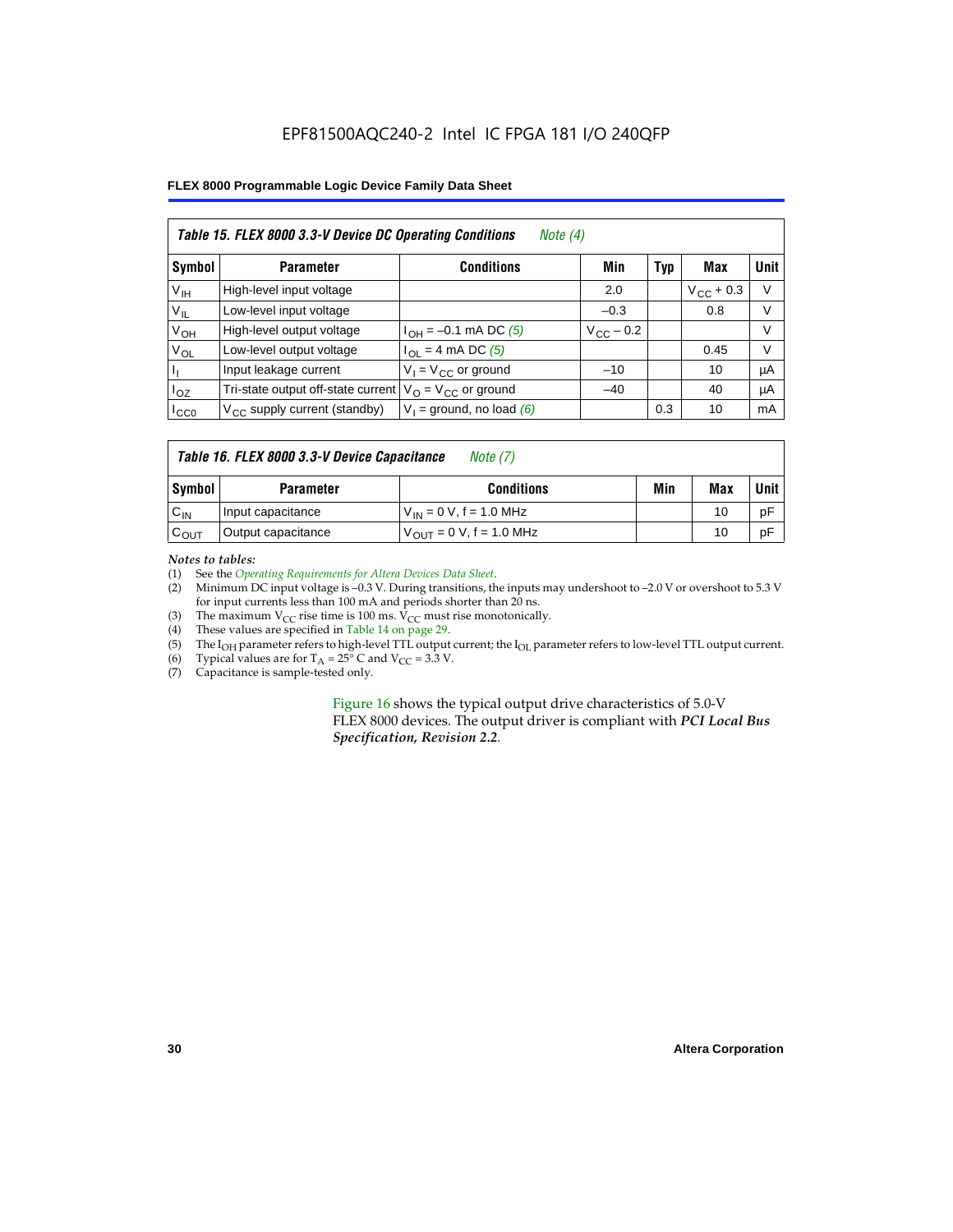



Figure 17 shows the typical output drive characteristics of 5.0-V EPF8282A devices. The output driver is compliant with *PCI Local Bus Specification, Revision 2.2*.





Figure 18 shows the typical output drive characteristics of EPF8282AV devices.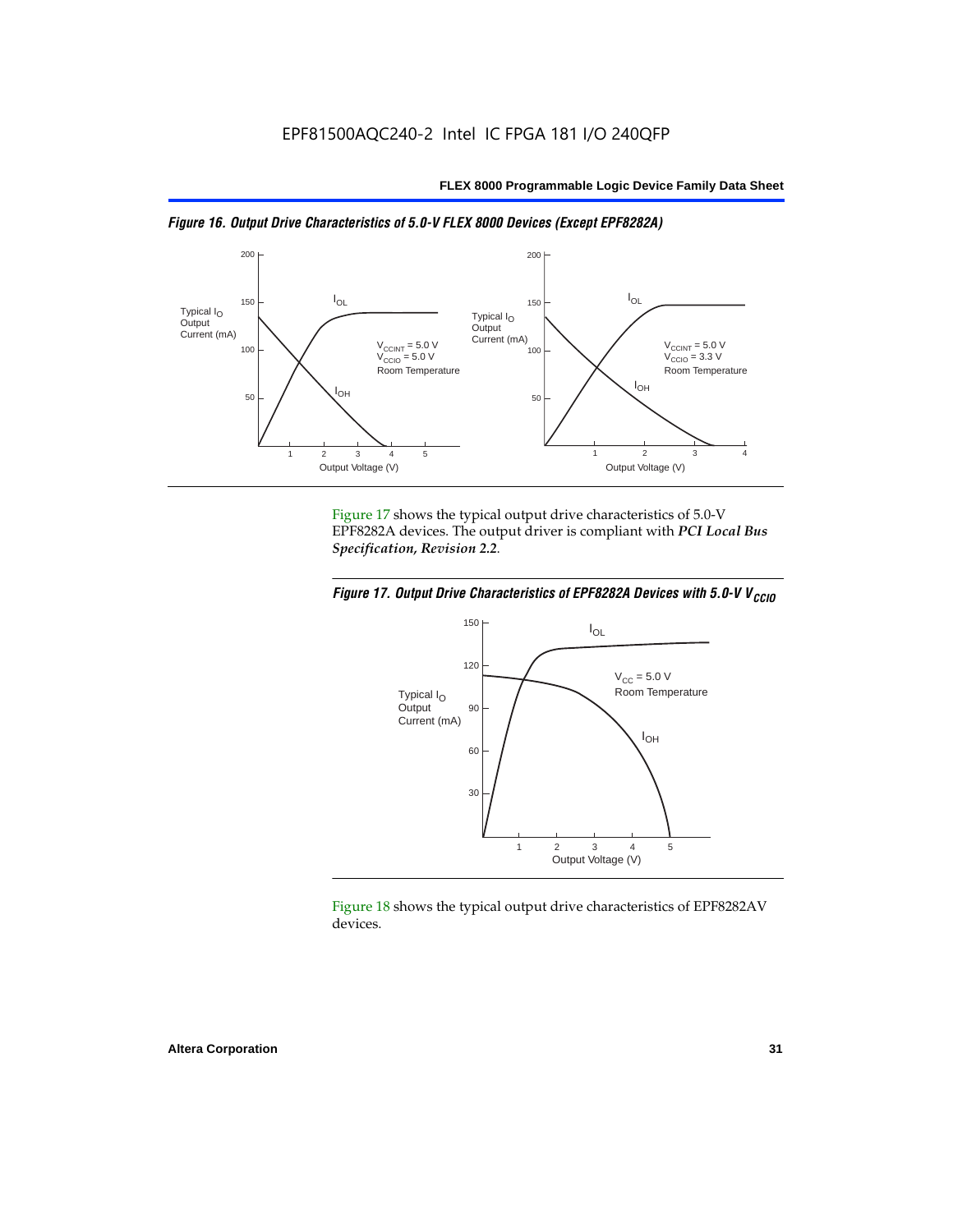

#### *Figure 18. Output Drive Characteristics of EPF8282AV Devices*

**Timing Model** The continuous, high-performance FastTrack Interconnect routing structure ensures predictable performance and accurate simulation and timing analysis. This predictable performance contrasts with that of FPGAs, which use a segmented connection scheme and hence have unpredictable performance. Timing simulation and delay prediction are available with the MAX+PLUS II Simulator and Timing Analyzer, or with industry-standard EDA tools. The Simulator offers both pre-synthesis functional simulation to evaluate logic design accuracy and postsynthesis timing simulation with 0.1-ns resolution. The Timing Analyzer provides point-to-point timing delay information, setup and hold time prediction, and device-wide performance analysis.

> Tables 17 through 20 describe the FLEX 8000 timing parameters and their symbols.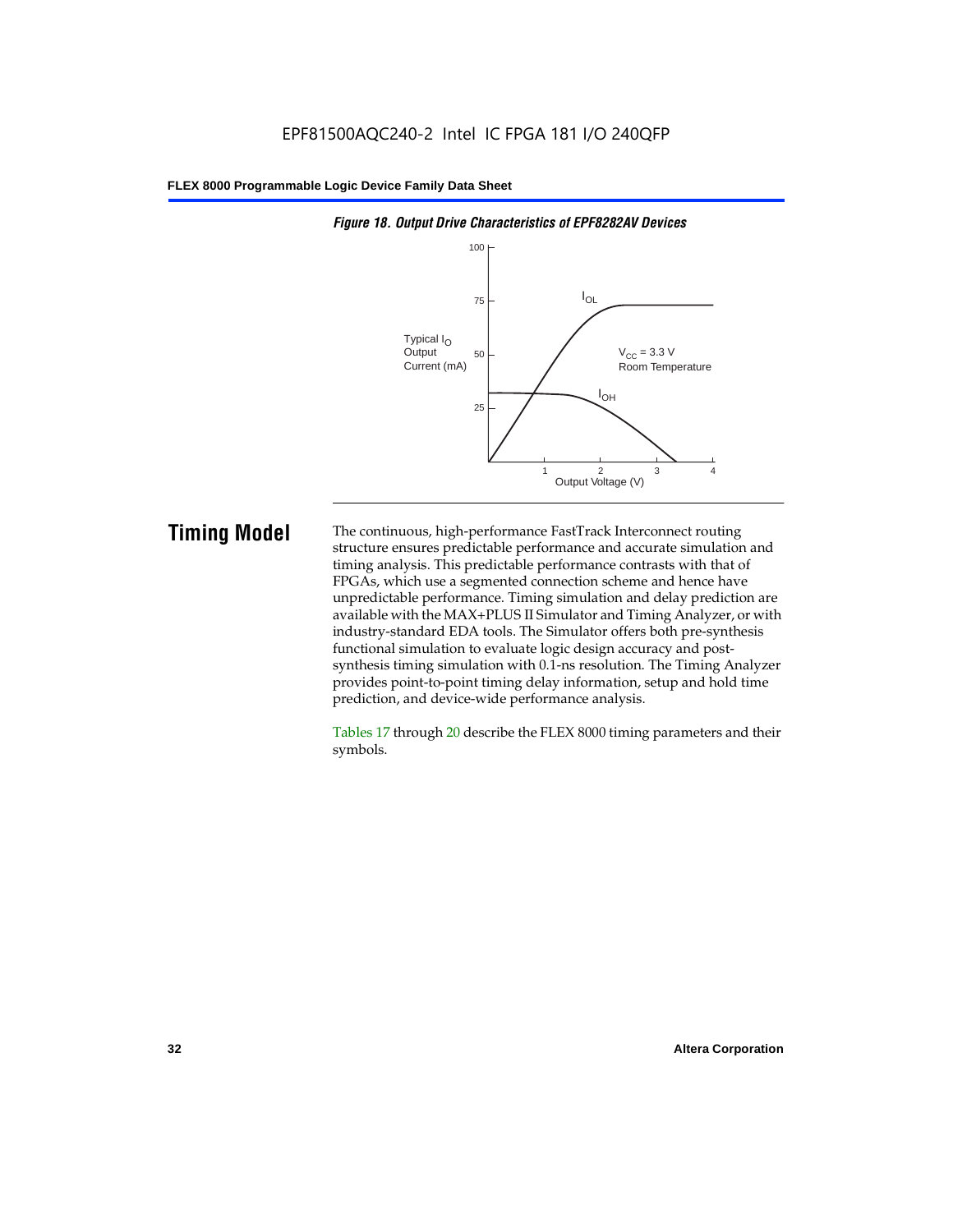|                  | Table 17. FLEX 8000 Internal Timing Parameters<br>Note $(1)$                                                 |
|------------------|--------------------------------------------------------------------------------------------------------------|
| Symbol           | <b>Parameter</b>                                                                                             |
| $t_{\text{IOD}}$ | IOE register data delay                                                                                      |
| $t_{\text{IOC}}$ | IOE register control signal delay                                                                            |
| $t_{IOE}$        | Output enable delay                                                                                          |
| $t_{IOCO}$       | IOE register clock-to-output delay                                                                           |
| $t_{IOCOMB}$     | IOE combinatorial delay                                                                                      |
| $t_{IOSU}$       | IOE register setup time before clock; IOE register recovery time after asynchronous clear                    |
| $t_{IOH}$        | IOE register hold time after clock                                                                           |
| $t_{IOCLR}$      | IOE register clear delay                                                                                     |
| $t_{IN}$         | Input pad and buffer delay                                                                                   |
| $t_{OD1}$        | Output buffer and pad delay, slow slew rate = off, $V_{\text{CCIO}} = 5.0 \text{ V C1} = 35 \text{ pF } (2)$ |
| $t_{OD2}$        | Output buffer and pad delay, slow slew rate = off, $V_{\text{CCIO}} = 3.3 \text{ V C1} = 35 \text{ pF}$ (2)  |
| $t_{OD3}$        | Output buffer and pad delay, slow slew rate = on, $C1 = 35$ pF (3)                                           |
| $t_{XZ}$         | Output buffer disable delay, $C1 = 5$ pF                                                                     |
| $t_{ZX1}$        | Output buffer enable delay, slow slew rate = off, $V_{\text{CCIO}} = 5.0$ V, C1 = 35 pF (2)                  |
| $t_{ZX2}$        | Output buffer enable delay, slow slew rate = off, $V_{\text{CCIO}} = 3.3$ V, C1 = 35 pF (2)                  |
| $t_{ZX3}$        | Output buffer enable delay, slow slew rate = on, $C1 = 35$ pF (3)                                            |

|                 | Table 18. FLEX 8000 LE Timing Parameters<br>Note (1)                                                        |  |  |  |  |
|-----------------|-------------------------------------------------------------------------------------------------------------|--|--|--|--|
| Symbol          | <b>Parameter</b>                                                                                            |  |  |  |  |
| $t_{LUT}$       | LUT delay for data-in                                                                                       |  |  |  |  |
| $t_{CLUT}$      | LUT delay for carry-in                                                                                      |  |  |  |  |
| $t_{RLUT}$      | LUT delay for LE register feedback                                                                          |  |  |  |  |
| $t$ GATE        | Cascade gate delay                                                                                          |  |  |  |  |
| $t_{CASC}$      | Cascade chain routing delay                                                                                 |  |  |  |  |
| $t_{CICO}$      | Carry-in to carry-out delay                                                                                 |  |  |  |  |
| $t_{CGEN}$      | Data-in to carry-out delay                                                                                  |  |  |  |  |
| ${}^{t}$ CGENR  | LE register feedback to carry-out delay                                                                     |  |  |  |  |
| $t_C$           | LE register control signal delay                                                                            |  |  |  |  |
| $t_{CH}$        | LE register clock high time                                                                                 |  |  |  |  |
| $t_{CL}$        | LE register clock low time                                                                                  |  |  |  |  |
| $t_{CO}$        | LE register clock-to-output delay                                                                           |  |  |  |  |
| $t_{COMB}$      | Combinatorial delay                                                                                         |  |  |  |  |
| t <sub>SU</sub> | LE register setup time before clock; LE register recovery time after asynchronous preset, clear, or<br>load |  |  |  |  |
| $t_H$           | LE register hold time after clock                                                                           |  |  |  |  |
| $t_{PRE}$       | LE register preset delay                                                                                    |  |  |  |  |
| $t_{CLR}$       | LE register clear delay                                                                                     |  |  |  |  |

**Altera Corporation 33**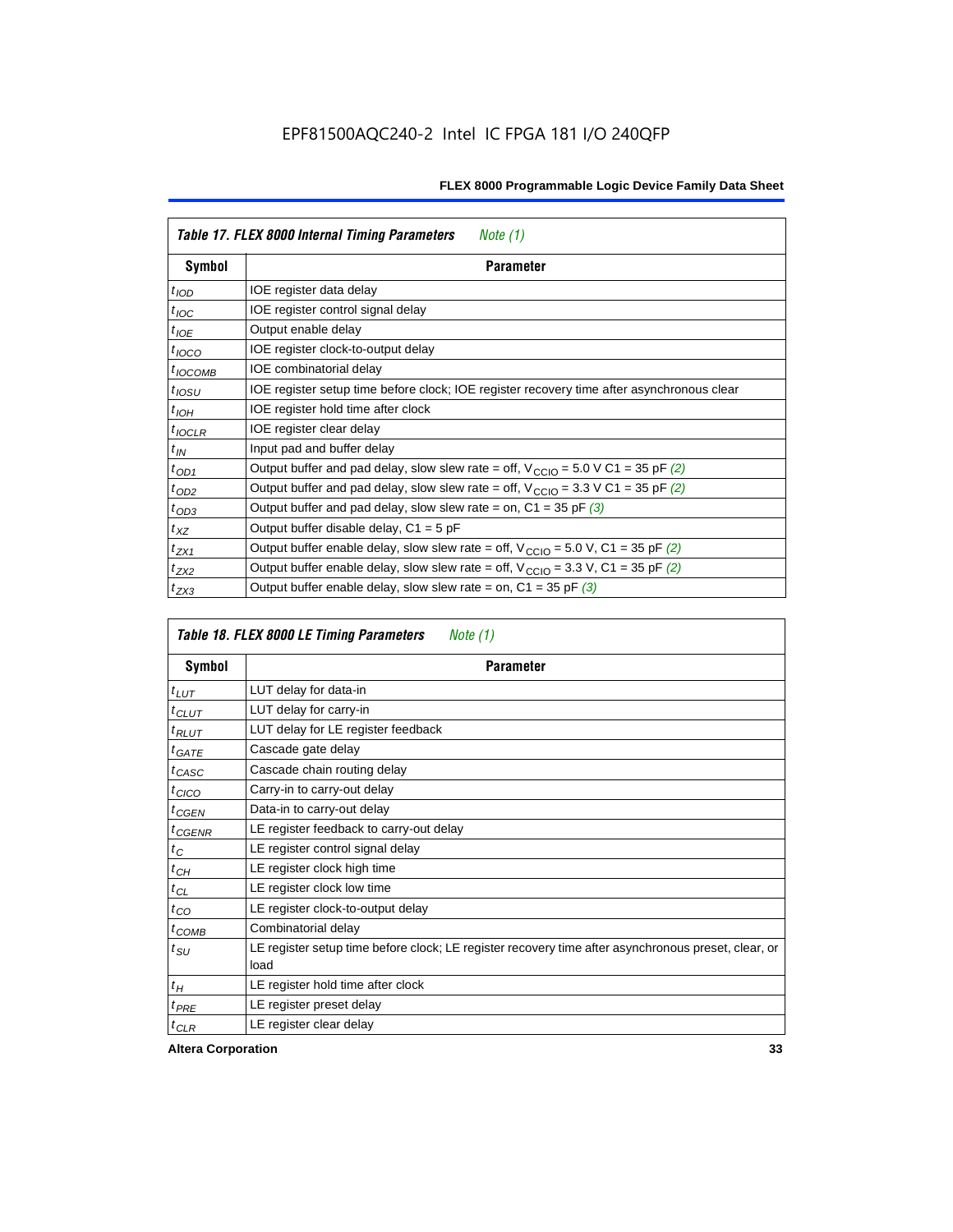|                       | Table 19. FLEX 8000 Interconnect Timing Parameters<br>Note (1) |  |  |  |  |
|-----------------------|----------------------------------------------------------------|--|--|--|--|
| Symbol                | <b>Parameter</b>                                               |  |  |  |  |
| $t_{LABCASC}$         | Cascade delay between LEs in different LABs                    |  |  |  |  |
| <sup>t</sup> LABCARRY | Carry delay between LEs in different LABs                      |  |  |  |  |
| $t_{\text{LOCAL}}$    | LAB local interconnect delay                                   |  |  |  |  |
| $t_{ROW}$             | Row interconnect routing delay (4)                             |  |  |  |  |
| $t_{COL}$             | Column interconnect routing delay                              |  |  |  |  |
| $t_{DIN}$ $C$         | Dedicated input to LE control delay                            |  |  |  |  |
| $t_{DIN}$ D           | Dedicated input to LE data delay (4)                           |  |  |  |  |
| $t_{DIN}$ 10          | Dedicated input to IOE control delay                           |  |  |  |  |

## *Table 20. FLEX 8000 External Reference Timing Characteristics Note (5)*

| Symbol<br><b>Parameter</b> |                                                                                            |  |  |
|----------------------------|--------------------------------------------------------------------------------------------|--|--|
| <sup>T</sup> DRR           | Register-to-register delay via 4 LEs, 3 row interconnects, and 4 local interconnects $(6)$ |  |  |
| <sup>L</sup> ODH           | Output data hold time after clock (7)                                                      |  |  |

*Notes to tables:*

- (1) Internal timing parameters cannot be measured explicitly. They are worst-case delays based on testable and external parameters specified by Altera. Internal timing parameters should be used for estimating device performance. Post-compilation timing simulation or timing analysis is required to determine actual worst-case performance.
- (2) These values are specified in Table 10 on page 28 or Table 14 on page 29.<br>(3) For the  $t_{OD3}$  and  $t_{ZX3}$  parameters,  $V_{CCIO} = 3.3$  V or 5.0 V.
- (3) For the  $t_{OD3}$  and  $t_{ZX3}$  parameters,  $V_{CCIO} = 3.3$  V or 5.0 V.<br>(4) The  $t_{ROM}$  and  $t_{DIN}$   $_D$  delays are worst-case values for type
- The *t<sub>ROW</sub>* and *t<sub>DIN\_D</sub>* delays are worst-case values for typical applications. Post-compilation timing simulation or timing analysis is required to determine actual worst-case performance.
- (5) External reference timing characteristics are factory-tested, worst-case values specified by Altera. A representative subset of signal paths is tested to approximate typical device applications.
- (6) For more information on test conditions, see *Application Note 76* (*Understanding FLEX 8000 Timing*).
- (7) This parameter is a guideline that is sample-tested only and is based on extensive device characterization. This parameter applies to global and non-global clocking, and for LE and I/O element registers.

The FLEX 8000 timing model shows the delays for various paths and functions in the circuit. See Figure 19. This model contains three distinct parts: the LE; the IOE; and the interconnect, including the row and column FastTrack Interconnect, LAB local interconnect, and carry and cascade interconnect paths. Each parameter shown in Figure 19 is expressed as a worst-case value in Tables 22 through 49. Hand-calculations that use the FLEX 8000 timing model and these timing parameters can be used to estimate FLEX 8000 device performance. Timing simulation or timing analysis after compilation is required to determine the final worst-case performance. Table 21 summarizes the interconnect paths shown in Figure 19.



f For more information on timing parameters, go to *Application Note 76 (Understanding FLEX 8000 Timing)*.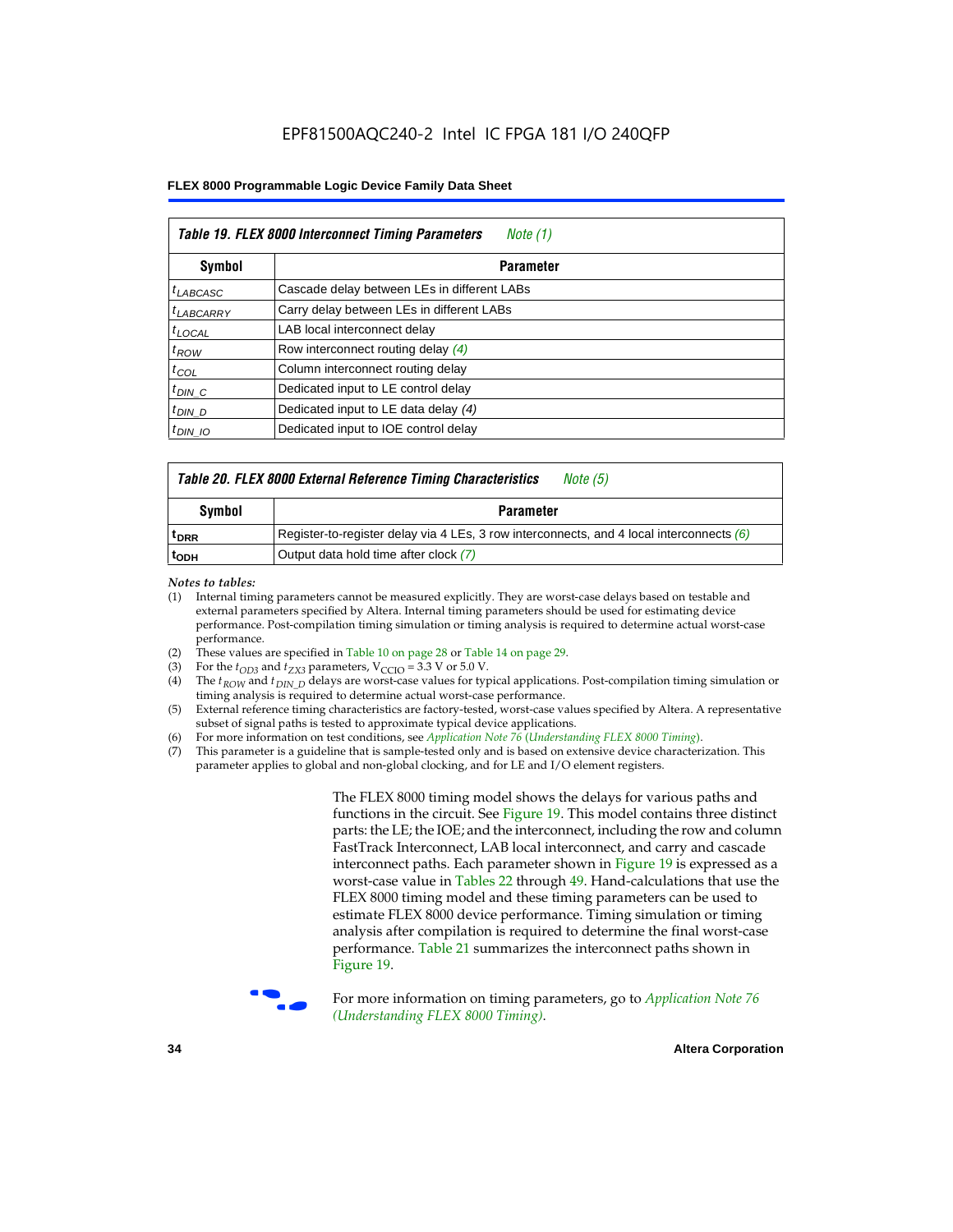EPF81500AQC240-2 Intel IC FPGA 181 I/O 240QFP





FLEX 8000 Programmable Logic Device Family Data Sheet **FLEX 8000 Programmable Logic Device Family Data Sheet**

ပ္တ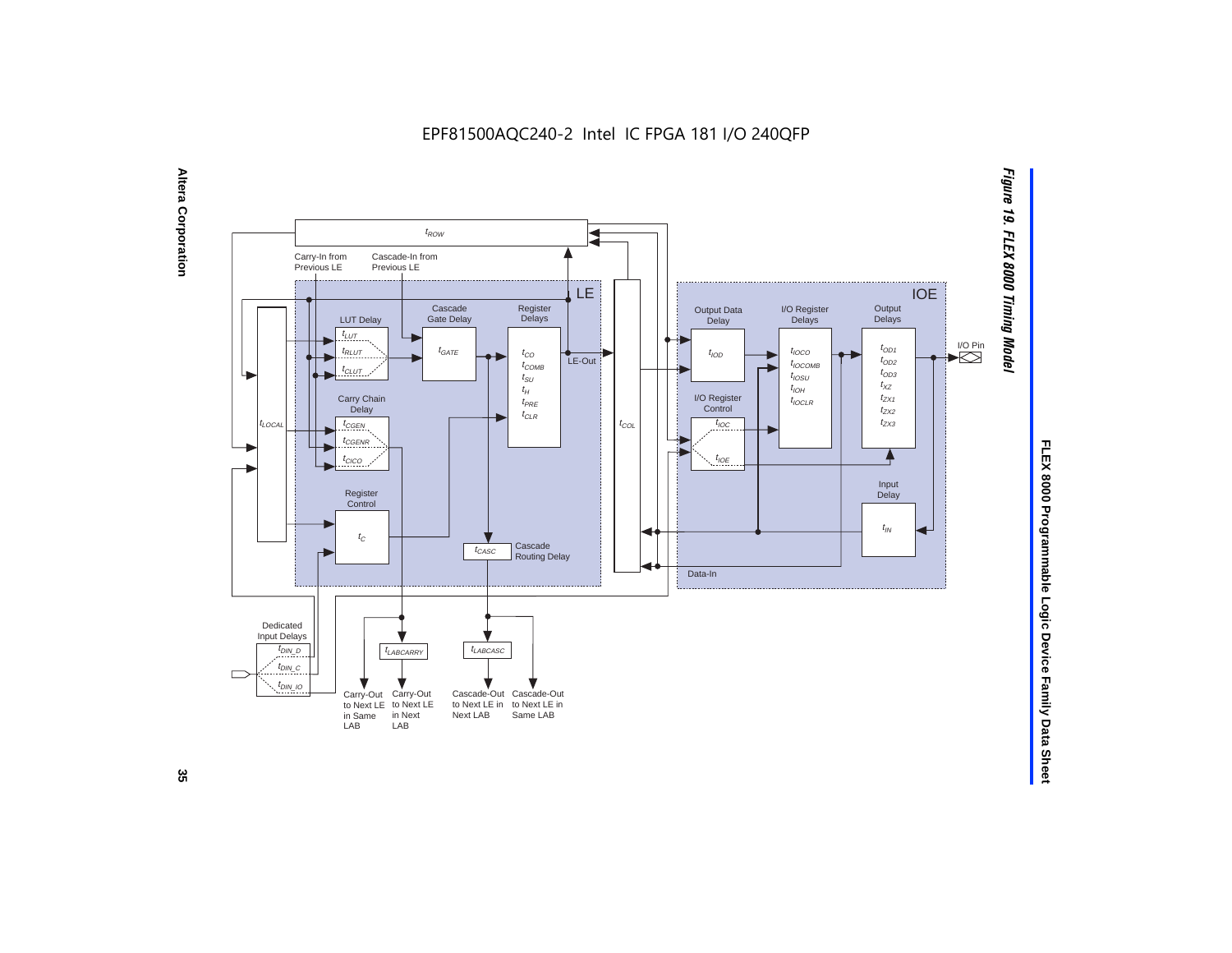## EPF81500AQC240-2 Intel IC FPGA 181 I/O 240QFP

## **FLEX 8000 Programmable Logic Device Family Data Sheet**

| <b>Table 21. FLEX 8000 Timing Model Interconnect Paths</b> |                               |                                 |  |  |
|------------------------------------------------------------|-------------------------------|---------------------------------|--|--|
| <b>Source</b>                                              | <b>Destination</b>            | <b>Total Delay</b>              |  |  |
| LE-Out                                                     | LE in same LAB                | $t_{LOCAL}$                     |  |  |
| LE-Out                                                     | LE in same row, different LAB | $t_{ROW} + t_{LOCAL}$           |  |  |
| LE-Out                                                     | LE in different row           | $t_{COL} + t_{ROW} + t_{LOCAL}$ |  |  |
| LE-Out                                                     | IOE on column                 | $t_{COL}$                       |  |  |
| LE-Out                                                     | IOE on row                    | $t_{ROW}$                       |  |  |
| IOE on row                                                 | LE in same row                | $t_{ROW} + t_{LOCAL}$           |  |  |
| IOE on column                                              | Any LE                        | $t_{COL} + t_{ROW} + t_{LOCAL}$ |  |  |

Tables 22 through 49 show the FLEX 8000 internal and external timing parameters.

| Table 22. EPF8282A Internal I/O Element Timing Parameters |                    |                          |       |     |         |     |    |
|-----------------------------------------------------------|--------------------|--------------------------|-------|-----|---------|-----|----|
| <b>Symbol</b>                                             | <b>Speed Grade</b> |                          |       |     |         |     |    |
|                                                           |                    | $A-2$                    | $A-3$ |     | $A - 4$ |     |    |
|                                                           | Min                | Max                      | Min   | Max | Min     | Max |    |
| t <sub>IOD</sub>                                          |                    | 0.7                      |       | 0.8 |         | 0.9 | ns |
| $t_{\text{IOC}}$                                          |                    | 1.7                      |       | 1.8 |         | 1.9 | ns |
| $t_{IOE}$                                                 |                    | 1.7                      |       | 1.8 |         | 1.9 | ns |
| $t_{IOCO}$                                                |                    | 1.0                      |       | 1.0 |         | 1.0 | ns |
| $t_{IOCOMB}$                                              |                    | 0.3                      |       | 0.2 |         | 0.1 | ns |
| $t_{IOSU}$                                                | 1.4                |                          | 1.6   |     | 1.8     |     | ns |
| $t_{IOH}$                                                 | 0.0                |                          | 0.0   |     | 0.0     |     | ns |
| $t_{IOCLR}$                                               |                    | 1.2                      |       | 1.2 |         | 1.2 | ns |
| $t_{I\!N}$                                                |                    | 1.5                      |       | 1.6 |         | 1.7 | ns |
| $t_{OD1}$                                                 |                    | 1.1                      |       | 1.4 |         | 1.7 | ns |
| $t_{OD2}$                                                 |                    | $\overline{\phantom{0}}$ |       | -   |         |     | ns |
| $t_{0D3}$                                                 |                    | 4.6                      |       | 4.9 |         | 5.2 | ns |
| $t_{XZ}$                                                  |                    | 1.4                      |       | 1.6 |         | 1.8 | ns |
| $t_{ZX1}$                                                 |                    | 1.4                      |       | 1.6 |         | 1.8 | ns |
| $t_{ZX2}$                                                 |                    | -                        |       | -   |         |     | ns |
| $t_{ZX3}$                                                 |                    | 4.9                      |       | 5.1 |         | 5.3 | ns |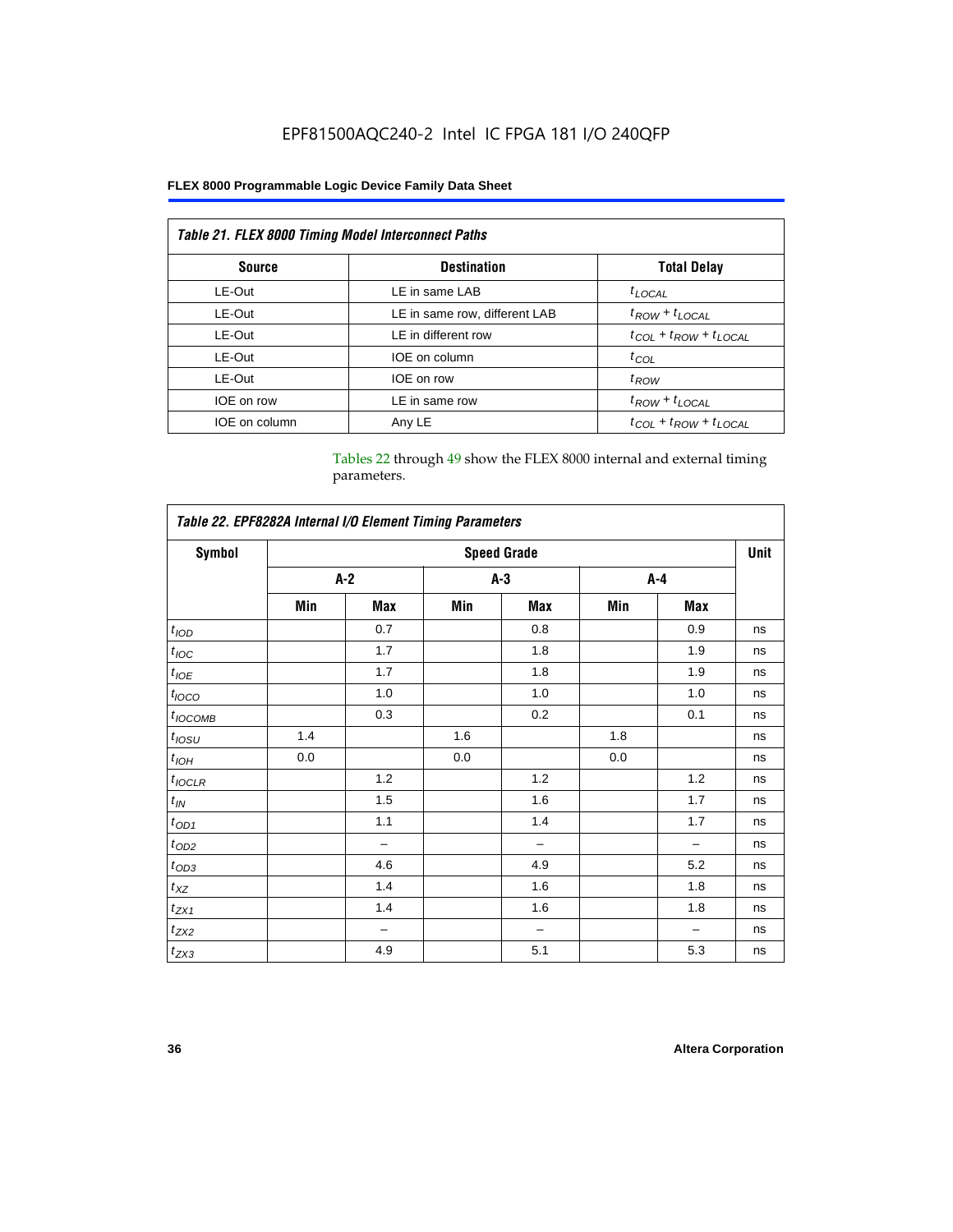| Symbol                |     |            |     | <b>Speed Grade</b> |       |     | Unit |
|-----------------------|-----|------------|-----|--------------------|-------|-----|------|
|                       |     | $A-2$      |     | $A-3$              | $A-4$ |     |      |
|                       | Min | <b>Max</b> | Min | <b>Max</b>         | Min   | Max |      |
| $t_{LABCASC}$         |     | 0.3        |     | 0.3                |       | 0.4 | ns   |
| <sup>t</sup> LABCARRY |     | 0.3        |     | 0.3                |       | 0.4 | ns   |
| $t_{\text{LOCAL}}$    |     | 0.5        |     | 0.6                |       | 0.8 | ns   |
| $t_{ROW}$             |     | 4.2        |     | 4.2                |       | 4.2 | ns   |
| $t_{COL}$             |     | 2.5        |     | 2.5                |       | 2.5 | ns   |
| $t_{DIN\_C}$          |     | 5.0        |     | 5.0                |       | 5.5 | ns   |
| $t_{DIN\_D}$          |     | 7.2        |     | 7.2                |       | 7.2 | ns   |
| $t_{DIN\_IO}$         |     | 5.0        |     | 5.0                |       | 5.5 | ns   |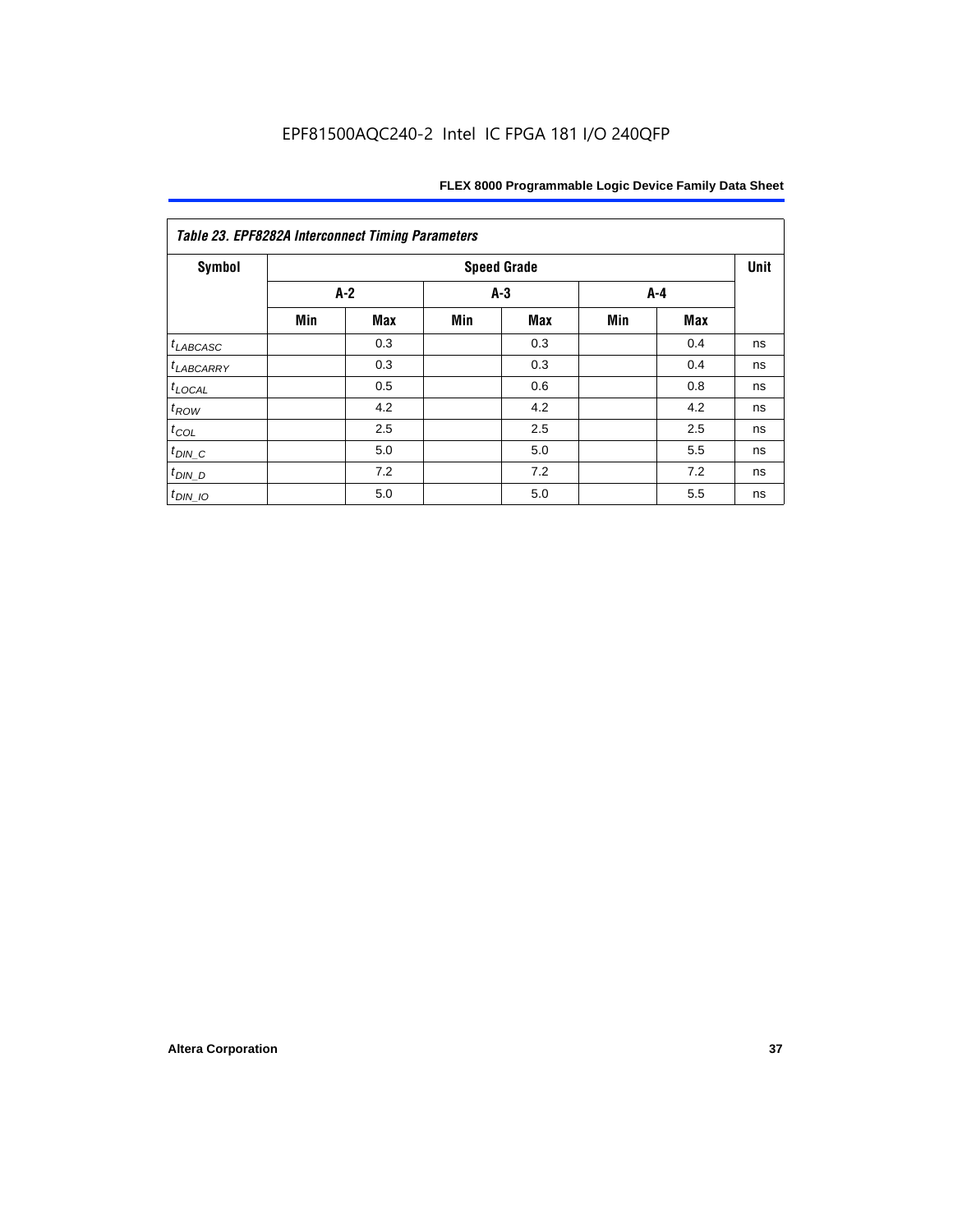| Table 24. EPF8282A LE Timing Parameters |     |       |     |                    |     |       |      |  |  |  |
|-----------------------------------------|-----|-------|-----|--------------------|-----|-------|------|--|--|--|
| Symbol                                  |     |       |     | <b>Speed Grade</b> |     |       | Unit |  |  |  |
|                                         |     | $A-2$ |     | $A-3$              |     | $A-4$ |      |  |  |  |
|                                         | Min | Max   | Min | Max                | Min | Max   |      |  |  |  |
| $t_{L\underline{UT}}$                   |     | 2.0   |     | 2.5                |     | 3.2   | ns   |  |  |  |
| $t$ CLUT                                |     | 0.0   |     | 0.0                |     | 0.0   | ns   |  |  |  |
| $t_{RLUT}$                              |     | 0.9   |     | 1.1                |     | 1.5   | ns   |  |  |  |
| $t_{GATE}$                              |     | 0.0   |     | 0.0                |     | 0.0   | ns   |  |  |  |
| $t_{CASC}$                              |     | 0.6   |     | 0.7                |     | 0.9   | ns   |  |  |  |
| $t_{CICO}$                              |     | 0.4   |     | 0.5                |     | 0.6   | ns   |  |  |  |
| $t_{CGEN}$                              |     | 0.4   |     | 0.5                |     | 0.7   | ns   |  |  |  |
| $t_{CGENR}$                             |     | 0.9   |     | 1.1                |     | 1.5   | ns   |  |  |  |
| $t_C\,$                                 |     | 1.6   |     | 2.0                |     | 2.5   | ns   |  |  |  |
| $t_{CH}$                                | 4.0 |       | 4.0 |                    | 4.0 |       | ns   |  |  |  |
| $t_{CL}$                                | 4.0 |       | 4.0 |                    | 4.0 |       | ns   |  |  |  |
| $t_{CQ}$                                |     | 0.4   |     | 0.5                |     | 0.6   | ns   |  |  |  |
| $t_{\text{COMB}}$                       |     | 0.4   |     | 0.5                |     | 0.6   | ns   |  |  |  |
| $t_{\text{SU}}$                         | 0.8 |       | 1.1 |                    | 1.2 |       | ns   |  |  |  |
| $t_H\,$                                 | 0.9 |       | 1.1 |                    | 1.5 |       | ns   |  |  |  |
| $t_{PRE}$                               |     | 0.6   |     | 0.7                |     | 0.8   | ns   |  |  |  |
| $t_{CLR}$                               |     | 0.6   |     | $0.7\,$            |     | 0.8   | ns   |  |  |  |

|  |  | <b>Table 25. EPF8282A External Timing Parameters</b> |
|--|--|------------------------------------------------------|
|  |  |                                                      |

| Symbol           |              | <b>Speed Grade</b> |     |      |     |            |    |  |  |
|------------------|--------------|--------------------|-----|------|-----|------------|----|--|--|
|                  | A-2<br>$A-3$ |                    |     |      | A-4 |            |    |  |  |
|                  | Min          | <b>Max</b>         | Min | Max  | Min | <b>Max</b> |    |  |  |
| t <sub>DRR</sub> |              | 15.8               |     | 19.8 |     | 24.8       | ns |  |  |
| t <sub>ODH</sub> | 1.0          |                    | 1.0 |      | 1.0 |            | ns |  |  |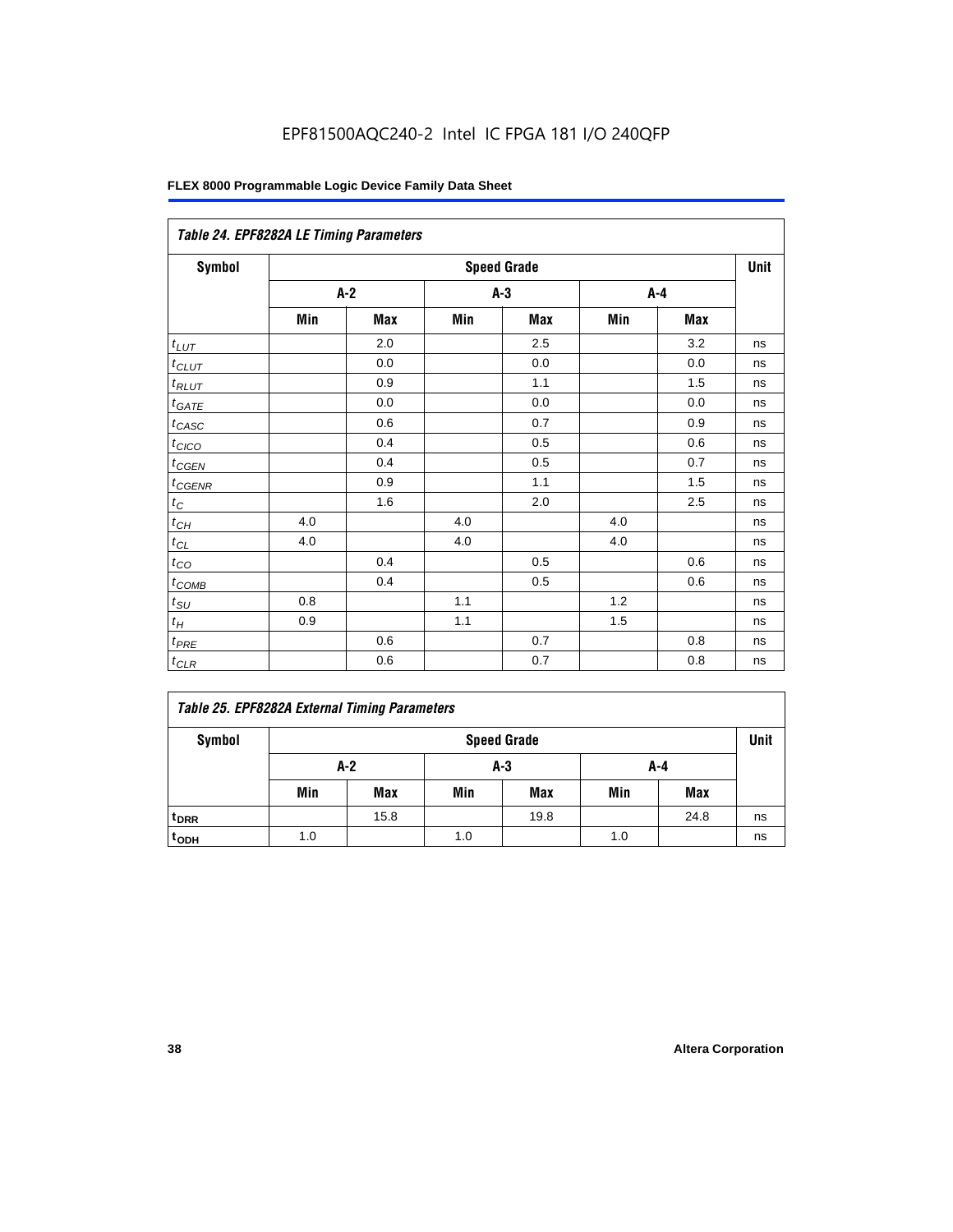| Table 26. EPF8282AV I/O Element Timing Parameters |     |                          |     |                          |    |  |  |  |  |
|---------------------------------------------------|-----|--------------------------|-----|--------------------------|----|--|--|--|--|
| <b>Symbol</b>                                     |     | <b>Speed Grade</b>       |     |                          |    |  |  |  |  |
|                                                   |     | $A-3$                    |     | A-4                      |    |  |  |  |  |
|                                                   | Min | Max                      | Min | Max                      |    |  |  |  |  |
| t <sub>IOD</sub>                                  |     | 0.9                      |     | 2.2                      | ns |  |  |  |  |
| $t_{\text{loc}}$                                  |     | 1.9                      |     | 2.0                      | ns |  |  |  |  |
| $t_{IOE}$                                         |     | 1.9                      |     | 2.0                      | ns |  |  |  |  |
| $t_{\text{LOCO}}$                                 |     | 1.0                      |     | 2.0                      | ns |  |  |  |  |
| t <sub>IOCOMB</sub>                               |     | 0.1                      |     | 0.0                      | ns |  |  |  |  |
| t <sub>IOSU</sub>                                 | 1.8 |                          | 2.8 |                          | ns |  |  |  |  |
| $t_{IOH}$                                         | 0.0 |                          | 0.2 |                          | ns |  |  |  |  |
| $t_{IOCLR}$                                       |     | 1.2                      |     | 2.3                      | ns |  |  |  |  |
| $t_{\mathit{IN}}$                                 |     | 1.7                      |     | 3.4                      | ns |  |  |  |  |
| $t_{OD1}$                                         |     | 1.7                      |     | 4.1                      | ns |  |  |  |  |
| $t_{OD2}$                                         |     | $\overline{\phantom{0}}$ |     | $\overline{\phantom{0}}$ | ns |  |  |  |  |
| $t_{OD3}$                                         |     | 5.2                      |     | 7.1                      | ns |  |  |  |  |
| $t_{XZ}$                                          |     | 1.8                      |     | 4.3                      | ns |  |  |  |  |
| $t_{ZX1}$                                         |     | 1.8                      |     | 4.3                      | ns |  |  |  |  |
| $t_{ZX2}$                                         |     |                          |     |                          | ns |  |  |  |  |
| $t_{ZX3}$                                         |     | 5.3                      |     | 8.3                      | ns |  |  |  |  |

| <b>Symbol</b>              |     | <b>Speed Grade</b> |     |      |    |  |  |  |  |
|----------------------------|-----|--------------------|-----|------|----|--|--|--|--|
|                            |     | $A-3$              | A-4 |      |    |  |  |  |  |
|                            | Min | Max                | Min | Max  |    |  |  |  |  |
| t <sub>LABCASC</sub>       |     | 0.4                |     | 1.3  | ns |  |  |  |  |
| t <sub>LABCARRY</sub>      |     | 0.4                |     | 0.8  | ns |  |  |  |  |
| t <sub>LOCAL</sub>         |     | 0.8                |     | 1.5  | ns |  |  |  |  |
| $t_{\mathcal{R}\text{OW}}$ |     | 4.2                |     | 6.3  | ns |  |  |  |  |
| $t_{COL}$                  |     | 2.5                |     | 3.8  | ns |  |  |  |  |
| $t_{DIN\_C}$               |     | 5.5                |     | 8.0  | ns |  |  |  |  |
| t <sub>DIN_D</sub>         |     | 7.2                |     | 10.8 | ns |  |  |  |  |
| $t_{DIN\_IO}$              |     | 5.5                |     | 9.0  | ns |  |  |  |  |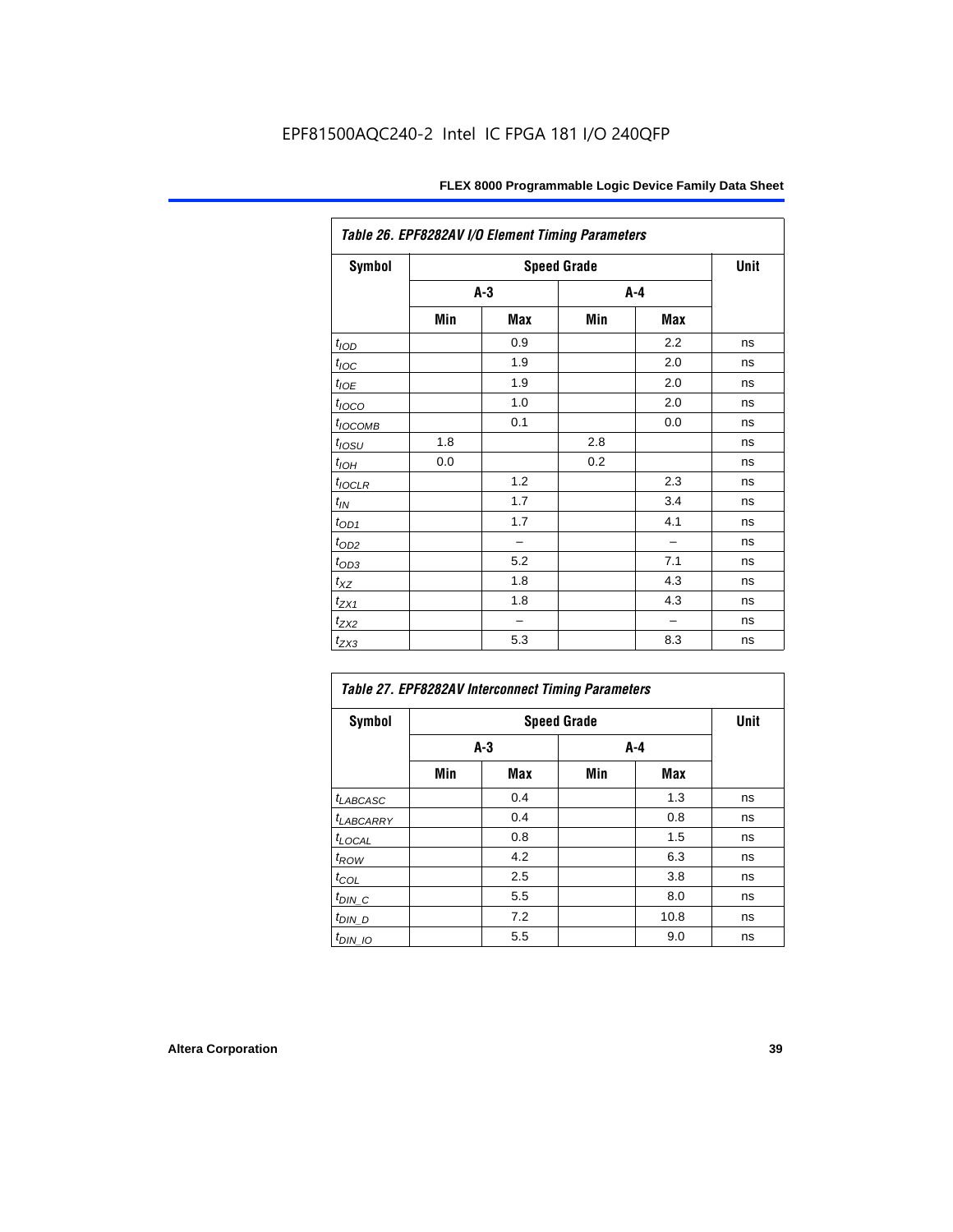| Table 28. EPF8282AV Logic Element Timing Parameters |       |      |     |         |    |  |  |
|-----------------------------------------------------|-------|------|-----|---------|----|--|--|
| Symbol                                              |       | Unit |     |         |    |  |  |
|                                                     | $A-3$ |      |     | $A - 4$ |    |  |  |
|                                                     | Min   | Max  | Min | Max     |    |  |  |
| $t_{LUT}$                                           |       | 3.2  |     | 7.3     | ns |  |  |
| $t_{CLUT}$                                          |       | 0.0  |     | 1.4     | ns |  |  |
| $t_{RLUT}$                                          |       | 1.5  |     | 5.1     | ns |  |  |
| $t_{GATE}$                                          |       | 0.0  |     | 0.0     | ns |  |  |
| $t_{CASC}$                                          |       | 0.9  |     | 2.8     | ns |  |  |
| $t_{CICO}$                                          |       | 0.6  |     | 1.5     | ns |  |  |
| $t_{CGEN}$                                          |       | 0.7  |     | 2.2     | ns |  |  |
| $t_{CGENR}$                                         |       | 1.5  |     | 3.7     | ns |  |  |
| $t_C$                                               |       | 2.5  |     | 4.7     | ns |  |  |
| $t_{CH}$                                            | 4.0   |      | 6.0 |         | ns |  |  |
| $t_{CL}$                                            | 4.0   |      | 6.0 |         | ns |  |  |
| $t_{CO}$                                            |       | 0.6  |     | 0.9     | ns |  |  |
| $t_{COMB}$                                          |       | 0.6  |     | 0.9     | ns |  |  |
| $t_{\text{SU}}$                                     | 1.2   |      | 2.4 |         | ns |  |  |
| $t_H$                                               | 1.5   |      | 4.6 |         | ns |  |  |
| $t_{PRE}$                                           |       | 0.8  |     | 1.3     | ns |  |  |
| $t_{\text{CLR}}$                                    |       | 0.8  |     | 1.3     | ns |  |  |

| Table 29. EPF8282AV External Timing Parameters |     |                    |     |      |    |  |  |
|------------------------------------------------|-----|--------------------|-----|------|----|--|--|
| Symbol                                         |     | <b>Speed Grade</b> |     |      |    |  |  |
|                                                |     | A-3                | A-4 |      |    |  |  |
|                                                | Min | Max                | Min | Max  |    |  |  |
| <sup>t</sup> DRR                               |     | 24.8               |     | 50.1 | ns |  |  |
| t <sub>орн</sub>                               | 1.0 |                    | 1.0 |      | ns |  |  |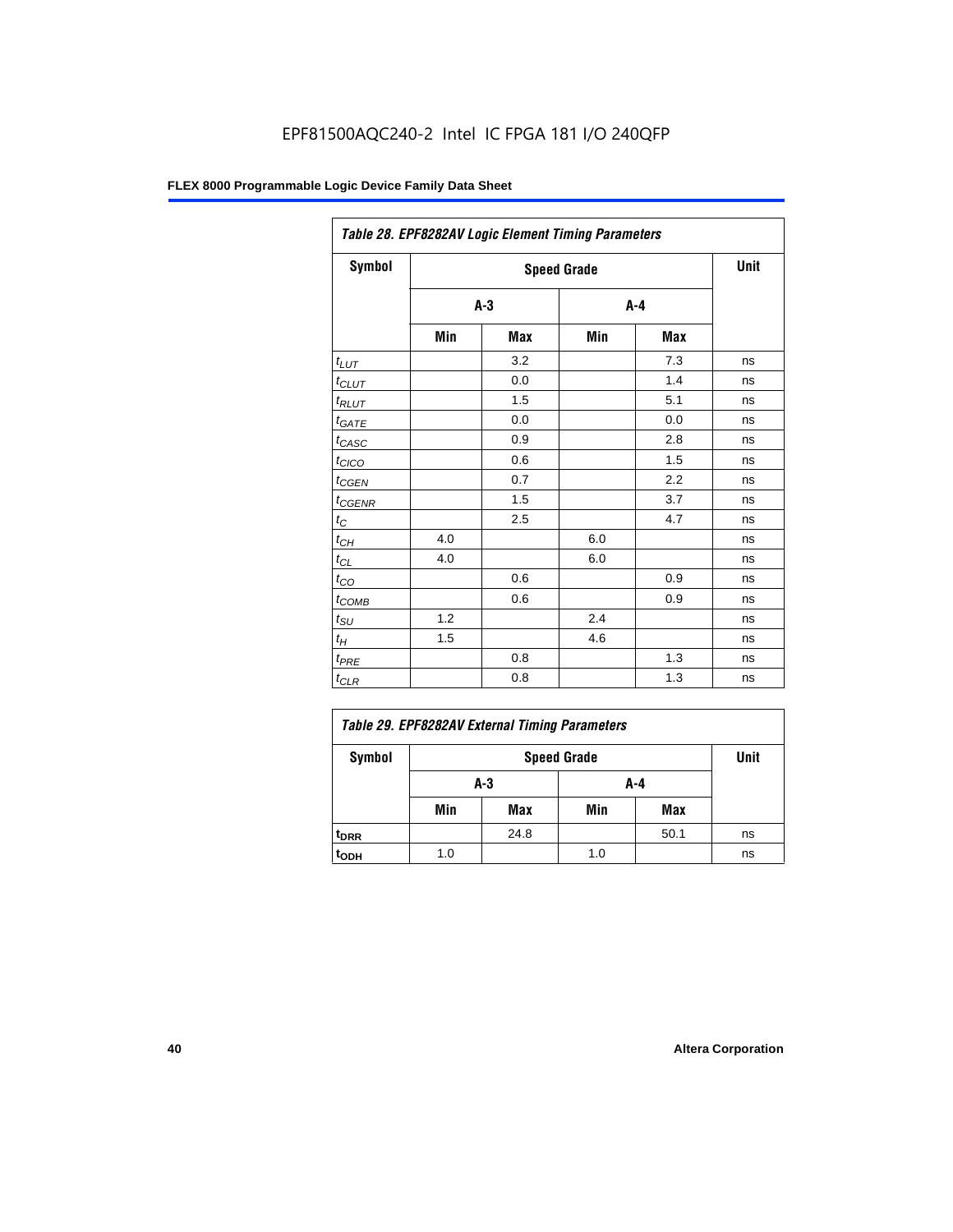| Table 30. EPF8452A I/O Element Timing Parameters |       |                          |       |                          |     |                          |      |  |  |
|--------------------------------------------------|-------|--------------------------|-------|--------------------------|-----|--------------------------|------|--|--|
| Symbol                                           |       |                          |       | <b>Speed Grade</b>       |     |                          | Unit |  |  |
|                                                  | $A-2$ |                          | $A-3$ |                          |     | $A-4$                    |      |  |  |
|                                                  | Min   | Max                      | Min   | Max                      | Min | Max                      |      |  |  |
| t <sub>IOD</sub>                                 |       | 0.7                      |       | 0.8                      |     | 0.9                      | ns   |  |  |
| $t_{\text{IOC}}$                                 |       | 1.7                      |       | 1.8                      |     | 1.9                      | ns   |  |  |
| $t_{IOE}$                                        |       | 1.7                      |       | 1.8                      |     | 1.9                      | ns   |  |  |
| $t_{IOCO}$                                       |       | 1.0                      |       | 1.0                      |     | 1.0                      | ns   |  |  |
| $t_{IOCOMB}$                                     |       | 0.3                      |       | 0.2                      |     | 0.1                      | ns   |  |  |
| $t_{IOSU}$                                       | 1.4   |                          | 1.6   |                          | 1.8 |                          | ns   |  |  |
| $t_{IOH}$                                        | 0.0   |                          | 0.0   |                          | 0.0 |                          | ns   |  |  |
| $t_{IOCLR}$                                      |       | 1.2                      |       | 1.2                      |     | 1.2                      | ns   |  |  |
| $t_{I\!N}$                                       |       | 1.5                      |       | 1.6                      |     | 1.7                      | ns   |  |  |
| $t_{OD1}$                                        |       | 1.1                      |       | 1.4                      |     | 1.7                      | ns   |  |  |
| $t_{\rm OD2}$                                    |       | $\overline{\phantom{0}}$ |       | $\qquad \qquad -$        |     | $\overline{\phantom{0}}$ | ns   |  |  |
| $t_{OD3}$                                        |       | 4.6                      |       | 4.9                      |     | 5.2                      | ns   |  |  |
| $t_{XZ}$                                         |       | 1.4                      |       | 1.6                      |     | 1.8                      | ns   |  |  |
| $t_{ZX1}$                                        |       | 1.4                      |       | 1.6                      |     | 1.8                      | ns   |  |  |
| $t_{ZX2}$                                        |       | $\overline{\phantom{0}}$ |       | $\overline{\phantom{0}}$ |     | $\overline{\phantom{0}}$ | ns   |  |  |
| $t_{ZX3}$                                        |       | 4.9                      |       | 5.1                      |     | 5.3                      | ns   |  |  |

## *Table 31. EPF8452A Interconnect Timing Parameters*

| Symbol             |     | <b>Speed Grade</b> |       |            |     |       |    |  |  |  |
|--------------------|-----|--------------------|-------|------------|-----|-------|----|--|--|--|
|                    | A-2 |                    | $A-3$ |            |     | $A-4$ |    |  |  |  |
|                    | Min | Max                | Min   | <b>Max</b> | Min | Max   |    |  |  |  |
| $t_{LABCASC}$      |     | 0.3                |       | 0.4        |     | 0.4   | ns |  |  |  |
| $t_{LABCARRY}$     |     | 0.3                |       | 0.4        |     | 0.4   | ns |  |  |  |
| $t_{\text{LOCAL}}$ |     | 0.5                |       | 0.5        |     | 0.7   | ns |  |  |  |
| $t_{\mathit{ROW}}$ |     | 5.0                |       | 5.0        |     | 5.0   | ns |  |  |  |
| $t_{COL}$          |     | 3.0                |       | 3.0        |     | 3.0   | ns |  |  |  |
| $t_{DIN\_C}$       |     | 5.0                |       | 5.0        |     | 5.5   | ns |  |  |  |
| $t_{DI N_D}$       |     | 7.0                |       | 7.0        |     | 7.5   | ns |  |  |  |
| $t_{DIN\_IO}$      |     | 5.0                |       | 5.0        |     | 5.5   | ns |  |  |  |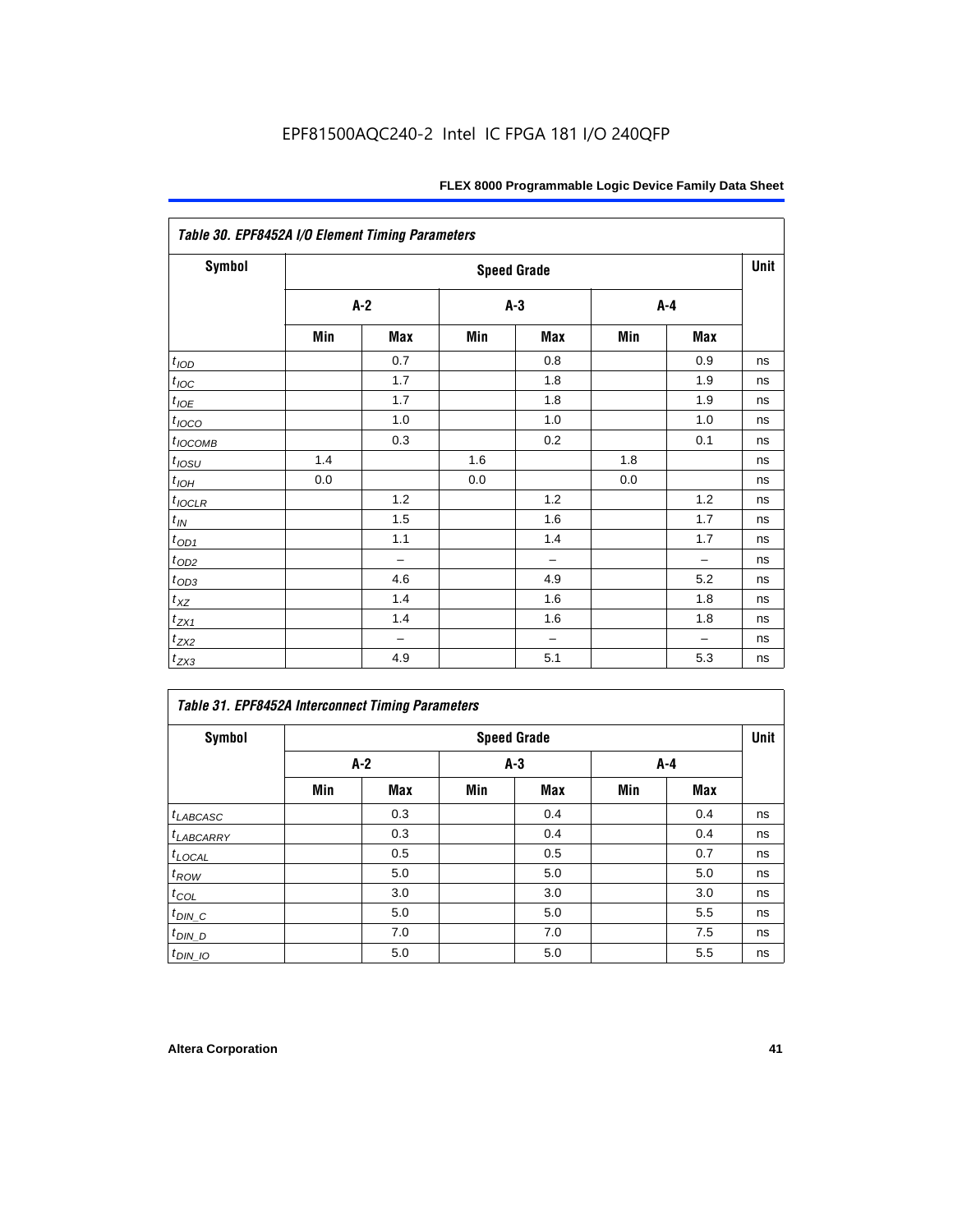|                       | Table 32. EPF8452A LE Timing Parameters |                    |       |     |       |     |    |  |  |  |
|-----------------------|-----------------------------------------|--------------------|-------|-----|-------|-----|----|--|--|--|
| <b>Symbol</b>         |                                         | <b>Speed Grade</b> |       |     |       |     |    |  |  |  |
|                       | $A-2$                                   |                    | $A-3$ |     | $A-4$ |     |    |  |  |  |
|                       | Min                                     | <b>Max</b>         | Min   | Max | Min   | Max |    |  |  |  |
| $t_{L\underline{UT}}$ |                                         | 2.0                |       | 2.3 |       | 3.0 | ns |  |  |  |
| $t$ CLUT              |                                         | 0.0                |       | 0.2 |       | 0.1 | ns |  |  |  |
| $t_{RLUT}$            |                                         | 0.9                |       | 1.6 |       | 1.6 | ns |  |  |  |
| $t_{GATE}$            |                                         | 0.0                |       | 0.0 |       | 0.0 | ns |  |  |  |
| $t_{CASC}$            |                                         | 0.6                |       | 0.7 |       | 0.9 | ns |  |  |  |
| $t_{CICO}$            |                                         | 0.4                |       | 0.5 |       | 0.6 | ns |  |  |  |
| $t_{GFN}$             |                                         | 0.4                |       | 0.9 |       | 0.8 | ns |  |  |  |
| $t_{CGENR}$           |                                         | 0.9                |       | 1.4 |       | 1.5 | ns |  |  |  |
| $t_C$                 |                                         | 1.6                |       | 1.8 |       | 2.4 | ns |  |  |  |
| $t_{CH}$              | 4.0                                     |                    | 4.0   |     | 4.0   |     | ns |  |  |  |
| $t_{CL}$              | 4.0                                     |                    | 4.0   |     | 4.0   |     | ns |  |  |  |
| $t_{CQ}$              |                                         | 0.4                |       | 0.5 |       | 0.6 | ns |  |  |  |
| $t_{\text{COMB}}$     |                                         | 0.4                |       | 0.5 |       | 0.6 | ns |  |  |  |
| $t_{$                 | 0.8                                     |                    | 1.0   |     | 1.1   |     | ns |  |  |  |
| $t_H\,$               | 0.9                                     |                    | 1.1   |     | 1.4   |     | ns |  |  |  |
| $t_{PRE}$             |                                         | 0.6                |       | 0.7 |       | 0.8 | ns |  |  |  |
| $t_{CLR}$             |                                         | 0.6                |       | 0.7 |       | 0.8 | ns |  |  |  |

## *Table 33. EPF8452A External Timing Parameters*

| Symbol                      | <b>Speed Grade</b> |      |       |            |     |            |    |  |
|-----------------------------|--------------------|------|-------|------------|-----|------------|----|--|
|                             |                    | A-2  | $A-3$ |            | A-4 |            |    |  |
|                             | Min                | Max  | Min   | <b>Max</b> | Min | <b>Max</b> |    |  |
| <sup>t</sup> <sub>DRR</sub> |                    | 16.0 |       | 20.0       |     | 25.0       | ns |  |
| t <sub>ODH</sub>            | 1.0                |      | 1.0   |            | 1.0 |            | ns |  |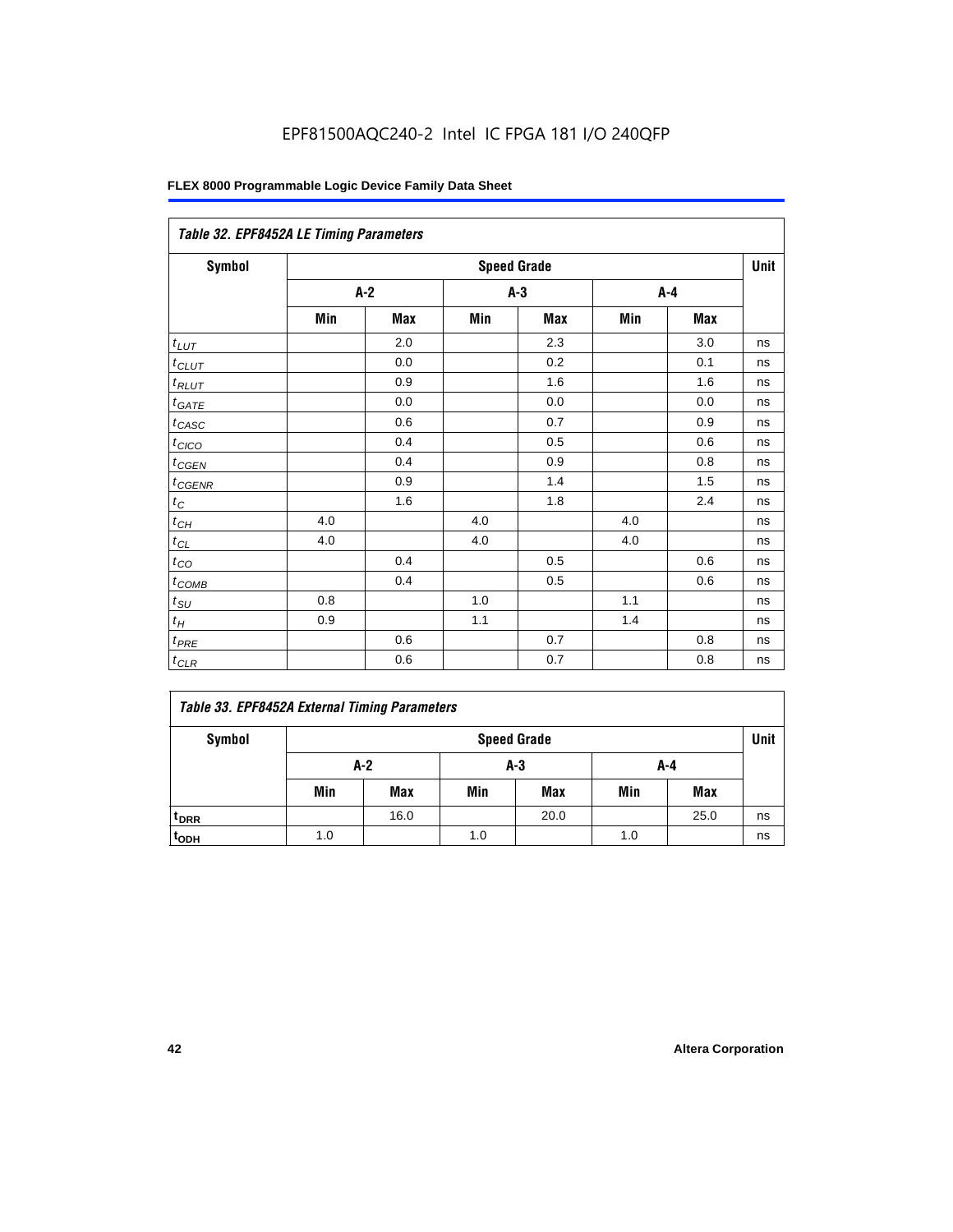| Table 34. EPF8636A I/O Element Timing Parameters |       |     |                    |       |     |     |      |  |  |
|--------------------------------------------------|-------|-----|--------------------|-------|-----|-----|------|--|--|
| Symbol                                           |       |     | <b>Speed Grade</b> |       |     |     | Unit |  |  |
|                                                  | $A-2$ |     |                    | $A-3$ |     | A-4 |      |  |  |
|                                                  | Min   | Max | Min                | Max   | Min | Max |      |  |  |
| $t_{IQD}$                                        |       | 0.7 |                    | 0.8   |     | 0.9 | ns   |  |  |
| $t_{\textit{IOC}}$                               |       | 1.7 |                    | 1.8   |     | 1.9 | ns   |  |  |
| $t_{IOE}$                                        |       | 1.7 |                    | 1.8   |     | 1.9 | ns   |  |  |
| $t_{IOCO}$                                       |       | 1.0 |                    | 1.0   |     | 1.0 | ns   |  |  |
| $t_{IOCOMB}$                                     |       | 0.3 |                    | 0.2   |     | 0.1 | ns   |  |  |
| $t_{IQSU}$                                       | 1.4   |     | 1.6                |       | 1.8 |     | ns   |  |  |
| $t_{IOH}$                                        | 0.0   |     | 0.0                |       | 0.0 |     | ns   |  |  |
| $t_{\text{IOCLR}}$                               |       | 1.2 |                    | 1.2   |     | 1.2 | ns   |  |  |
| $t_{I\!N}$                                       |       | 1.5 |                    | 1.6   |     | 1.7 | ns   |  |  |
| $t_{\text{OD1}}$                                 |       | 1.1 |                    | 1.4   |     | 1.7 | ns   |  |  |
| $t_{\underline{OD2}}$                            |       | 1.6 |                    | 1.9   |     | 2.2 | ns   |  |  |
| $t_{OD3}$                                        |       | 4.6 |                    | 4.9   |     | 5.2 | ns   |  |  |
| $t_{XZ}$                                         |       | 1.4 |                    | 1.6   |     | 1.8 | ns   |  |  |
| $t_{ZX1}$                                        |       | 1.4 |                    | 1.6   |     | 1.8 | ns   |  |  |
| $t_{Z\!X\!Z}$                                    |       | 1.9 |                    | 2.1   |     | 2.3 | ns   |  |  |
| $t_{ZX3}$                                        |       | 4.9 |                    | 5.1   |     | 5.3 | ns   |  |  |

| <b>Table 35. EPF8636A Interconnect Timing Parameters</b> |     |                    |       |     |     |            |    |  |  |
|----------------------------------------------------------|-----|--------------------|-------|-----|-----|------------|----|--|--|
| <b>Symbol</b>                                            |     | <b>Speed Grade</b> |       |     |     |            |    |  |  |
|                                                          | A-2 |                    | $A-3$ |     | A-4 |            |    |  |  |
|                                                          | Min | <b>Max</b>         | Min   | Max | Min | <b>Max</b> |    |  |  |
| $t_{LABCASC}$                                            |     | 0.3                |       | 0.4 |     | 0.4        | ns |  |  |
| $t_{LABCARY}$                                            |     | 0.3                |       | 0.4 |     | 0.4        | ns |  |  |
| $t_{\text{LOCAL}}$                                       |     | 0.5                |       | 0.5 |     | 0.7        | ns |  |  |
| $t_{ROW}$                                                |     | 5.0                |       | 5.0 |     | 5.0        | ns |  |  |
| $t_{COL}$                                                |     | 3.0                |       | 3.0 |     | 3.0        | ns |  |  |
| $t_{DIN\_C}$                                             |     | 5.0                |       | 5.0 |     | 5.5        | ns |  |  |
| $t$ <sub>DIN_D</sub>                                     |     | 7.0                |       | 7.0 |     | 7.5        | ns |  |  |
| $t_{DIN_1O}$                                             |     | 5.0                |       | 5.0 |     | 5.5        | ns |  |  |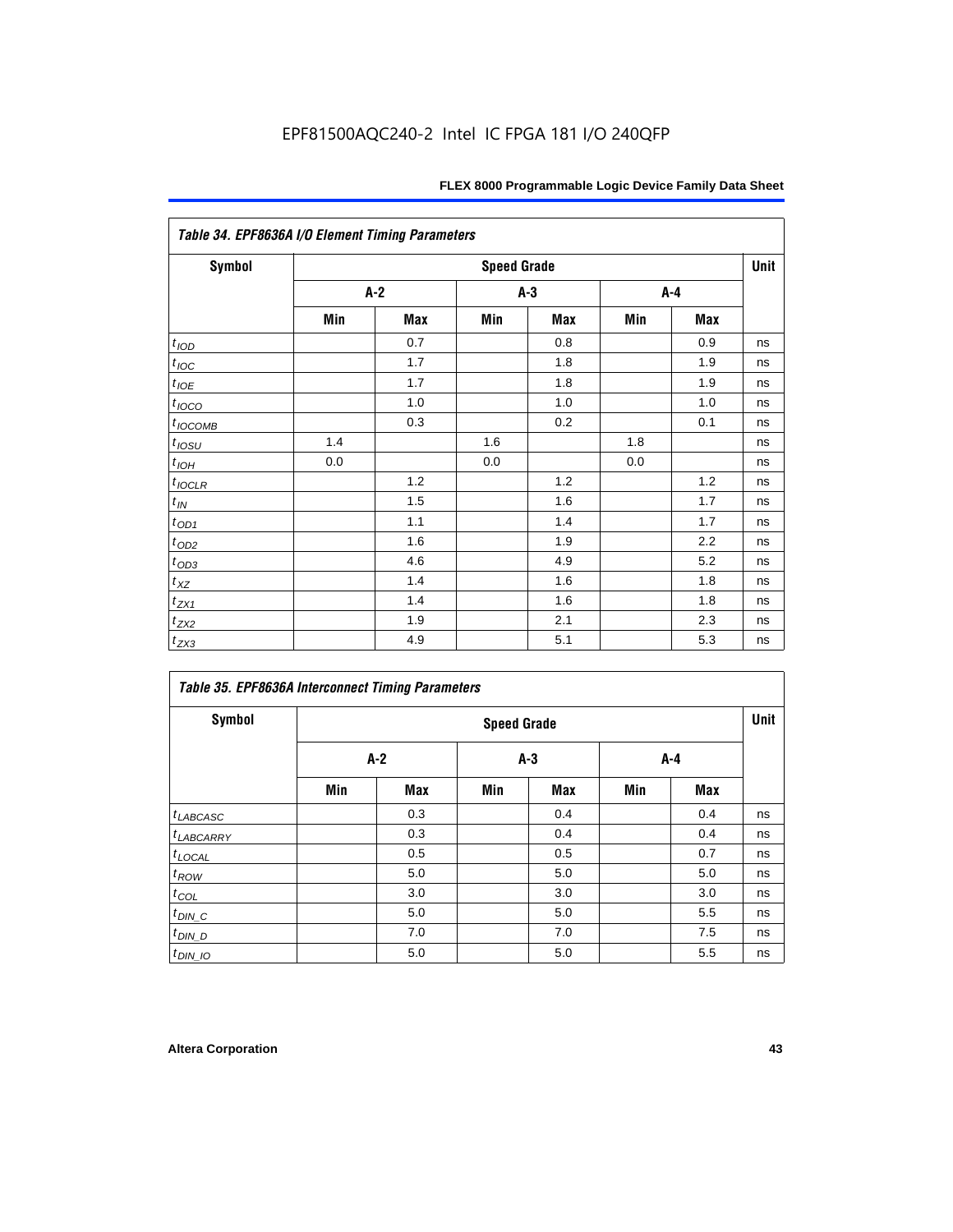| Table 36. EPF8636A LE Timing Parameters |       |     |                    |     |         |     |      |  |  |
|-----------------------------------------|-------|-----|--------------------|-----|---------|-----|------|--|--|
| Symbol                                  |       |     | <b>Speed Grade</b> |     |         |     | Unit |  |  |
|                                         | $A-2$ |     | $A-3$              |     | $A - 4$ |     |      |  |  |
|                                         | Min   | Max | Min                | Max | Min     | Max |      |  |  |
| $t_{LUT}$                               |       | 2.0 |                    | 2.3 |         | 3.0 | ns   |  |  |
| $t_{CLUT}$                              |       | 0.0 |                    | 0.2 |         | 0.1 | ns   |  |  |
| $t_{RLUT}$                              |       | 0.9 |                    | 1.6 |         | 1.6 | ns   |  |  |
| $t_{GATE}$                              |       | 0.0 |                    | 0.0 |         | 0.0 | ns   |  |  |
| $t_{CASC}$                              |       | 0.6 |                    | 0.7 |         | 0.9 | ns   |  |  |
| $t_{CICO}$                              |       | 0.4 |                    | 0.5 |         | 0.6 | ns   |  |  |
| $t_{GEN}$                               |       | 0.4 |                    | 0.9 |         | 0.8 | ns   |  |  |
| $t_{CGENR}$                             |       | 0.9 |                    | 1.4 |         | 1.5 | ns   |  |  |
| $t_C$                                   |       | 1.6 |                    | 1.8 |         | 2.4 | ns   |  |  |
| $t_{CH}$                                | 4.0   |     | 4.0                |     | 4.0     |     | ns   |  |  |
| $t_{CL}$                                | 4.0   |     | 4.0                |     | 4.0     |     | ns   |  |  |
| $t_{CO}$                                |       | 0.4 |                    | 0.5 |         | 0.6 | ns   |  |  |
| $t_{\text{COMB}}$                       |       | 0.4 |                    | 0.5 |         | 0.6 | ns   |  |  |
| $t_{SU}$                                | 0.8   |     | 1.0                |     | 1.1     |     | ns   |  |  |
| $t_H$                                   | 0.9   |     | $1.1$              |     | 1.4     |     | ns   |  |  |
| $t_{PRE}$                               |       | 0.6 |                    | 0.7 |         | 0.8 | ns   |  |  |
| $t_{CLR}$                               |       | 0.6 |                    | 0.7 |         | 0.8 | ns   |  |  |

## *Table 37. EPF8636A External Timing Parameters*

| Symbol           | <b>Speed Grade</b> |            |     |            |     |            |    |
|------------------|--------------------|------------|-----|------------|-----|------------|----|
|                  | $A-2$<br>A-3       |            |     | A-4        |     |            |    |
|                  | Min                | <b>Max</b> | Min | <b>Max</b> | Min | <b>Max</b> |    |
| t <sub>DRR</sub> |                    | 16.0       |     | 20.0       |     | 25.0       | ns |
| t <sub>ODH</sub> | 1.0                |            | 1.0 |            | 1.0 |            | ns |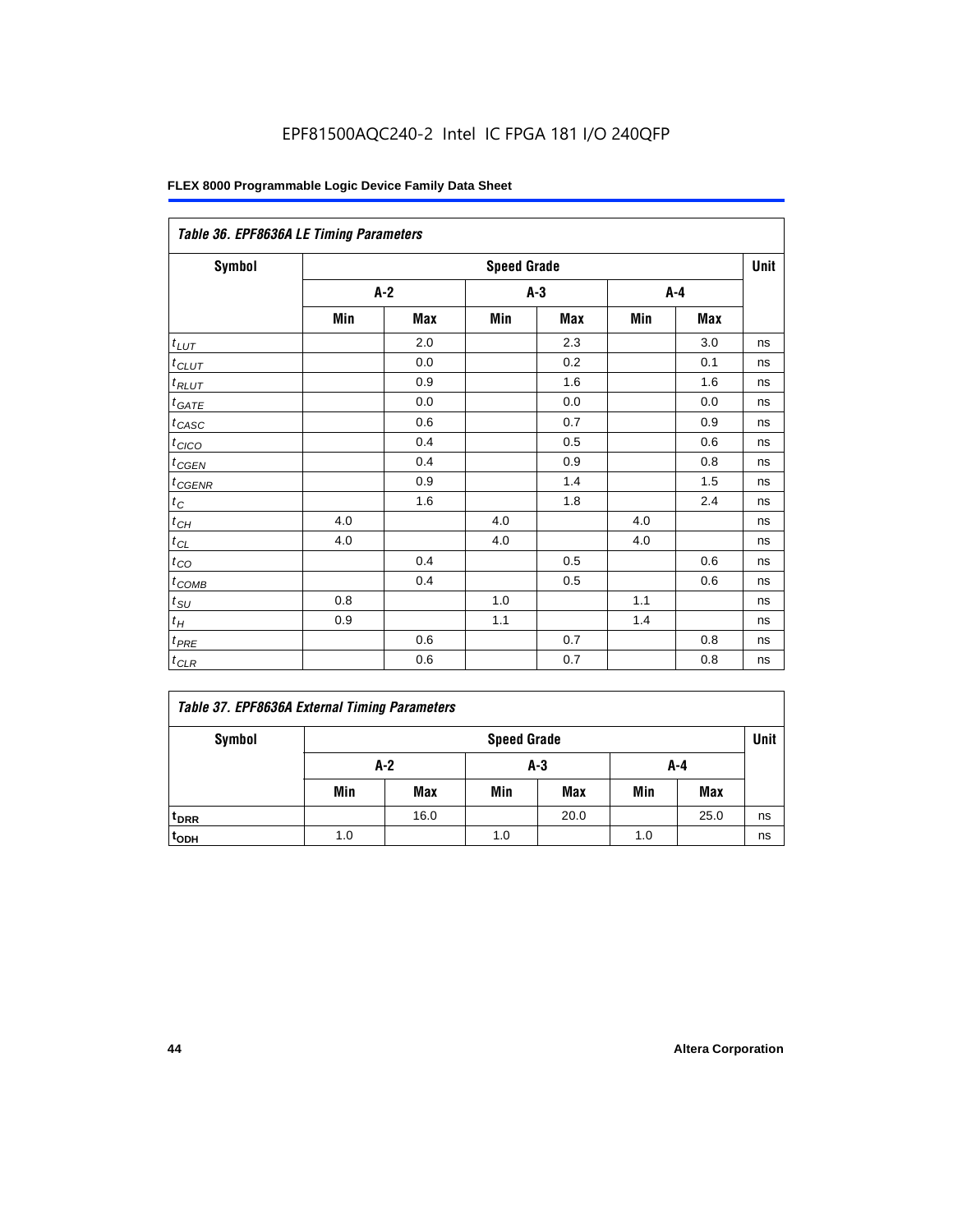| Table 38. EPF8820A I/O Element Timing Parameters |     |       |     |                    |     |            |      |  |  |
|--------------------------------------------------|-----|-------|-----|--------------------|-----|------------|------|--|--|
| <b>Symbol</b>                                    |     |       |     | <b>Speed Grade</b> |     |            | Unit |  |  |
|                                                  |     | $A-2$ |     | A-3                |     | A-4        |      |  |  |
|                                                  | Min | Max   | Min | <b>Max</b>         | Min | <b>Max</b> |      |  |  |
| t <sub>IOD</sub>                                 |     | 0.7   |     | 0.8                |     | 0.9        | ns   |  |  |
| $t_{\text{loc}}$                                 |     | 1.7   |     | 1.8                |     | 1.9        | ns   |  |  |
| $t_{IOE}$                                        |     | 1.7   |     | 1.8                |     | 1.9        | ns   |  |  |
| $t_{IOCO}$                                       |     | 1.0   |     | 1.0                |     | 1.0        | ns   |  |  |
| $t_{IOCOMB}$                                     |     | 0.3   |     | 0.2                |     | 0.1        | ns   |  |  |
| $t_{IOSU}$                                       | 1.4 |       | 1.6 |                    | 1.8 |            | ns   |  |  |
| $t_{IOH}$                                        | 0.0 |       | 0.0 |                    | 0.0 |            | ns   |  |  |
| $t_{IOCLR}$                                      |     | 1.2   |     | 1.2                |     | 1.2        | ns   |  |  |
| $t_{I\!N}$                                       |     | 1.5   |     | 1.6                |     | 1.7        | ns   |  |  |
| $t_{OD1}$                                        |     | 1.1   |     | 1.4                |     | 1.7        | ns   |  |  |
| $t_{OD2}$                                        |     | 1.6   |     | 1.9                |     | 2.2        | ns   |  |  |
| $t_{OD3}$                                        |     | 4.6   |     | 4.9                |     | 5.2        | ns   |  |  |
| $t_{\text{XZ}}$                                  |     | 1.4   |     | 1.6                |     | 1.8        | ns   |  |  |
| $t_{ZX1}$                                        |     | 1.4   |     | 1.6                |     | 1.8        | ns   |  |  |
| $t_{ZX2}$                                        |     | 1.9   |     | 2.1                |     | 2.3        | ns   |  |  |
| $t_{ZX3}$                                        |     | 4.9   |     | 5.1                |     | 5.3        | ns   |  |  |

| <b>Table 39. EPF8820A Interconnect Timing Parameters</b> |       |                    |     |            |     |       |    |  |  |  |
|----------------------------------------------------------|-------|--------------------|-----|------------|-----|-------|----|--|--|--|
| Symbol                                                   |       | <b>Speed Grade</b> |     |            |     |       |    |  |  |  |
|                                                          | $A-2$ |                    |     | $A-3$      |     | $A-4$ |    |  |  |  |
|                                                          | Min   | Max                | Min | <b>Max</b> | Min | Max   |    |  |  |  |
| $t_{LABCASC}$                                            |       | 0.3                |     | 0.3        |     | 0.4   | ns |  |  |  |
| <sup>t</sup> LABCARRY                                    |       | 0.3                |     | 0.3        |     | 0.4   | ns |  |  |  |
| $t_{\text{LOCAL}}$                                       |       | 0.5                |     | 0.6        |     | 0.8   | ns |  |  |  |
| $t_{ROW}$                                                |       | 5.0                |     | 5.0        |     | 5.0   | ns |  |  |  |
| $t_{COL}$                                                |       | 3.0                |     | 3.0        |     | 3.0   | ns |  |  |  |
| $t_{DIN\_C}$                                             |       | 5.0                |     | 5.0        |     | 5.5   | ns |  |  |  |
| $t$ <sub>DIN_D</sub>                                     |       | 7.0                |     | 7.0        |     | 7.5   | ns |  |  |  |
| $t_{DIN_1O}$                                             |       | 5.0                |     | 5.0        |     | 5.5   | ns |  |  |  |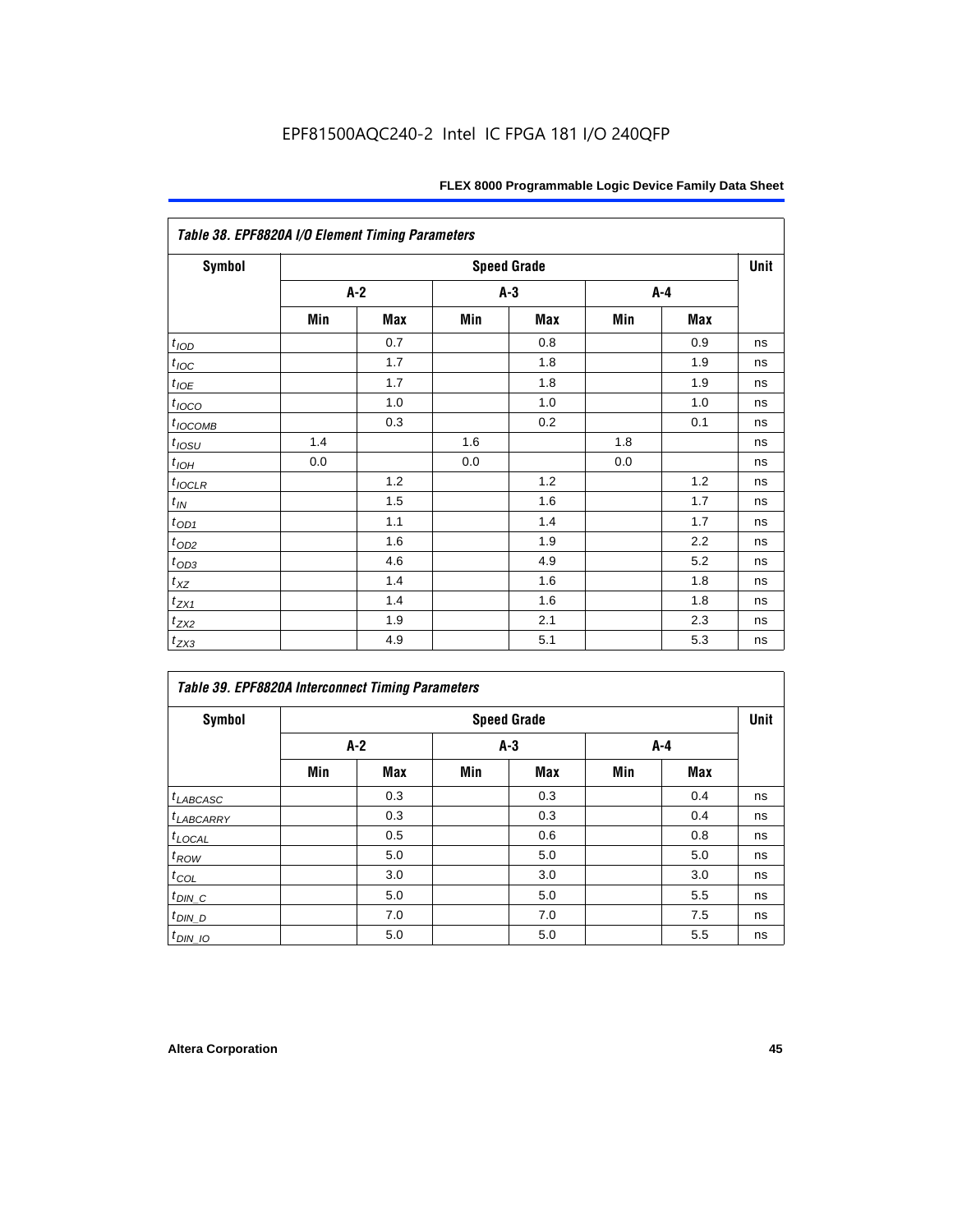| Table 40. EPF8820A LE Timing Parameters |     |                    |     |       |     |         |    |  |  |  |
|-----------------------------------------|-----|--------------------|-----|-------|-----|---------|----|--|--|--|
| Symbol                                  |     | <b>Speed Grade</b> |     |       |     |         |    |  |  |  |
|                                         |     | $A-2$              |     | $A-3$ |     | $A - 4$ |    |  |  |  |
|                                         | Min | Max                | Min | Max   | Min | Max     |    |  |  |  |
| $t_{LUT}$                               |     | 2.0                |     | 2.5   |     | 3.2     | ns |  |  |  |
| $t_{CLUT}$                              |     | 0.0                |     | 0.0   |     | 0.0     | ns |  |  |  |
| $t_{RLUT}$                              |     | 0.9                |     | 1.1   |     | 1.5     | ns |  |  |  |
| $t_{GATE}$                              |     | 0.0                |     | 0.0   |     | 0.0     | ns |  |  |  |
| $t_{CASC}$                              |     | 0.6                |     | 0.7   |     | 0.9     | ns |  |  |  |
| $t_{CICO}$                              |     | 0.4                |     | 0.5   |     | 0.6     | ns |  |  |  |
| $t_{GEN}$                               |     | 0.4                |     | 0.5   |     | 0.7     | ns |  |  |  |
| $t_{GENR}$                              |     | 0.9                |     | 1.1   |     | 1.5     | ns |  |  |  |
| $t_C$                                   |     | 1.6                |     | 2.0   |     | 2.5     | ns |  |  |  |
| $t_{CH}$                                | 4.0 |                    | 4.0 |       | 4.0 |         | ns |  |  |  |
| $t_{CL}$                                | 4.0 |                    | 4.0 |       | 4.0 |         | ns |  |  |  |
| $t_{CO}$                                |     | 0.4                |     | 0.5   |     | 0.6     | ns |  |  |  |
| $t_{COMB}$                              |     | 0.4                |     | 0.5   |     | 0.6     | ns |  |  |  |
| $t_{SU$                                 | 0.8 |                    | 1.1 |       | 1.2 |         | ns |  |  |  |
| $t_H$                                   | 0.9 |                    | 1.1 |       | 1.5 |         | ns |  |  |  |
| $t_{PRE}$                               |     | 0.6                |     | 0.7   |     | 0.8     | ns |  |  |  |
| $t_{CLR}$                               |     | 0.6                |     | 0.7   |     | 0.8     | ns |  |  |  |

| Symbol           | <b>Speed Grade</b> |            |     |            |     |            | Unit |
|------------------|--------------------|------------|-----|------------|-----|------------|------|
|                  | A-2<br>$A-3$       |            |     | A-4        |     |            |      |
|                  | Min                | <b>Max</b> | Min | <b>Max</b> | Min | <b>Max</b> |      |
| t <sub>DRR</sub> |                    | 16.0       |     | 20.0       |     | 25.0       | ns   |
| t <sub>ODH</sub> | 1.0                |            | 1.0 |            | 1.0 |            | ns   |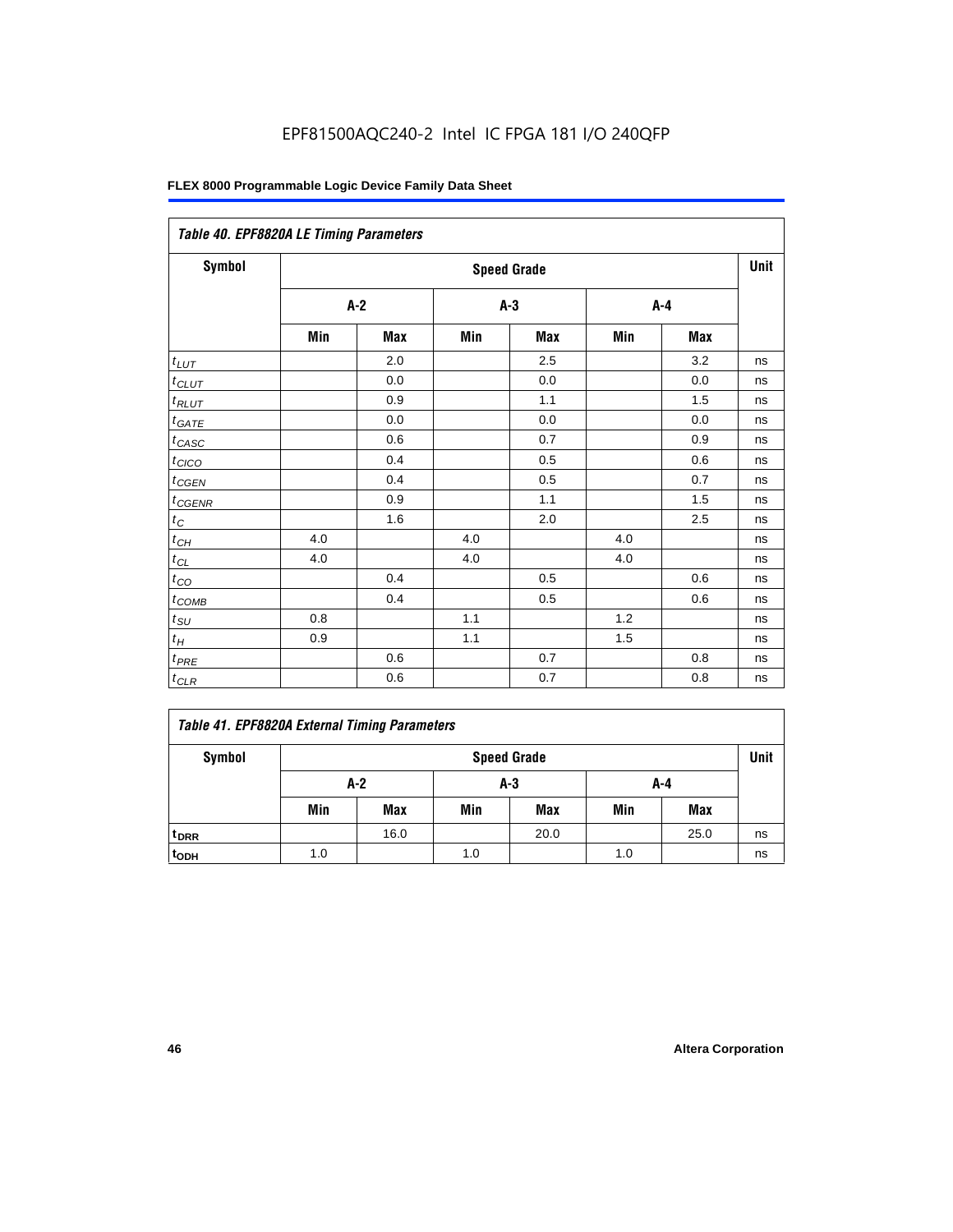| Table 42. EPF81188A I/O Element Timing Parameters |     |       |     |                    |     |     |      |  |  |
|---------------------------------------------------|-----|-------|-----|--------------------|-----|-----|------|--|--|
| <b>Symbol</b>                                     |     |       |     | <b>Speed Grade</b> |     |     | Unit |  |  |
|                                                   |     | $A-2$ |     | $A-3$              |     | A-4 |      |  |  |
|                                                   | Min | Max   | Min | <b>Max</b>         | Min | Max |      |  |  |
| $t_{\rm IOD}$                                     |     | 0.7   |     | 0.8                |     | 0.9 | ns   |  |  |
| $t_{\textit{IOC}}$                                |     | 1.7   |     | 1.8                |     | 1.9 | ns   |  |  |
| $t_{IOE}$                                         |     | 1.7   |     | 1.8                |     | 1.9 | ns   |  |  |
| $t_{IOCO}$                                        |     | 1.0   |     | 1.0                |     | 1.0 | ns   |  |  |
| $t_{IOCOMB}$                                      |     | 0.3   |     | 0.2                |     | 0.1 | ns   |  |  |
| $t_{IOSU}$                                        | 1.4 |       | 1.6 |                    | 1.8 |     | ns   |  |  |
| $t_{IOH}$                                         | 0.0 |       | 0.0 |                    | 0.0 |     | ns   |  |  |
| $t_{IOCLR}$                                       |     | 1.2   |     | 1.2                |     | 1.2 | ns   |  |  |
| $t_{I\!N}$                                        |     | 1.5   |     | 1.6                |     | 1.7 | ns   |  |  |
| $t_{OD1}$                                         |     | 1.1   |     | 1.4                |     | 1.7 | ns   |  |  |
| $t_{OD2}$                                         |     | 1.6   |     | 1.9                |     | 2.2 | ns   |  |  |
| $t_{OD3}$                                         |     | 4.6   |     | 4.9                |     | 5.2 | ns   |  |  |
| $t_{\text{XZ}}$                                   |     | 1.4   |     | 1.6                |     | 1.8 | ns   |  |  |
| $t_{ZX1}$                                         |     | 1.4   |     | 1.6                |     | 1.8 | ns   |  |  |
| $t_{ZX2}$                                         |     | 1.9   |     | 2.1                |     | 2.3 | ns   |  |  |
| $t_{ZX3}$                                         |     | 4.9   |     | 5.1                |     | 5.3 | ns   |  |  |

| Symbol               | <b>Speed Grade</b> |     |       |            |     |            |    |  |
|----------------------|--------------------|-----|-------|------------|-----|------------|----|--|
|                      | $A-2$              |     | $A-3$ |            | A-4 |            |    |  |
|                      | Min                | Max | Min   | <b>Max</b> | Min | <b>Max</b> |    |  |
| $t_{LABCASC}$        |                    | 0.3 |       | 0.3        |     | 0.4        | ns |  |
| $t_{LABCARY}$        |                    | 0.3 |       | 0.3        |     | 0.4        | ns |  |
| $t_{\text{LOCAL}}$   |                    | 0.5 |       | 0.6        |     | 0.8        | ns |  |
| $t_{ROW}$            |                    | 5.0 |       | 5.0        |     | 5.0        | ns |  |
| $t_{COL}$            |                    | 3.0 |       | 3.0        |     | 3.0        | ns |  |
| $t_{DIN\_C}$         |                    | 5.0 |       | 5.0        |     | 5.5        | ns |  |
| $t$ <sub>DIN_D</sub> |                    | 7.0 |       | 7.0        |     | 7.5        | ns |  |
| $t_{DIN\_IO}$        |                    | 5.0 |       | 5.0        |     | 5.5        | ns |  |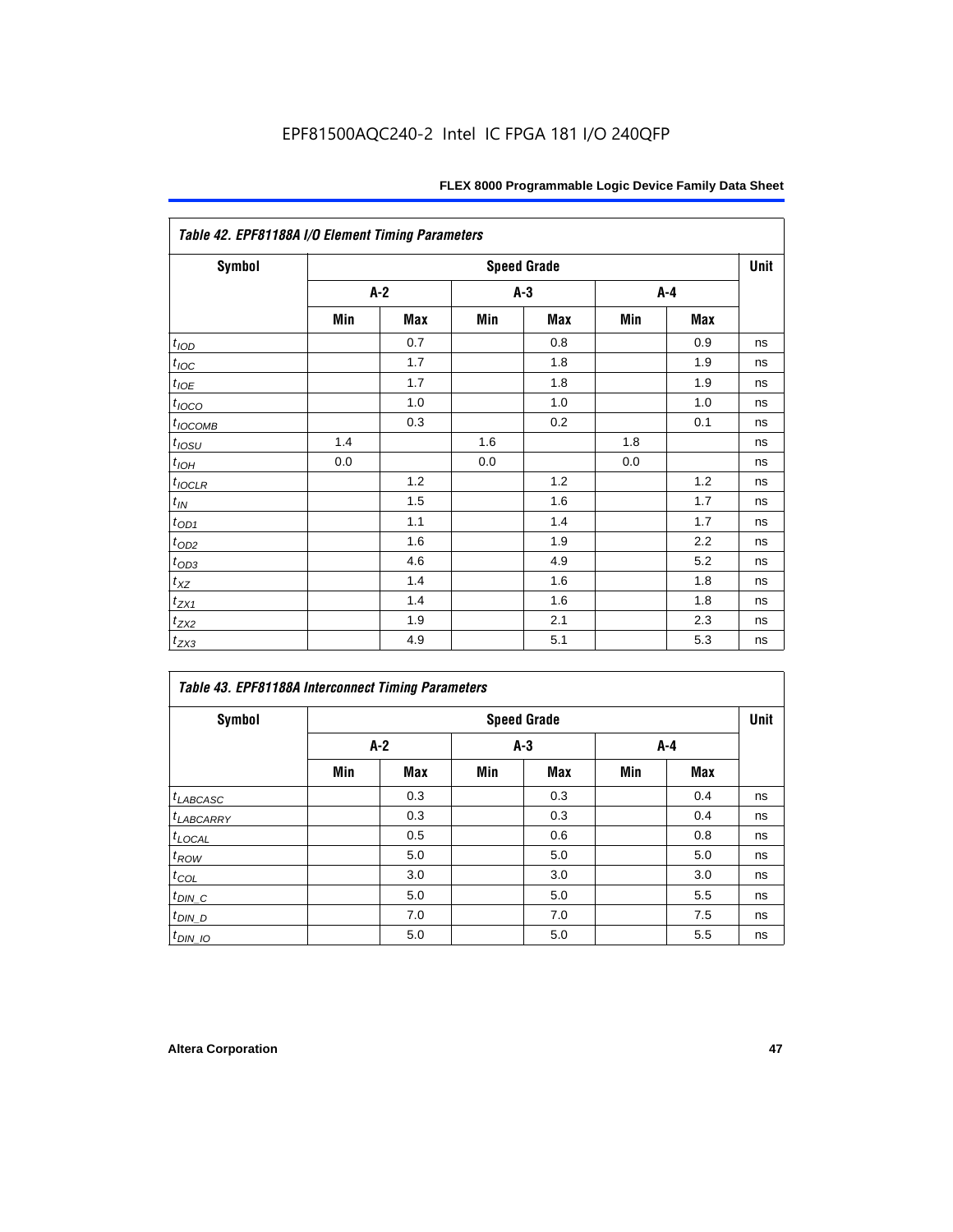| Table 44. EPF81188A LE Timing Parameters |       |     |       |                    |     |     |      |  |  |
|------------------------------------------|-------|-----|-------|--------------------|-----|-----|------|--|--|
| Symbol                                   |       |     |       | <b>Speed Grade</b> |     |     | Unit |  |  |
|                                          | $A-2$ |     | $A-3$ |                    | A-4 |     |      |  |  |
|                                          | Min   | Max | Min   | Max                | Min | Max |      |  |  |
| $t_{LUT}$                                |       | 2.0 |       | 2.5                |     | 3.2 | ns   |  |  |
| $t_{CLUT}$                               |       | 0.0 |       | 0.0                |     | 0.0 | ns   |  |  |
| $t_{RLUT}$                               |       | 0.9 |       | 1.1                |     | 1.5 | ns   |  |  |
| $t_{GATE}$                               |       | 0.0 |       | 0.0                |     | 0.0 | ns   |  |  |
| $t_{CASC}$                               |       | 0.6 |       | 0.7                |     | 0.9 | ns   |  |  |
| $t_{CICO}$                               |       | 0.4 |       | 0.5                |     | 0.6 | ns   |  |  |
| $t_{GEN}$                                |       | 0.4 |       | 0.5                |     | 0.7 | ns   |  |  |
| $t_{CGENR}$                              |       | 0.9 |       | 1.1                |     | 1.5 | ns   |  |  |
| $t_C$                                    |       | 1.6 |       | 2.0                |     | 2.5 | ns   |  |  |
| $t_{\mathit{CH}}$                        | 4.0   |     | 4.0   |                    | 4.0 |     | ns   |  |  |
| $t_{CL}$                                 | 4.0   |     | 4.0   |                    | 4.0 |     | ns   |  |  |
| $t_{CO}$                                 |       | 0.4 |       | 0.5                |     | 0.6 | ns   |  |  |
| $t_{\text{COMB}}$                        |       | 0.4 |       | 0.5                |     | 0.6 | ns   |  |  |
| $t_{SU}$                                 | 0.8   |     | 1.1   |                    | 1.2 |     | ns   |  |  |
| $t_H$                                    | 0.9   |     | 1.1   |                    | 1.5 |     | ns   |  |  |
| $t_{PRE}$                                |       | 0.6 |       | 0.7                |     | 0.8 | ns   |  |  |
| $t_{CLR}$                                |       | 0.6 |       | 0.7                |     | 0.8 | ns   |  |  |

|  |  |  |  | Table 45. EPF81188A External Timing Parameters |
|--|--|--|--|------------------------------------------------|
|--|--|--|--|------------------------------------------------|

| Symbol           | <b>Speed Grade</b> |            |     |            |     |            |    |  |
|------------------|--------------------|------------|-----|------------|-----|------------|----|--|
|                  | A-2<br>A-3<br>A-4  |            |     |            |     |            |    |  |
|                  | Min                | <b>Max</b> | Min | <b>Max</b> | Min | <b>Max</b> |    |  |
| <sup>t</sup> DRR |                    | 16.0       |     | 20.0       |     | 25.0       | ns |  |
| t <sub>ODH</sub> | 1.0                |            | 1.0 |            | 1.0 |            | ns |  |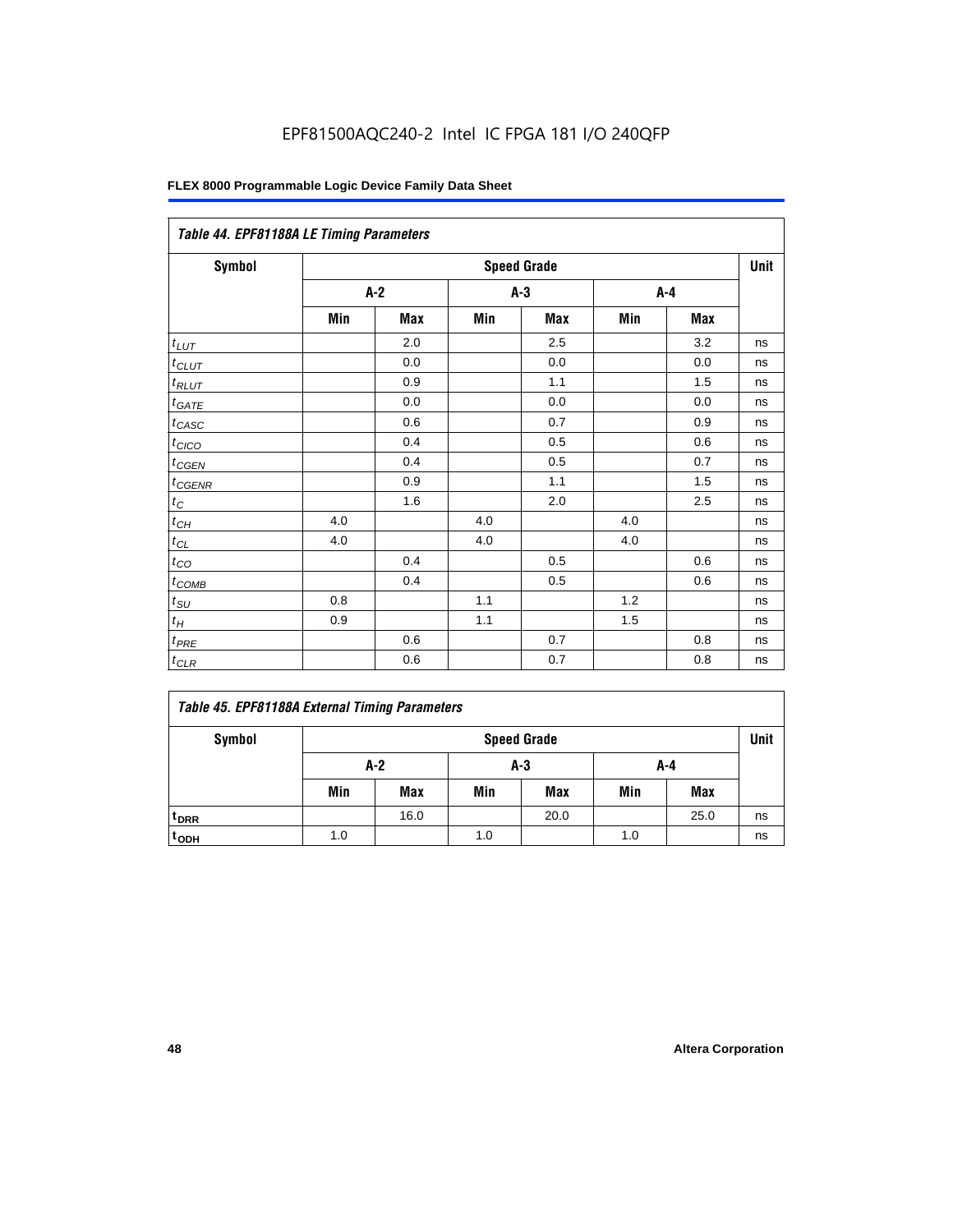| Table 46. EPF81500A I/O Element Timing Parameters |                    |       |     |     |     |     |    |  |  |
|---------------------------------------------------|--------------------|-------|-----|-----|-----|-----|----|--|--|
| <b>Symbol</b>                                     | <b>Speed Grade</b> |       |     |     |     |     |    |  |  |
|                                                   |                    | $A-2$ | A-3 |     |     | A-4 |    |  |  |
|                                                   | Min                | Max   | Min | Max | Min | Max |    |  |  |
| $t_{\underline{IOD}}$                             |                    | 0.7   |     | 0.8 |     | 0.9 | ns |  |  |
| $t_{\text{IOC}}$                                  |                    | 1.7   |     | 1.8 |     | 1.9 | ns |  |  |
| $t_{IOE}$                                         |                    | 1.7   |     | 1.8 |     | 1.9 | ns |  |  |
| $t_{IOCO}$                                        |                    | 1.0   |     | 1.0 |     | 1.0 | ns |  |  |
| t <sub>IOCOMB</sub>                               |                    | 0.3   |     | 0.2 |     | 0.1 | ns |  |  |
| $t_{IQSU}$                                        | 1.4                |       | 1.6 |     | 1.8 |     | ns |  |  |
| $t_{IOH}$                                         | 0.0                |       | 0.0 |     | 0.0 |     | ns |  |  |
| $t_{IOCLR}$                                       |                    | 1.2   |     | 1.2 |     | 1.2 | ns |  |  |
| $t_{IN}$                                          |                    | 1.5   |     | 1.6 |     | 1.7 | ns |  |  |
| $t_{\text{OD1}}$                                  |                    | 1.1   |     | 1.4 |     | 1.7 | ns |  |  |
| $t_{OD2}$                                         |                    | 1.6   |     | 1.9 |     | 2.2 | ns |  |  |
| $t_{OD3}$                                         |                    | 4.6   |     | 4.9 |     | 5.2 | ns |  |  |
| $t_{\mathsf{XZ}}$                                 |                    | 1.4   |     | 1.6 |     | 1.8 | ns |  |  |
| $t_{ZX1}$                                         |                    | 1.4   |     | 1.6 |     | 1.8 | ns |  |  |
| $t_{ZX2}$                                         |                    | 1.9   |     | 2.1 |     | 2.3 | ns |  |  |
| $t_{ZX3}$                                         |                    | 4.9   |     | 5.1 |     | 5.3 | ns |  |  |

| Symbol                |     |       |       | <b>Speed Grade</b> |       |     | Unit |
|-----------------------|-----|-------|-------|--------------------|-------|-----|------|
|                       |     | $A-2$ | $A-3$ |                    | $A-4$ |     |      |
|                       | Min | Max   | Min   | <b>Max</b>         | Min   | Max |      |
| $t_{LABCASC}$         |     | 0.3   |       | 0.3                |       | 0.4 | ns   |
| <sup>t</sup> LABCARRY |     | 0.3   |       | 0.3                |       | 0.4 | ns   |
| $t_{\text{LOCAL}}$    |     | 0.5   |       | 0.6                |       | 0.8 | ns   |
| $t_{ROW}$             |     | 6.2   |       | 6.2                |       | 6.2 | ns   |
| $t_{COL}$             |     | 3.0   |       | 3.0                |       | 3.0 | ns   |
| $t_{DIN\_C}$          |     | 5.0   |       | 5.0                |       | 5.5 | ns   |
| $t_{DIN\_D}$          |     | 8.2   |       | 8.2                |       | 8.7 | ns   |
| $t_{DIN\_IO}$         |     | 5.0   |       | 5.0                |       | 5.5 | ns   |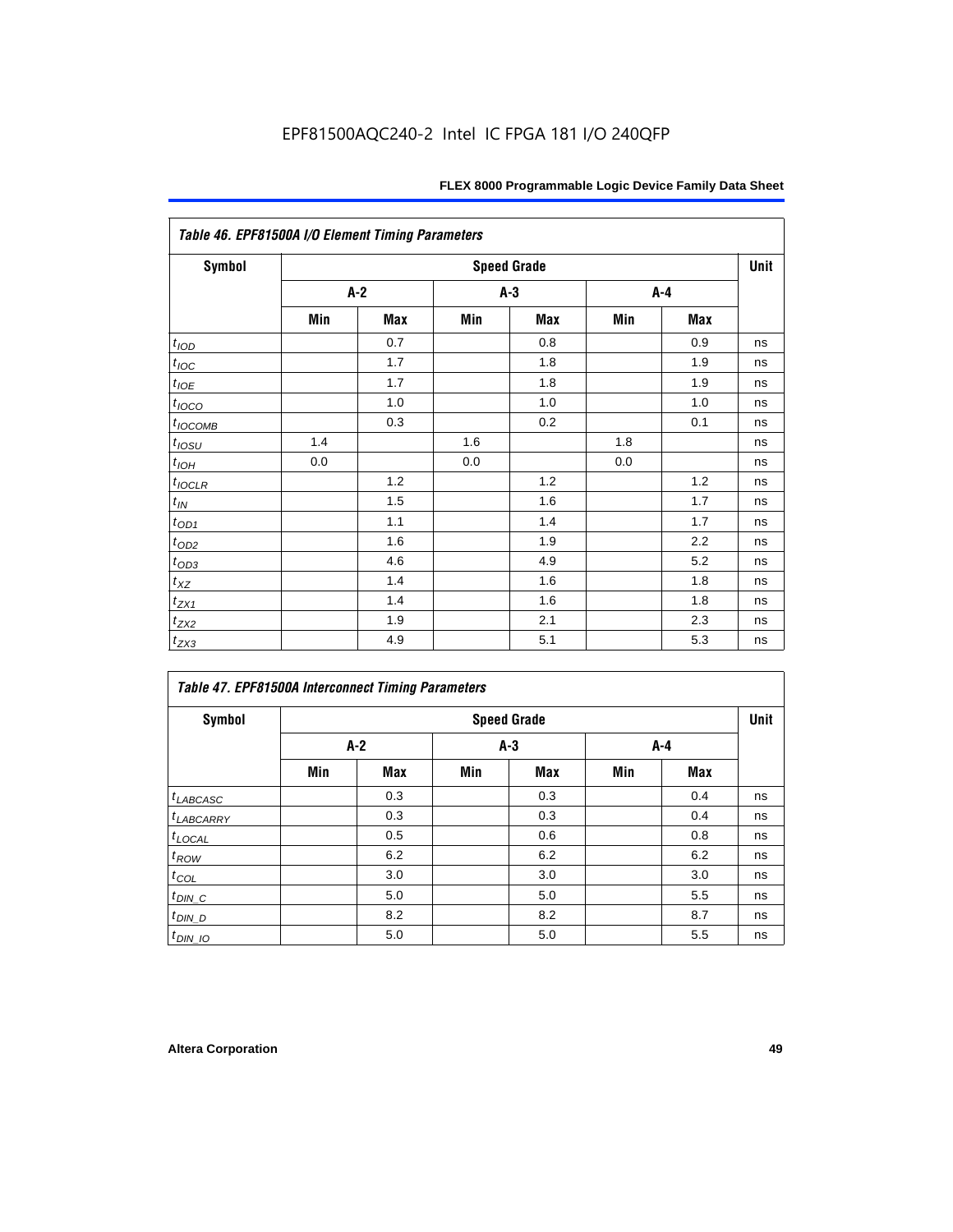| Table 48. EPF81500A LE Timing Parameters |                    |            |       |     |     |            |    |  |  |
|------------------------------------------|--------------------|------------|-------|-----|-----|------------|----|--|--|
| <b>Symbol</b>                            | <b>Speed Grade</b> |            |       |     |     |            |    |  |  |
|                                          | $A-2$              |            | $A-3$ |     | A-4 |            |    |  |  |
|                                          | Min                | <b>Max</b> | Min   | Max | Min | <b>Max</b> |    |  |  |
| $t_{LUT}$                                |                    | 2.0        |       | 2.5 |     | 3.2        | ns |  |  |
| $t_{CLUT}$                               |                    | 0.0        |       | 0.0 |     | 0.0        | ns |  |  |
| $t_{RLUT}$                               |                    | 0.9        |       | 1.1 |     | 1.5        | ns |  |  |
| $t_{GATE}$                               |                    | 0.0        |       | 0.0 |     | 0.0        | ns |  |  |
| $t_{CASC}$                               |                    | 0.6        |       | 0.7 |     | 0.9        | ns |  |  |
| $t_{CICO}$                               |                    | 0.4        |       | 0.5 |     | 0.6        | ns |  |  |
| $t_{CGEN}$                               |                    | 0.4        |       | 0.5 |     | 0.7        | ns |  |  |
| $t_{CGENR}$                              |                    | 0.9        |       | 1.1 |     | 1.5        | ns |  |  |
| $t_C$                                    |                    | 1.6        |       | 2.0 |     | 2.5        | ns |  |  |
| $t_{CH}$                                 | 4.0                |            | 4.0   |     | 4.0 |            | ns |  |  |
| $t_{CL}$                                 | 4.0                |            | 4.0   |     | 4.0 |            | ns |  |  |
| $t_{CO}$                                 |                    | 0.4        |       | 0.5 |     | 0.6        | ns |  |  |
| $t_{\text{COMB}}$                        |                    | 0.4        |       | 0.5 |     | 0.6        | ns |  |  |
| $t_{SU}$                                 | 0.8                |            | 1.1   |     | 1.2 |            | ns |  |  |
| $t_H$                                    | 0.9                |            | 1.1   |     | 1.5 |            | ns |  |  |
| $t_{PRE}$                                |                    | 0.6        |       | 0.7 |     | 0.8        | ns |  |  |
| $t_{CLR}$                                |                    | 0.6        |       | 0.7 |     | 0.8        | ns |  |  |

|  |  |  |  | Table 49. EPF81500A External Timing Parameters |
|--|--|--|--|------------------------------------------------|
|--|--|--|--|------------------------------------------------|

| Symbol             | <b>Speed Grade</b> |                   |     |            |     |            |    |  |  |  |
|--------------------|--------------------|-------------------|-----|------------|-----|------------|----|--|--|--|
|                    |                    | A-2<br>A-3<br>A-4 |     |            |     |            |    |  |  |  |
|                    | Min                | <b>Max</b>        | Min | <b>Max</b> | Min | <b>Max</b> |    |  |  |  |
| t <sub>DRR</sub>   |                    | 16.1              |     | 20.1       |     | 25.1       | ns |  |  |  |
| $t$ <sub>ODH</sub> | 1.0                |                   | 1.0 |            | 1.0 |            | ns |  |  |  |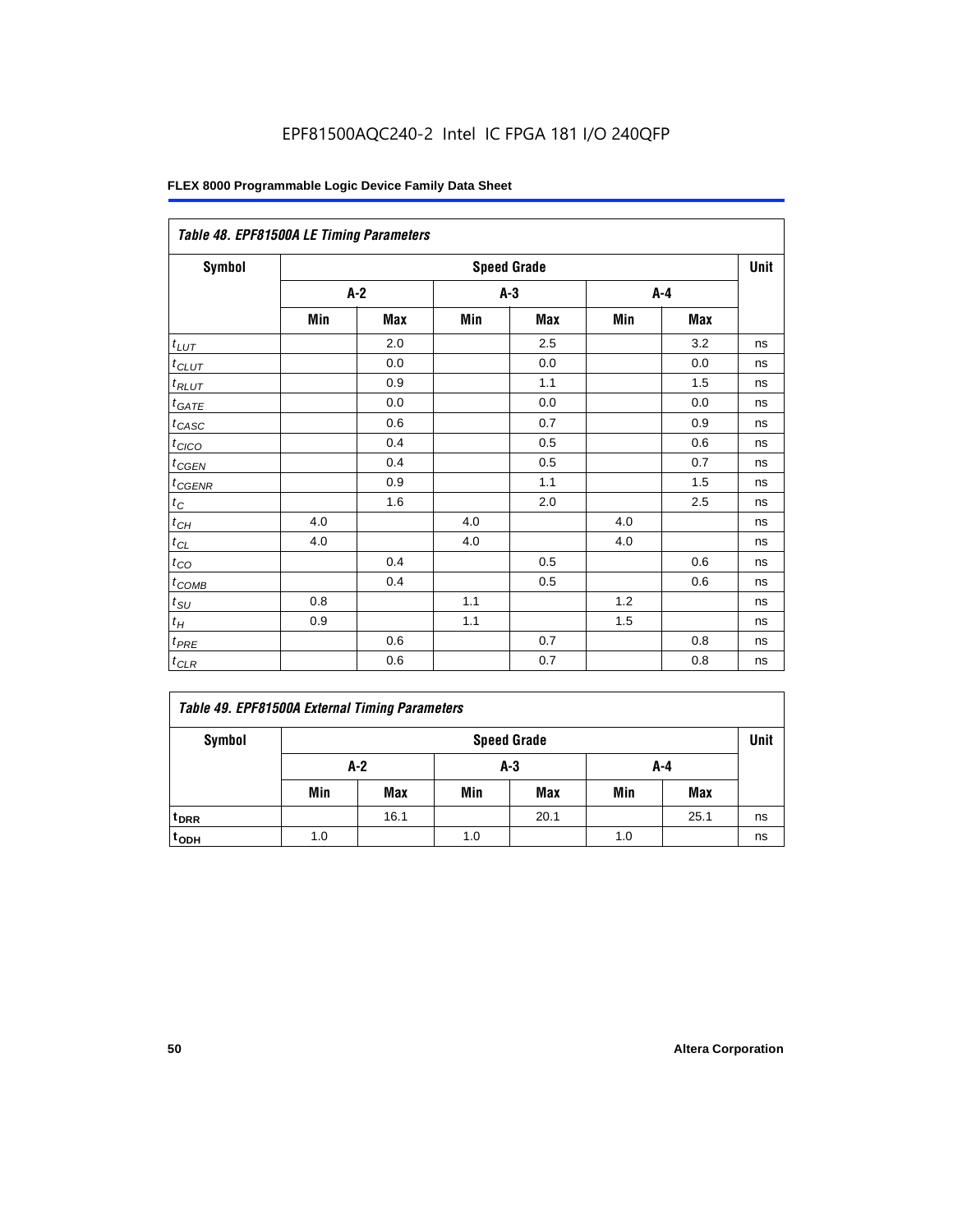| <b>Power</b><br><b>Consumption</b> | The supply power (P) for FLEX 8000 devices can be calculated with the<br>following equation:                                                                                                                                                                                                                                                                                                                                                                                                                                                            |    |  |  |  |  |
|------------------------------------|---------------------------------------------------------------------------------------------------------------------------------------------------------------------------------------------------------------------------------------------------------------------------------------------------------------------------------------------------------------------------------------------------------------------------------------------------------------------------------------------------------------------------------------------------------|----|--|--|--|--|
|                                    | $P = PINT + PIO = [(ICCSTANDBY + ICCACTIVE) × VCC] + PIO$                                                                                                                                                                                                                                                                                                                                                                                                                                                                                               |    |  |  |  |  |
|                                    | Typical $I_{\text{CCSTANDBY}}$ values are shown as $I_{\text{CC0}}$ in Table 11 on page 28 and<br>Table 15 on page 30. The P <sub>IO</sub> value, which depends on the device output<br>load characteristics and switching frequency, can be calculated using the<br>guidelines given in Application Note 74 (Evaluating Power for Altera<br>Devices). The $I_{\text{CCACTIVE}}$ value depends on the switching frequency and<br>the application logic. This value can be calculated based on the amount of<br>current that each LE typically consumes. |    |  |  |  |  |
|                                    | The following equation shows the general formula for calculating<br>ICCACTIVE                                                                                                                                                                                                                                                                                                                                                                                                                                                                           |    |  |  |  |  |
|                                    | $I_{\text{CCACTIVE}} = K \times f_{\text{MAX}} \times N \times \text{togLC} \times \frac{\mu A}{\text{MHz} \times \text{LE}}$                                                                                                                                                                                                                                                                                                                                                                                                                           |    |  |  |  |  |
|                                    | The parameters in this equation are shown below:                                                                                                                                                                                                                                                                                                                                                                                                                                                                                                        |    |  |  |  |  |
|                                    | = Maximum operating frequency in MHz<br>$f_{MAX}$<br>N<br>= Total number of logic cells used in the device<br>$\text{tog}_{\text{LC}}$ = Average percentage of logic cells toggling at each clock<br>K<br>$=$ Constant, shown in Table 50                                                                                                                                                                                                                                                                                                               |    |  |  |  |  |
|                                    | <b>Table 50. Values for Constant K</b>                                                                                                                                                                                                                                                                                                                                                                                                                                                                                                                  |    |  |  |  |  |
|                                    | <b>Device</b>                                                                                                                                                                                                                                                                                                                                                                                                                                                                                                                                           | Κ  |  |  |  |  |
|                                    | 5.0-V FLEX 8000 devices                                                                                                                                                                                                                                                                                                                                                                                                                                                                                                                                 | 75 |  |  |  |  |
|                                    | 3.3-V FLEX 8000 devices                                                                                                                                                                                                                                                                                                                                                                                                                                                                                                                                 | 60 |  |  |  |  |
|                                    | This calculation provides an $I_{CC}$ estimate based on typical conditions<br>with no output load. The actual $I_{CC}$ value should be verified during<br>operation because this measurement is sensitive to the actual pattern in<br>the device and the environmental operating conditions.                                                                                                                                                                                                                                                            |    |  |  |  |  |
|                                    | Figure 20 shows the relationship between $I_{CC}$ and operating frequency<br>for several LE utilization values.                                                                                                                                                                                                                                                                                                                                                                                                                                         |    |  |  |  |  |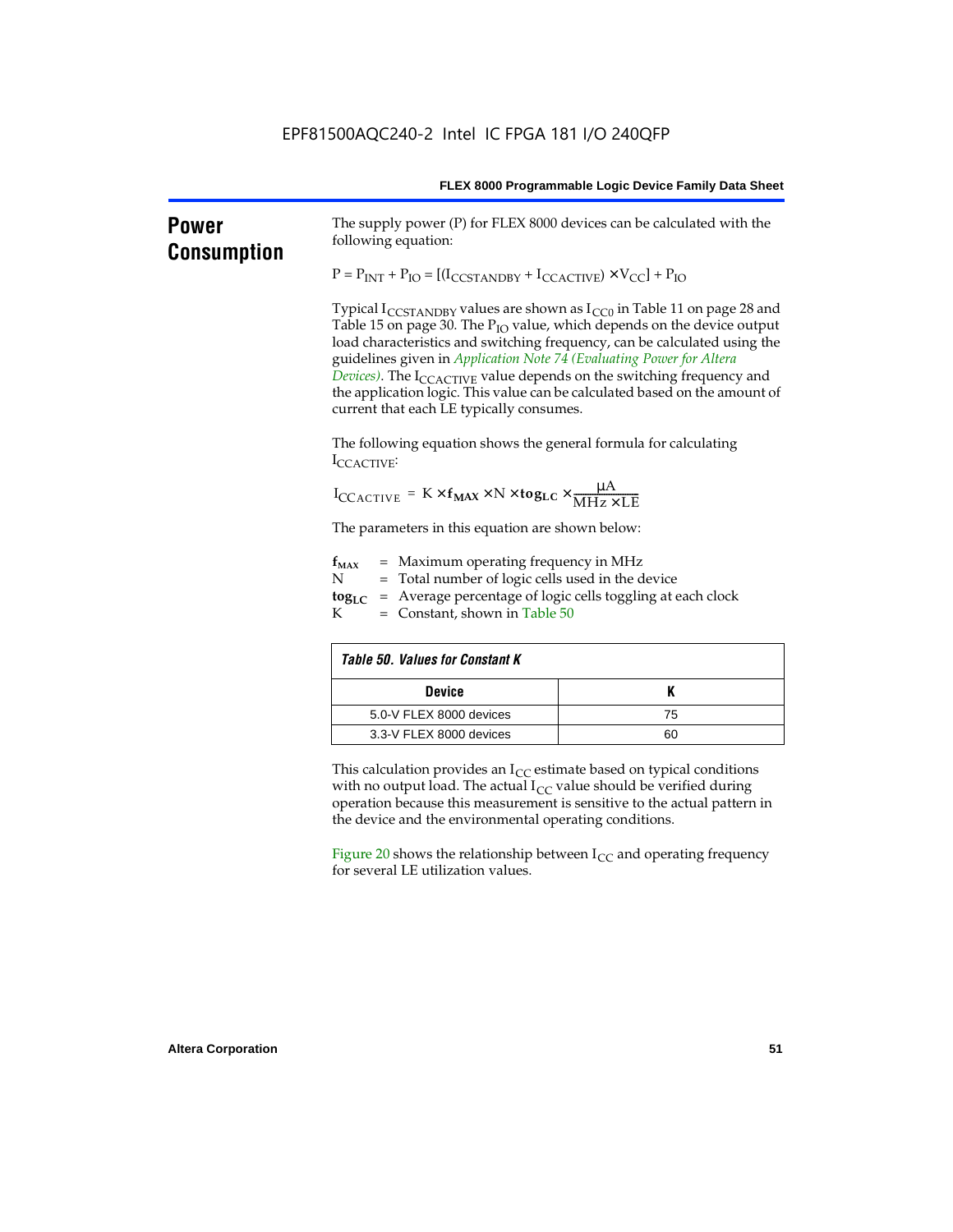

## **Configuration & Operation**

The FLEX 8000 architecture supports several configuration schemes to load a design into the device(s) on the circuit board. This section summarizes the device operating modes and available device configuration schemes.

For more information, go to *Application Note 33 (Configuring FLEX 8000 Devices)* and *Application Note 38 (Configuring Multiple FLEX 8000 Devices)*.

**52 Altera Corporation**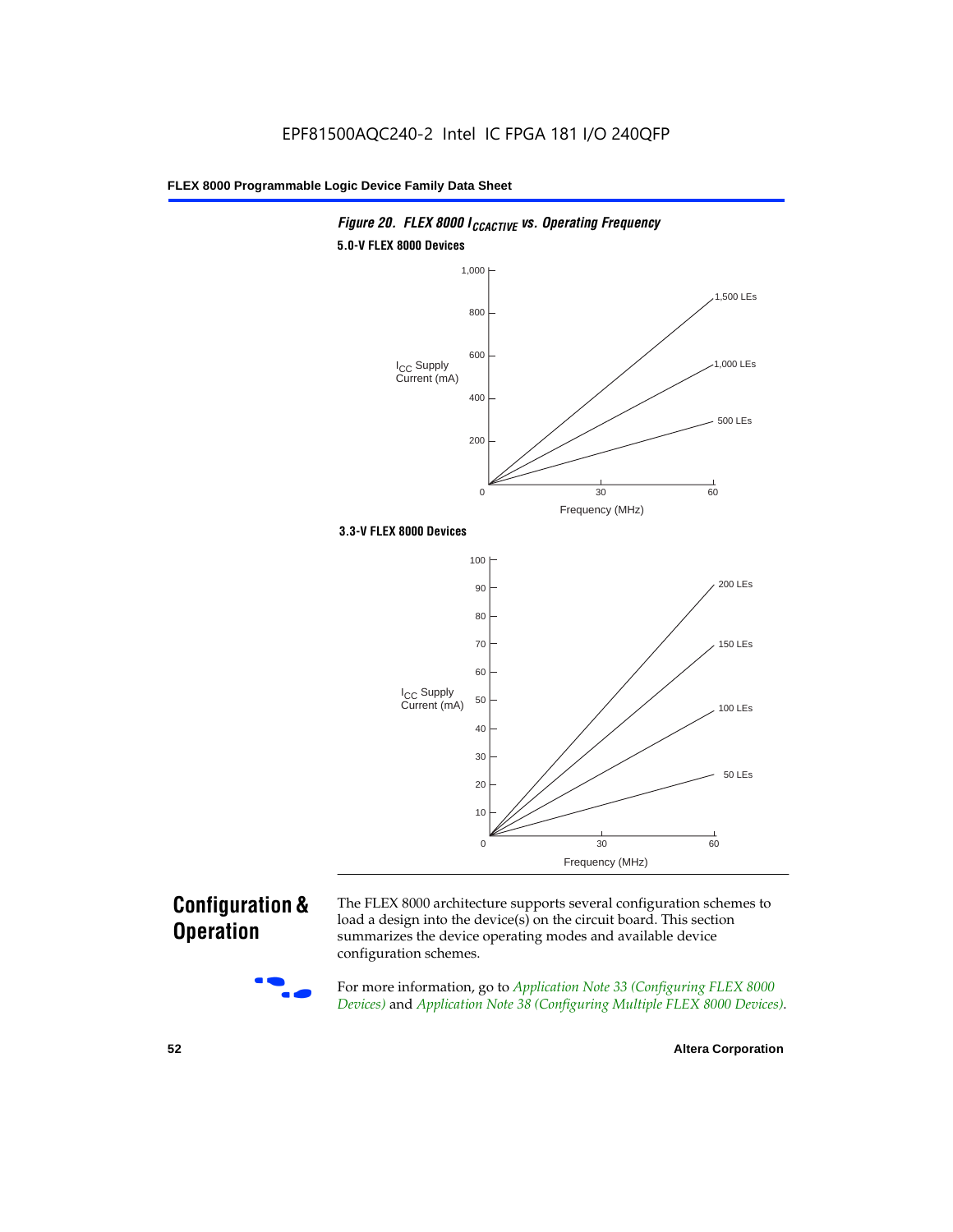## **Operating Modes**

The FLEX 8000 architecture uses SRAM elements that require configuration data to be loaded whenever the device powers up and begins operation. The process of physically loading the SRAM programming data into the device is called *configuration*. During initialization, which occurs immediately after configuration, the device resets registers, enables I/O pins, and begins to operate as a logic device. The I/O pins are tri-stated during power-up, and before and during configuration. The configuration and initialization processes together are called *command mode*; normal device operation is called *user mode*.

SRAM elements allow FLEX 8000 devices to be reconfigured in-circuit with new programming data that is loaded into the device. Real-time reconfiguration is performed by forcing the device into command mode with a device pin, loading different programming data, reinitializing the device, and resuming user-mode operation. The entire reconfiguration process requires less than 100 ms and can be used to dynamically reconfigure an entire system. In-field upgrades can be performed by distributing new configuration files.

## **Configuration Schemes**

The configuration data for a FLEX 8000 device can be loaded with one of six configuration schemes, chosen on the basis of the target application. Both active and passive schemes are available. In the active configuration schemes, the FLEX 8000 device functions as the controller, directing the loading operation, controlling external configuration devices, and completing the loading process. The clock source for all active configuration schemes is an oscillator on the FLEX 8000 device that operates between 2 MHz and 6 MHz. In the passive configuration schemes, an external controller guides the FLEX 8000 device. Table 51 shows the data source for each of the six configuration schemes.

| <b>Table 51. Data Source for Configuration</b> |             |                               |  |  |  |  |  |  |  |
|------------------------------------------------|-------------|-------------------------------|--|--|--|--|--|--|--|
| <b>Configuration Scheme</b>                    | Data Source |                               |  |  |  |  |  |  |  |
| Active serial                                  | AS          | Altera configuration device   |  |  |  |  |  |  |  |
| Active parallel up                             | <b>APU</b>  | Parallel configuration device |  |  |  |  |  |  |  |
| Active parallel down                           | <b>APD</b>  | Parallel configuration device |  |  |  |  |  |  |  |
| Passive serial                                 | PS          | Serial data path              |  |  |  |  |  |  |  |
| Passive parallel synchronous                   | <b>PPS</b>  | Intelligent host              |  |  |  |  |  |  |  |
| Passive parallel asynchronous                  | <b>PPA</b>  | Intelligent host              |  |  |  |  |  |  |  |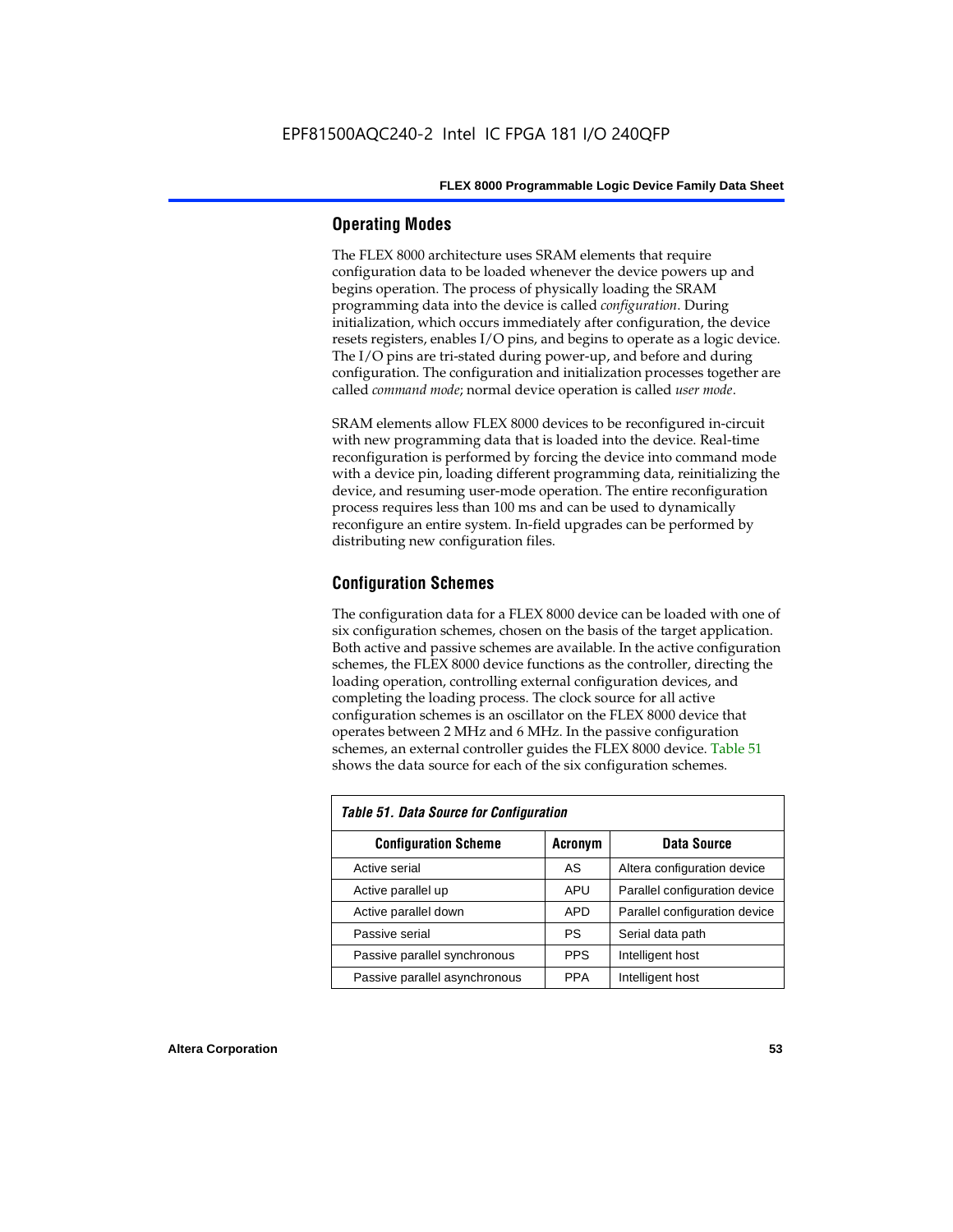## **Device Pin-Outs**

Tables 52 through 54 show the pin names and numbers for the dedicated pins in each FLEX 8000 device package.

| <b>Pin Name</b>  | 84-Pin<br><b>PLCC</b><br><b>EPF8282A</b> | 84-Pin<br><b>PLCC</b><br><b>EPF8452A</b><br><b>EPF8636A</b> | <b>100-Pin</b><br><b>TQFP</b><br><b>EPF8282A</b><br><b>EPF8282AV</b> | <b>100-Pin</b><br><b>TQFP</b><br><b>EPF8452A</b> | <b>144-Pin</b><br><b>TQFP</b><br><b>EPF8820A</b> | <b>160-Pin</b><br>PGA<br><b>EPF8452A</b> | <b>160-Pin</b><br><b>PQFP</b><br><b>EPF8820A</b><br>(1) |
|------------------|------------------------------------------|-------------------------------------------------------------|----------------------------------------------------------------------|--------------------------------------------------|--------------------------------------------------|------------------------------------------|---------------------------------------------------------|
| nSP(2)           | 75                                       | 75                                                          | 75                                                                   | 76                                               | 110                                              | R1                                       | 1                                                       |
| MSELO(2)         | 74                                       | 74                                                          | 74                                                                   | 75                                               | 109                                              | P <sub>2</sub>                           | $\overline{2}$                                          |
| MSEL1(2)         | 53                                       | 53                                                          | 51                                                                   | 51                                               | 72                                               | A <sub>1</sub>                           | 44                                                      |
| nSTATUS (2)      | 32                                       | 32                                                          | 24                                                                   | 25                                               | 37                                               | C13                                      | 82                                                      |
| $n$ CONFIG $(2)$ | 33                                       | 33                                                          | 25                                                                   | 26                                               | 38                                               | A15                                      | 81                                                      |
| DCLK $(2)$       | 10                                       | 10                                                          | 100                                                                  | 100                                              | 143                                              | P <sub>14</sub>                          | 125                                                     |
| $CONF\_DONE(2)$  | 11                                       | 11                                                          | 1                                                                    | 1                                                | 144                                              | N <sub>13</sub>                          | 124                                                     |
| nWS              | 30                                       | 30                                                          | 22                                                                   | 23                                               | 33                                               | F <sub>13</sub>                          | 87                                                      |
| nRS              | 48                                       | 48                                                          | 42                                                                   | 45                                               | 31                                               | C6                                       | 89                                                      |
| <b>RDCLK</b>     | 49                                       | 49                                                          | 45                                                                   | 46                                               | 12                                               | B5                                       | 110                                                     |
| nCS              | 29                                       | 29                                                          | 21                                                                   | 22                                               | $\overline{4}$                                   | D <sub>15</sub>                          | 118                                                     |
| CS               | 28                                       | 28                                                          | 19                                                                   | 21                                               | 3                                                | E <sub>15</sub>                          | 121                                                     |
| RDYnBUSY         | 77                                       | 77                                                          | 77                                                                   | 78                                               | 20                                               | P3                                       | 100                                                     |
| CLKUSR           | 50                                       | 50                                                          | 47                                                                   | 47                                               | 13                                               | C <sub>5</sub>                           | 107                                                     |
| ADD17            | 51                                       | 51                                                          | 49                                                                   | 48                                               | 75                                               | <b>B4</b>                                | 40                                                      |
| ADD16            | 36                                       | 55                                                          | 28                                                                   | 54                                               | 76                                               | E <sub>2</sub>                           | 39                                                      |
| ADD15            | 56                                       | 56                                                          | 55                                                                   | 55                                               | 77                                               | D <sub>1</sub>                           | 38                                                      |
| ADD14            | 57                                       | 57                                                          | 57                                                                   | 57                                               | 78                                               | E <sub>1</sub>                           | 37                                                      |
| ADD13            | 58                                       | 58                                                          | 58                                                                   | 58                                               | 79                                               | F <sub>3</sub>                           | 36                                                      |
| ADD12            | 60                                       | 60                                                          | 59                                                                   | 60                                               | 83                                               | F <sub>2</sub>                           | 32                                                      |
| ADD11            | 61                                       | 61                                                          | 60                                                                   | 61                                               | 85                                               | F <sub>1</sub>                           | 30                                                      |
| ADD10            | 62                                       | 62                                                          | 61                                                                   | 62                                               | 87                                               | G2                                       | 28                                                      |
| ADD <sub>9</sub> | 63                                       | 63                                                          | 62                                                                   | 64                                               | 89                                               | G1                                       | 26                                                      |
| ADD <sub>8</sub> | 64                                       | 64                                                          | 64                                                                   | 65                                               | 92                                               | H1                                       | 22                                                      |
| ADD7             | 65                                       | 65                                                          | 65                                                                   | 66                                               | 94                                               | H <sub>2</sub>                           | 20                                                      |
| ADD <sub>6</sub> | 66                                       | 66                                                          | 66                                                                   | 67                                               | 95                                               | J1                                       | 18                                                      |
| ADD <sub>5</sub> | 67                                       | 67                                                          | 67                                                                   | 68                                               | 97                                               | J2                                       | 16                                                      |
| ADD4             | 69                                       | 69                                                          | 68                                                                   | 70                                               | 102                                              | K <sub>2</sub>                           | 11                                                      |
| ADD3             | 70                                       | 70                                                          | 69                                                                   | 71                                               | 103                                              | K <sub>1</sub>                           | 10                                                      |
| ADD <sub>2</sub> | 71                                       | 71                                                          | 71                                                                   | 72                                               | 104                                              | K3                                       | 8                                                       |
| ADD1             | 76                                       | 72                                                          | 76                                                                   | 73                                               | 105                                              | M1                                       | $\overline{7}$                                          |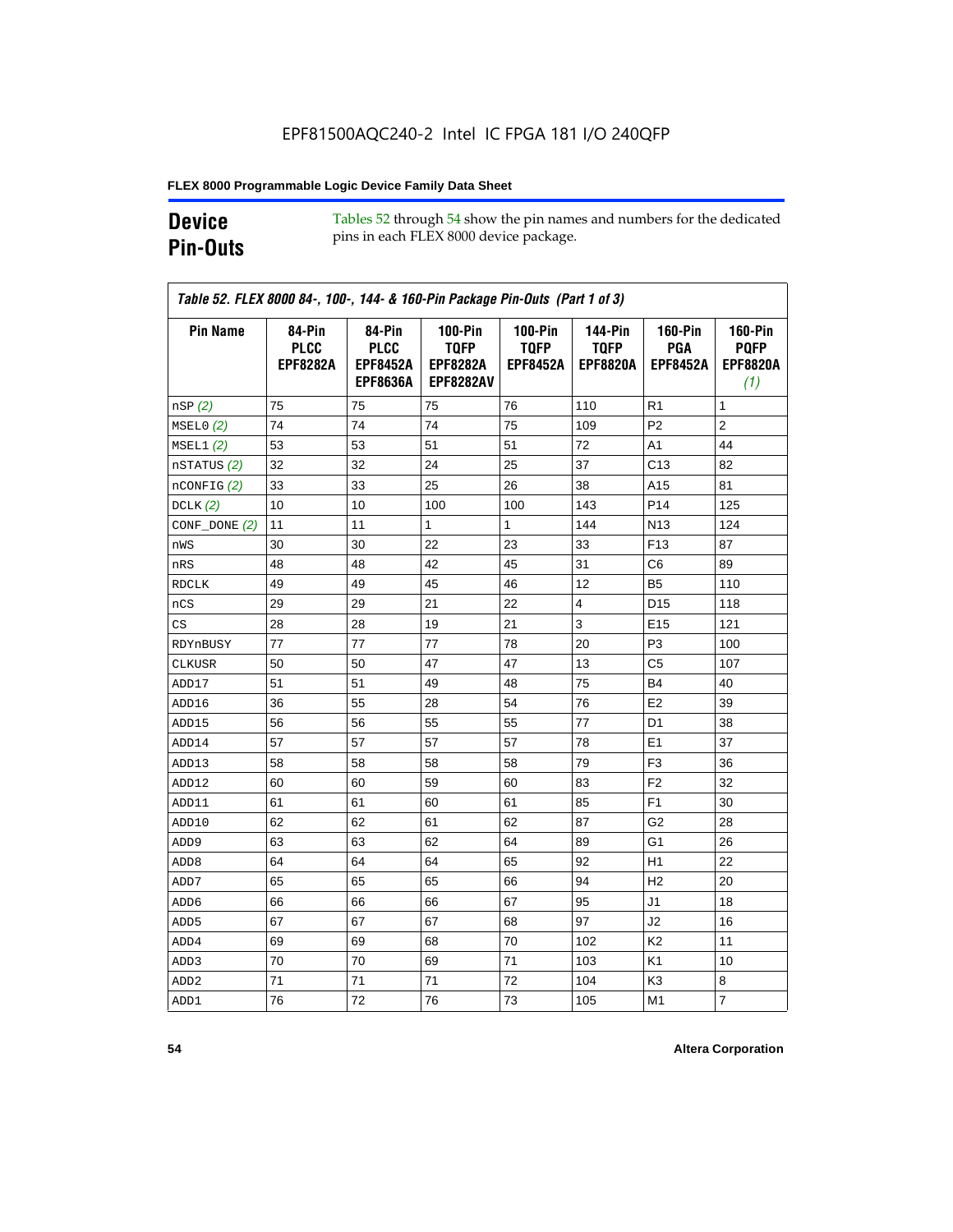| Table 52. FLEX 8000 84-, 100-, 144- & 160-Pin Package Pin-Outs (Part 2 of 3) |                                          |                                                             |                                                                      |                                                  |                                                  |                                                                                                       |                                                         |  |  |
|------------------------------------------------------------------------------|------------------------------------------|-------------------------------------------------------------|----------------------------------------------------------------------|--------------------------------------------------|--------------------------------------------------|-------------------------------------------------------------------------------------------------------|---------------------------------------------------------|--|--|
| <b>Pin Name</b>                                                              | 84-Pin<br><b>PLCC</b><br><b>EPF8282A</b> | 84-Pin<br><b>PLCC</b><br><b>EPF8452A</b><br><b>EPF8636A</b> | <b>100-Pin</b><br><b>TQFP</b><br><b>EPF8282A</b><br><b>EPF8282AV</b> | <b>100-Pin</b><br><b>TQFP</b><br><b>EPF8452A</b> | <b>144-Pin</b><br><b>TQFP</b><br><b>EPF8820A</b> | <b>160-Pin</b><br>PGA<br><b>EPF8452A</b>                                                              | <b>160-Pin</b><br><b>PQFP</b><br><b>EPF8820A</b><br>(1) |  |  |
| ADD <sub>0</sub>                                                             | 78                                       | 76                                                          | 78                                                                   | 77                                               | 106                                              | N3                                                                                                    | 6                                                       |  |  |
| DATA7                                                                        | 3                                        | $\overline{c}$                                              | 90                                                                   | 89                                               | 131                                              | P <sub>8</sub>                                                                                        | 140                                                     |  |  |
| DATA6                                                                        | $\overline{\mathbf{4}}$                  | $\overline{4}$                                              | 91                                                                   | 91                                               | 132                                              | P <sub>10</sub>                                                                                       | 139                                                     |  |  |
| DATA5                                                                        | 6                                        | 6                                                           | 92                                                                   | 95                                               | 133                                              | R <sub>12</sub>                                                                                       | 138                                                     |  |  |
| DATA4                                                                        | $\overline{7}$                           | $\overline{7}$                                              | 95                                                                   | 96                                               | 134                                              | R <sub>13</sub>                                                                                       | 136                                                     |  |  |
| DATA3                                                                        | 8                                        | 8                                                           | 97                                                                   | 97                                               | 135                                              | P <sub>13</sub>                                                                                       | 135                                                     |  |  |
| DATA2                                                                        | $\boldsymbol{9}$                         | 9                                                           | 99                                                                   | 98                                               | 137                                              | R <sub>14</sub>                                                                                       | 133                                                     |  |  |
| DATA1                                                                        | 13                                       | 13                                                          | $\overline{4}$                                                       | $\overline{4}$                                   | 138                                              | N <sub>15</sub>                                                                                       | 132                                                     |  |  |
| DATA0                                                                        | 14                                       | 14                                                          | 5                                                                    | 5                                                | 140                                              | K13                                                                                                   | 129                                                     |  |  |
| SDOUT $(3)$                                                                  | 79                                       | 78                                                          | 79                                                                   | 79                                               | 23                                               | P <sub>4</sub>                                                                                        | 97                                                      |  |  |
| TDI $(4)$                                                                    | 55                                       | 45 $(5)$                                                    | 54                                                                   | ÷,                                               | 96                                               | $\overline{\phantom{0}}$                                                                              | 17                                                      |  |  |
| TDO(4)                                                                       | 27                                       | 27(5)                                                       | 18                                                                   | $\overline{\phantom{0}}$                         | 18                                               | $-$                                                                                                   | 102                                                     |  |  |
| TCK $(4)$ , $(6)$                                                            | 72                                       | 44 $(5)$                                                    | 72                                                                   | $\overline{a}$                                   | 88                                               | $\equiv$                                                                                              | 27                                                      |  |  |
| TMS $(4)$                                                                    | 20                                       | 43 $(5)$                                                    | 11                                                                   | $\overline{\phantom{0}}$                         | 86                                               | $\overline{\phantom{0}}$                                                                              | 29                                                      |  |  |
| TRST $(7)$                                                                   | 52                                       | 52(8)                                                       | 50                                                                   |                                                  | 71                                               | $\equiv$                                                                                              | 45                                                      |  |  |
| Dedicated                                                                    | 12, 31, 54,                              | 12, 31, 54,                                                 | 3, 23, 53, 73 3, 24, 53,                                             |                                                  | 9, 26, 82,                                       | C3, D14,                                                                                              | 14, 33, 94,                                             |  |  |
| Inputs (10)                                                                  | 73                                       | 73                                                          |                                                                      | 74                                               | 99                                               | N <sub>2</sub> , R <sub>15</sub>                                                                      | 113                                                     |  |  |
| VCCINT                                                                       | 17, 38, 59,<br>80                        | 17, 38, 59,<br>80                                           | 6, 20, 37, 56, 9, 32, 49,<br>70.87                                   | 59, 82                                           | 8, 28, 70,<br>90, 111                            | B2, C4, D3,<br>D8, D12,<br>G3, G12,<br>H4, H13,<br>J3, J12,<br>M4, M7,<br>M9, M13,<br>N <sub>12</sub> | 3, 24, 46,<br>92, 114,<br>160                           |  |  |
| <b>VCCIO</b>                                                                 |                                          |                                                             | -                                                                    |                                                  | 16, 40, 60,<br>69, 91,<br>112, 122,<br>141       | -                                                                                                     | 23, 47, 57,<br>69, 79,<br>104, 127,<br>137, 149,<br>159 |  |  |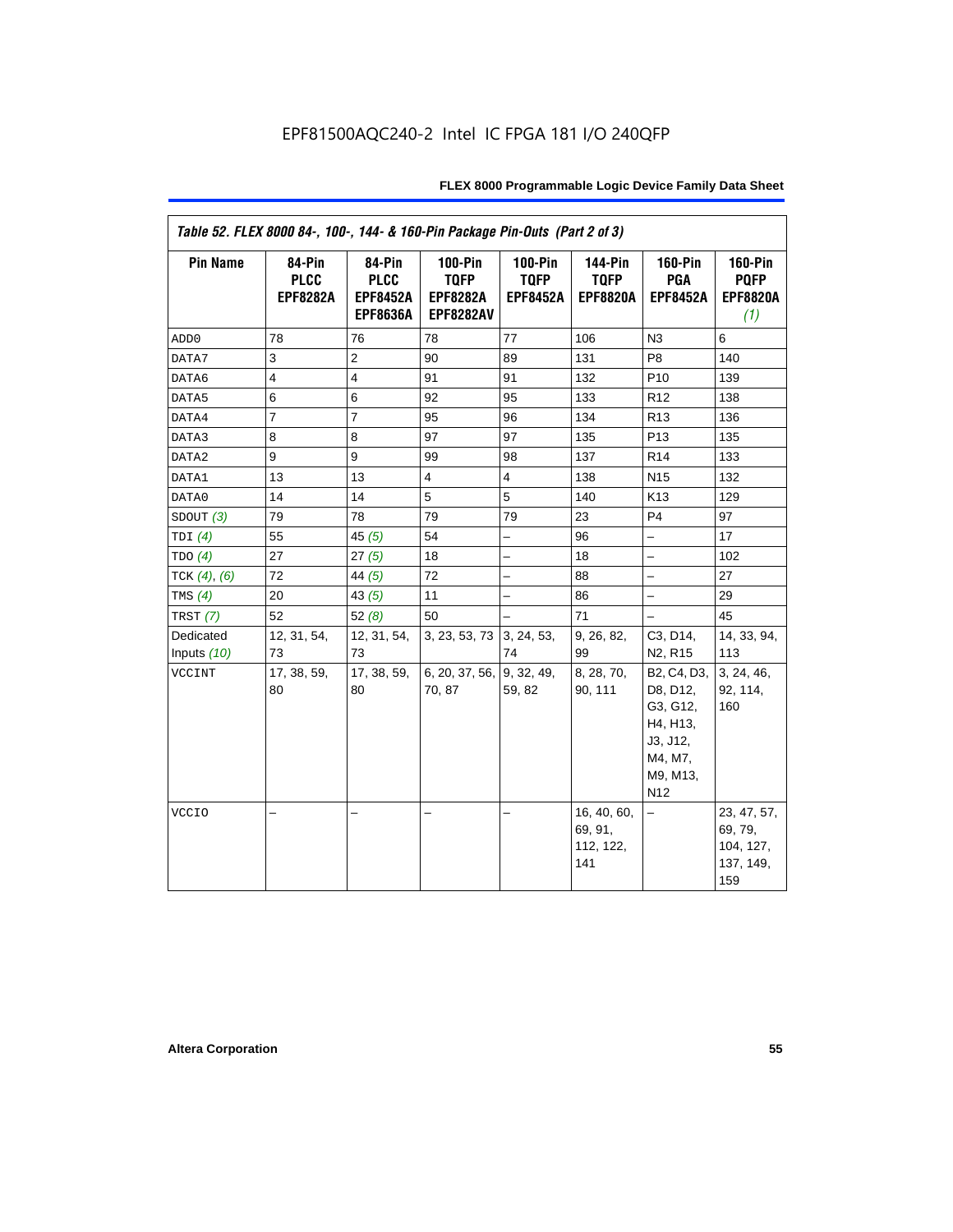| Table 52. FLEX 8000 84-, 100-, 144- & 160-Pin Package Pin-Outs (Part 3 of 3) |                                          |                                                             |                                                          |                                                                                |                                                           |                                                                                                               |                                                                                        |  |  |
|------------------------------------------------------------------------------|------------------------------------------|-------------------------------------------------------------|----------------------------------------------------------|--------------------------------------------------------------------------------|-----------------------------------------------------------|---------------------------------------------------------------------------------------------------------------|----------------------------------------------------------------------------------------|--|--|
| <b>Pin Name</b>                                                              | 84-Pin<br><b>PLCC</b><br><b>EPF8282A</b> | 84-Pin<br><b>PLCC</b><br><b>EPF8452A</b><br><b>EPF8636A</b> | $100-Pin$<br>TQFP<br><b>EPF8282A</b><br><b>EPF8282AV</b> | $100-Pin$<br><b>TQFP</b><br><b>EPF8452A</b>                                    | <b>144-Pin</b><br><b>TQFP</b><br><b>EPF8820A</b>          | <b>160-Pin</b><br>PGA<br><b>EPF8452A</b>                                                                      | <b>160-Pin</b><br><b>PQFP</b><br><b>EPF8820A</b><br>(1)                                |  |  |
| <b>GND</b>                                                                   | 5, 26, 47, 68                            | 5, 26, 47,<br>68                                            | 2, 13, 30, 44,<br>52, 63, 80,<br>94                      | 19, 44, 69,<br>94                                                              | 7, 17, 27,<br>39, 54,<br>80, 81,<br>100, 101,<br>128, 142 | C12, D4,<br>D7, D9,<br>D13, G4,<br>G13, H3,<br>H12, J4,<br>J13, L1,<br>M3, M8,<br>M12, M15,<br>N <sub>4</sub> | 12, 13, 34,<br>35, 51, 63,<br>75, 80, 83,<br>93, 103,<br>115, 126,<br>131, 143,<br>155 |  |  |
| No Connect<br>(N.C.)<br>Total User I/O<br>Pins $(9)$                         | 64                                       | 64                                                          | 74                                                       | 2, 6, 13, 30,<br>37, 42, 43,<br>50, 52, 56,<br>63, 80, 87,<br>92, 93, 99<br>64 | 108                                                       | 116                                                                                                           | 116                                                                                    |  |  |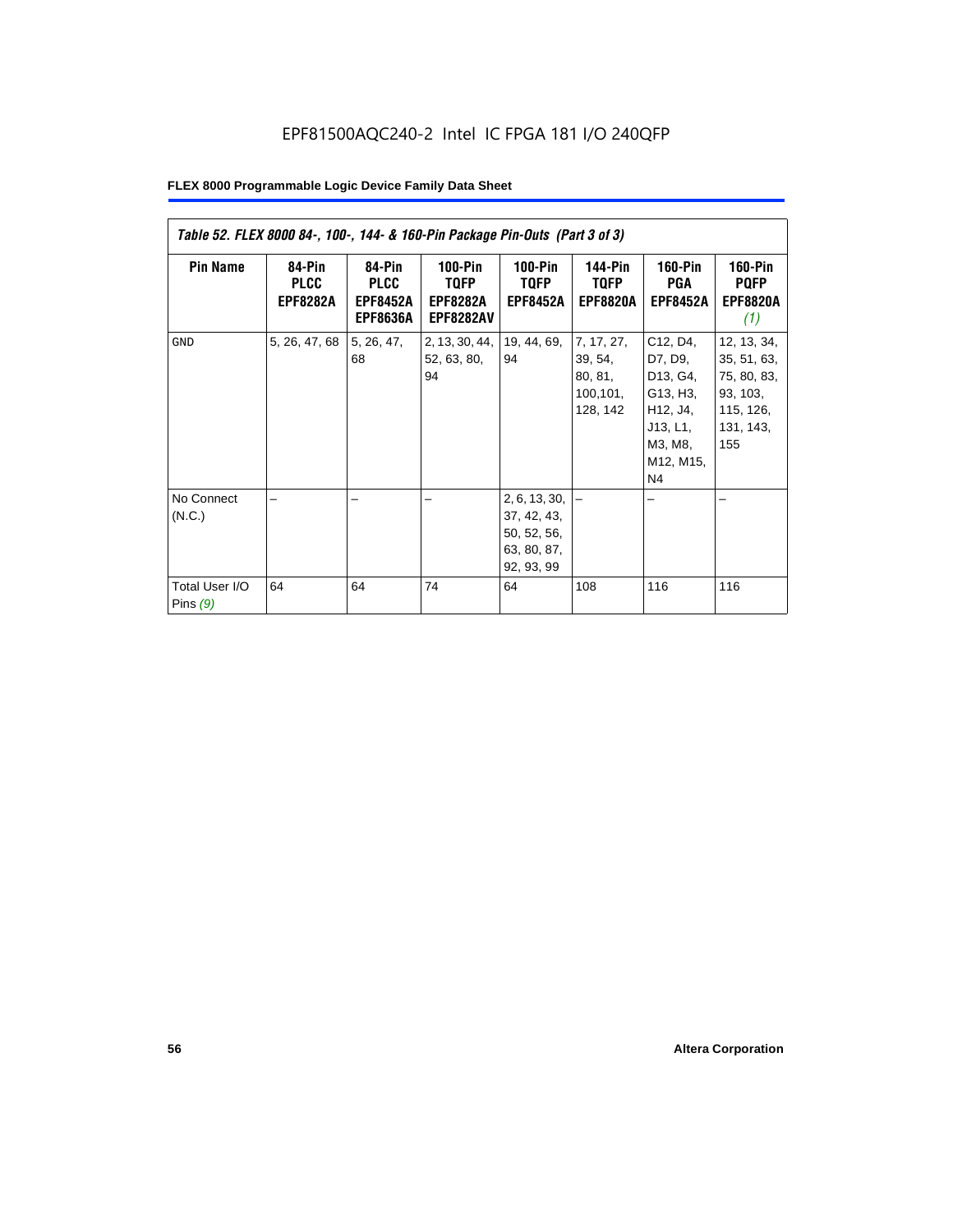| Table 53. FLEX 8000 160-, 192- & 208-Pin Package Pin-Outs (Part 1 of 2) |                                                  |                                                  |                                                   |                        |                        |                                                                   |
|-------------------------------------------------------------------------|--------------------------------------------------|--------------------------------------------------|---------------------------------------------------|------------------------|------------------------|-------------------------------------------------------------------|
| <b>Pin Name</b>                                                         | <b>160-Pin</b><br><b>PQFP</b><br><b>EPF8452A</b> | <b>160-Pin</b><br><b>PQFP</b><br><b>EPF8636A</b> | 192-Pin PGA<br><b>EPF8636A</b><br><b>EPF8820A</b> | 208-Pin<br><b>PQFP</b> | 208-Pin<br><b>PQFP</b> | 208-Pin<br><b>PQFP</b><br>EPF8636A (1) EPF8820A (1) EPF81188A (1) |
| nSP (2)                                                                 | 120                                              | 1                                                | R <sub>15</sub>                                   | 207                    | 207                    | 5                                                                 |
| MSELO(2)                                                                | 117                                              | 3                                                | T <sub>15</sub>                                   | 4                      | $\overline{4}$         | 21                                                                |
| MSEL1(2)                                                                | 84                                               | 38                                               | T <sub>3</sub>                                    | 49                     | 49                     | 33                                                                |
| nSTATUS (2)                                                             | 37                                               | 83                                               | B <sub>3</sub>                                    | 108                    | 108                    | 124                                                               |
| nCONFIG <sup>(2)</sup>                                                  | 40                                               | 81                                               | C3                                                | 103                    | 103                    | 107                                                               |
| DCLK(2)                                                                 | 1                                                | 120                                              | C <sub>15</sub>                                   | 158                    | 158                    | 154                                                               |
| CONF_DONE<br>(2)                                                        | 4                                                | 118                                              | <b>B15</b>                                        | 153                    | 153                    | 138                                                               |
| nWS                                                                     | 30                                               | 89                                               | C <sub>5</sub>                                    | 114                    | 114                    | 118                                                               |
| nRS                                                                     | 71                                               | 50                                               | B <sub>5</sub>                                    | 66                     | 116                    | 121                                                               |
| <b>RDCLK</b>                                                            | 73                                               | 48                                               | C <sub>11</sub>                                   | 64                     | 137                    | 137                                                               |
| nCS                                                                     | 29                                               | 91                                               | <b>B13</b>                                        | 116                    | 145                    | 142                                                               |
| CS                                                                      | 27                                               | 93                                               | A16                                               | 118                    | 148                    | 144                                                               |
| RDYnBUSY                                                                | 125                                              | 155                                              | A <sub>8</sub>                                    | 201                    | 127                    | 128                                                               |
| CLKUSR                                                                  | 76                                               | 44                                               | A10                                               | 59                     | 134                    | 134                                                               |
| ADD17                                                                   | 78                                               | 43                                               | R <sub>5</sub>                                    | 57                     | 43                     | 46                                                                |
| ADD16                                                                   | 91                                               | 33                                               | U <sub>3</sub>                                    | 43                     | 42                     | 45                                                                |
| ADD15                                                                   | 92                                               | 31                                               | T <sub>5</sub>                                    | 41                     | 41                     | 44                                                                |
| ADD14                                                                   | 94                                               | 29                                               | U <sub>4</sub>                                    | 39                     | 40                     | 39                                                                |
| ADD13                                                                   | 95                                               | 27                                               | R <sub>6</sub>                                    | 37                     | 39                     | 37                                                                |
| ADD12                                                                   | 96                                               | 24                                               | T6                                                | 31                     | 35                     | 36                                                                |
| ADD11                                                                   | 97                                               | 23                                               | R7                                                | 30                     | 33                     | 31                                                                |
| ADD10                                                                   | 98                                               | 22                                               | T7                                                | 29                     | 31                     | 30                                                                |
| ADD <sub>9</sub>                                                        | 99                                               | 21                                               | T <sub>8</sub>                                    | 28                     | 29                     | 29                                                                |
| ADD <sub>8</sub>                                                        | 101                                              | 20                                               | U9                                                | 24                     | 25                     | 26                                                                |
| ADD7                                                                    | 102                                              | 19                                               | U10                                               | 23                     | 23                     | 25                                                                |
| ADD6                                                                    | 103                                              | 18                                               | U11                                               | 22                     | 21                     | 24                                                                |
| ADD <sub>5</sub>                                                        | 104                                              | 17                                               | U12                                               | 21                     | 19                     | 18                                                                |
| ADD4                                                                    | 105                                              | 13                                               | R <sub>12</sub>                                   | 14                     | 14                     | 17                                                                |
| ADD <sub>3</sub>                                                        | 106                                              | 11                                               | U14                                               | 12                     | 13                     | 16                                                                |
| ADD <sub>2</sub>                                                        | 109                                              | 9                                                | U15                                               | 10                     | 11                     | 10                                                                |
| ADD1                                                                    | 110                                              | $\overline{7}$                                   | R <sub>13</sub>                                   | 8                      | 10                     | 9                                                                 |
| ADD <sub>0</sub>                                                        | 123                                              | 157                                              | U16                                               | 203                    | 9                      | 8                                                                 |
| DATA7                                                                   | 144                                              | 137                                              | H <sub>17</sub>                                   | 178                    | 178                    | 177                                                               |
| DATA6                                                                   | 150                                              | 132                                              | G17                                               | 172                    | 176                    | 175                                                               |
| DATA5                                                                   | 152                                              | 129                                              | F <sub>17</sub>                                   | 169                    | 174                    | 172                                                               |

**Altera Corporation 57**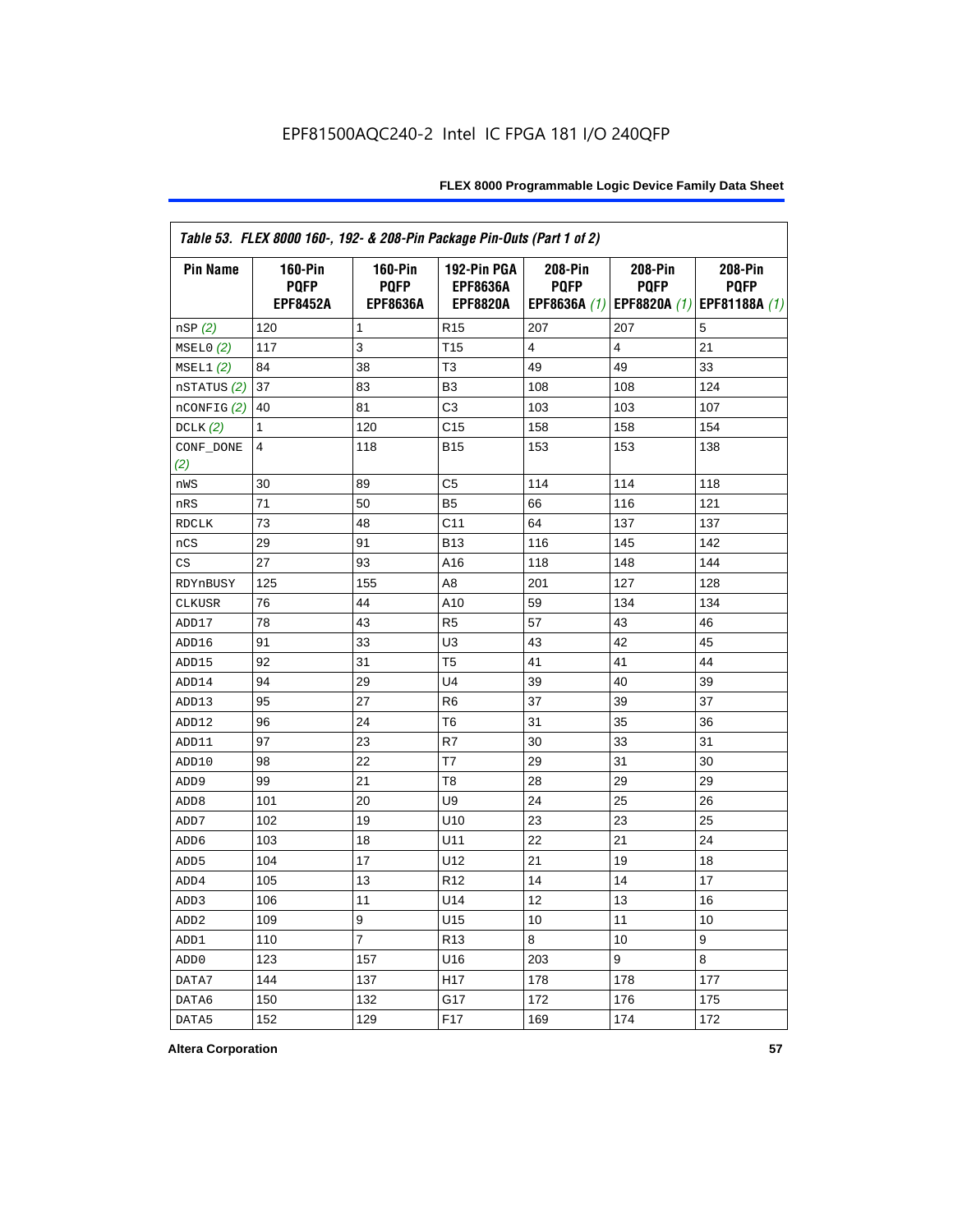| <b>Pin Name</b>                     | <b>160-Pin</b><br><b>PQFP</b>                                | $160-Pin$<br><b>PQFP</b>                                                   | 192-Pin PGA<br><b>EPF8636A</b>                                                                                                    | 208-Pin<br><b>PQFP</b>                                                                                                                                                           | 208-Pin<br><b>PQFP</b>                                                              | 208-Pin<br><b>PQFP</b>                                                                                   |
|-------------------------------------|--------------------------------------------------------------|----------------------------------------------------------------------------|-----------------------------------------------------------------------------------------------------------------------------------|----------------------------------------------------------------------------------------------------------------------------------------------------------------------------------|-------------------------------------------------------------------------------------|----------------------------------------------------------------------------------------------------------|
|                                     | <b>EPF8452A</b>                                              | <b>EPF8636A</b>                                                            | <b>EPF8820A</b>                                                                                                                   | EPF8636A (1)                                                                                                                                                                     | EPF8820A (1)                                                                        | EPF81188A (1)                                                                                            |
| DATA4                               | 154                                                          | 127                                                                        | E17                                                                                                                               | 165                                                                                                                                                                              | 172                                                                                 | 170                                                                                                      |
| DATA3                               | 157                                                          | 124                                                                        | G15                                                                                                                               | 162                                                                                                                                                                              | 171                                                                                 | 168                                                                                                      |
| DATA2                               | 159                                                          | 122                                                                        | F <sub>15</sub>                                                                                                                   | 160                                                                                                                                                                              | 167                                                                                 | 166                                                                                                      |
| DATA1                               | 11                                                           | 115                                                                        | E16                                                                                                                               | 149                                                                                                                                                                              | 165                                                                                 | 163                                                                                                      |
| DATA0                               | 12                                                           | 113                                                                        | C <sub>16</sub>                                                                                                                   | 147                                                                                                                                                                              | 162                                                                                 | 161                                                                                                      |
| SDOUT(3)                            | 128                                                          | 152                                                                        | C7(11)                                                                                                                            | 198                                                                                                                                                                              | 124                                                                                 | 119                                                                                                      |
| TDI(4)                              | $\overline{\phantom{0}}$                                     | 55                                                                         | R <sub>11</sub>                                                                                                                   | 72                                                                                                                                                                               | 20                                                                                  |                                                                                                          |
| TDO(4)                              |                                                              | 95                                                                         | B <sub>9</sub>                                                                                                                    | 120                                                                                                                                                                              | 129                                                                                 |                                                                                                          |
| TCK $(4)$ , $(6)$                   |                                                              | 57                                                                         | U8                                                                                                                                | 74                                                                                                                                                                               | 30                                                                                  |                                                                                                          |
| TMS $(4)$                           |                                                              | 59                                                                         | U7                                                                                                                                | 76                                                                                                                                                                               | 32                                                                                  | $\overline{\phantom{0}}$                                                                                 |
| TRST $(7)$                          |                                                              | 40                                                                         | R <sub>3</sub>                                                                                                                    | 54                                                                                                                                                                               | 54                                                                                  |                                                                                                          |
| Dedicated<br>Inputs $(10)$          | 5, 36, 85, 116                                               | 6, 35, 87, 116                                                             | A5, U5, U13,<br>A13                                                                                                               | 7, 45, 112,<br>150                                                                                                                                                               | 17, 36, 121,<br>140                                                                 | 13, 41, 116,<br>146                                                                                      |
| <b>VCCINT</b><br>(5.0 V)            | 21, 41, 53, 67,<br>80, 81, 100, 121,<br>133, 147, 160        | 4, 5, 26, 85,<br>106                                                       | C8, C9, C10,<br>R8, R9, R10,<br>R <sub>14</sub>                                                                                   | 5, 6, 33, 110,<br>137                                                                                                                                                            | 5, 6, 27, 48,<br>119, 141                                                           | 4, 20, 35, 48,<br>50, 102, 114,<br>131, 147                                                              |
| <b>VCCIO</b><br>(5.0 V or<br>3.3 V  |                                                              | 25, 41, 60, 70,<br>80, 107, 121,<br>140, 149, 160                          | D3, D4, D9,<br>D14, D15, G4,<br>G14, L4, L14,<br>P4, P9, P14                                                                      | 32, 55, 78, 91,<br>102, 138, 159,<br>182, 193, 206                                                                                                                               | 26, 55, 69, 87,<br>102, 131, 159,<br>173, 191, 206                                  | 3, 19, 34, 49,<br>69, 87, 106,<br>123, 140, 156,<br>174, 192                                             |
| GND                                 | 13, 14, 28, 46,<br>60, 75, 93, 107,<br>108, 126, 140,<br>155 | 15, 16, 36, 37,<br>45, 51, 75, 84,<br>86, 96, 97,<br>117, 126, 131,<br>154 | C4, D7, D8,<br>D10, D11, H4,<br>H <sub>14</sub> , K <sub>4</sub> , K <sub>14</sub> ,<br>P7, P8, P10,<br>P <sub>11</sub>           | 19, 20, 46, 47,<br>60, 67, 96,<br>109, 111, 124,<br>125, 151, 164,<br>171, 200                                                                                                   | 15, 16, 37, 38,<br>60, 78, 96,<br>109, 110, 120,<br>130, 142, 152,<br>164, 182, 200 | 11, 12, 27, 28,<br>42, 43, 60, 78,<br>96, 105, 115,<br>122, 132, 139,<br>148, 155, 159,<br>165, 183, 201 |
| No Connect<br>(N.C.)                | 2, 3, 38, 39, 70,<br>82, 83, 118, 119,<br>148                | 2, 39, 82, 119                                                             | C6, C12, C13,<br>C14, E3, E15,<br>F3, J3, J4,<br>J14, J15, N3,<br>N <sub>15</sub> , P <sub>3</sub> , P <sub>15</sub> ,<br>R4 (12) | 1, 2, 3, 16, 17,<br>18, 25, 26, 27,<br>34, 35, 36, 50,<br>51, 52, 53,<br>104, 105, 106,<br>107, 121, 122,<br>123, 130, 131,<br>132, 139, 140,<br>141, 154, 155,<br>156, 157, 208 | 1, 2, 3, 50, 51,<br>52, 53, 104,<br>105, 106, 107,<br>154, 155, 156,<br>157, 208    | 1, 2, 51, 52, 53,<br>54, 103, 104,<br>157, 158, 207,<br>208                                              |
| <b>Total User</b><br>I/O Pins $(9)$ | 116                                                          | 114                                                                        | 132, 148 (13)                                                                                                                     | 132                                                                                                                                                                              | 148                                                                                 | 144                                                                                                      |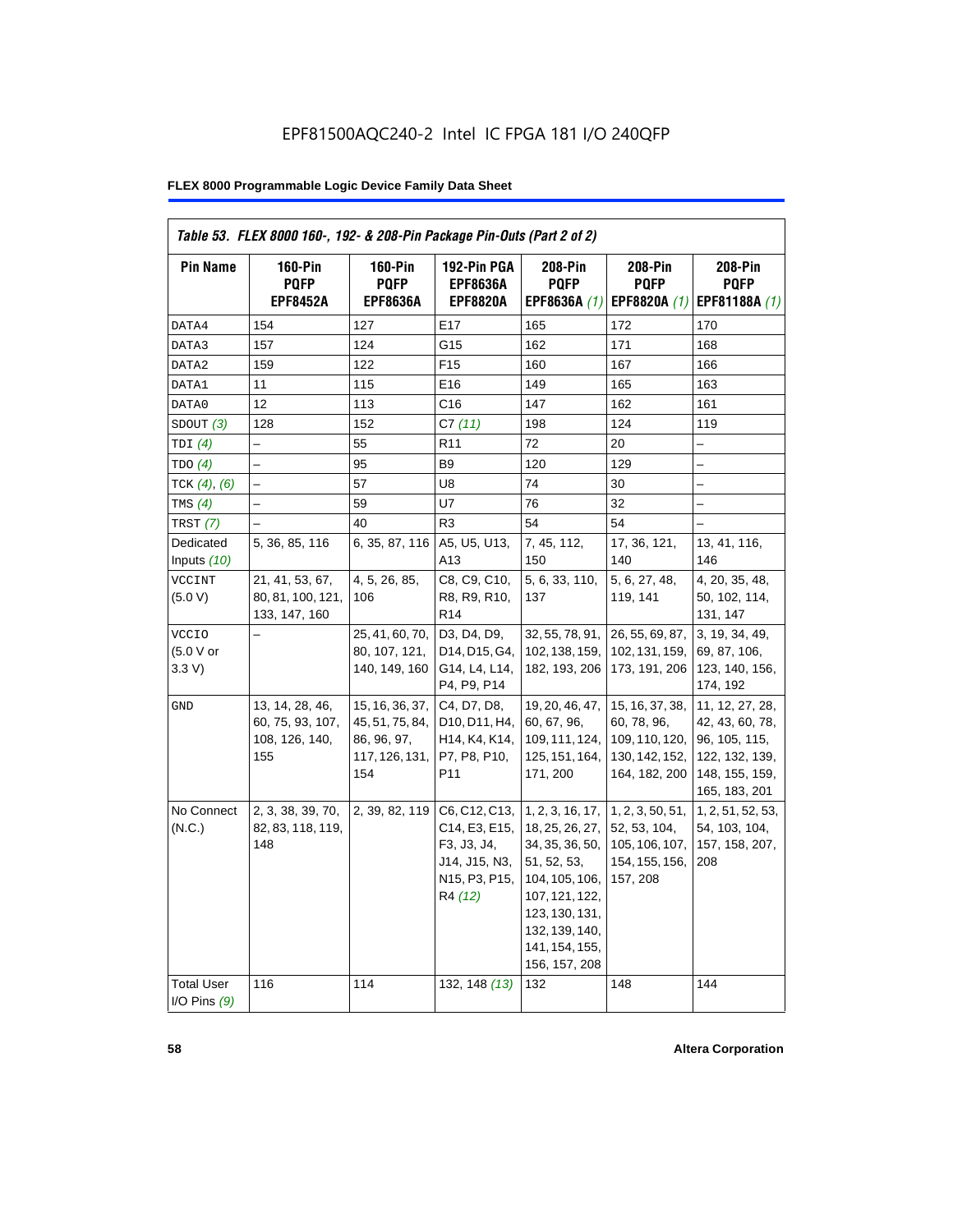| Table 54. FLEX 8000 225-, 232-, 240-, 280- & 304-Pin Package Pin-Outs (Part 1 of 3) |                                                 |                                           |                                                   |                                                   |                                    |                                            |
|-------------------------------------------------------------------------------------|-------------------------------------------------|-------------------------------------------|---------------------------------------------------|---------------------------------------------------|------------------------------------|--------------------------------------------|
| <b>Pin Name</b>                                                                     | <b>225-Pin</b><br><b>BGA</b><br><b>EPF8820A</b> | 232-Pin<br><b>PGA</b><br><b>EPF81188A</b> | <b>240-Pin</b><br><b>PQFP</b><br><b>EPF81188A</b> | <b>240-Pin</b><br><b>PQFP</b><br><b>EPF81500A</b> | 280-Pin<br><b>PGA</b><br>EPF81500A | 304-Pin<br><b>ROFP</b><br><b>EPF81500A</b> |
| nSP(2)                                                                              | A15                                             | C <sub>14</sub>                           | 237                                               | 237                                               | W <sub>1</sub>                     | 304                                        |
| MSELO(2)                                                                            | <b>B14</b>                                      | G15                                       | 21                                                | 19                                                | N <sub>1</sub>                     | 26                                         |
| MSEL1(2)                                                                            | R <sub>15</sub>                                 | L <sub>15</sub>                           | 40                                                | 38                                                | H <sub>3</sub>                     | 51                                         |
| nSTATUS (2)                                                                         | P <sub>2</sub>                                  | L <sub>3</sub>                            | 141                                               | 142                                               | G19                                | 178                                        |
| $n$ CONFIG $(2)$                                                                    | R <sub>1</sub>                                  | R <sub>4</sub>                            | 117                                               | 120                                               | <b>B18</b>                         | 152                                        |
| DCLK $(2)$                                                                          | B <sub>2</sub>                                  | C <sub>4</sub>                            | 184                                               | 183                                               | U18                                | 230                                        |
| $CONF\_DONE(2)$                                                                     | A1                                              | G3                                        | 160                                               | 161                                               | M16                                | 204                                        |
| nWS                                                                                 | L4                                              | P <sub>1</sub>                            | 133                                               | 134                                               | F <sub>18</sub>                    | 167                                        |
| nRS                                                                                 | K <sub>5</sub>                                  | N <sub>1</sub>                            | 137                                               | 138                                               | G18                                | 171                                        |
| <b>RDCLK</b>                                                                        | F <sub>1</sub>                                  | G <sub>2</sub>                            | 158                                               | 159                                               | M17                                | 202                                        |
| nCS                                                                                 | D <sub>1</sub>                                  | E <sub>2</sub>                            | 166                                               | 167                                               | N <sub>16</sub>                    | 212                                        |
| CS                                                                                  | C <sub>1</sub>                                  | E <sub>3</sub>                            | 169                                               | 170                                               | N <sub>18</sub>                    | 215                                        |
| RDYnBUSY                                                                            | J3                                              | K <sub>2</sub>                            | 146                                               | 147                                               | J17                                | 183                                        |
| <b>CLKUSR</b>                                                                       | G <sub>2</sub>                                  | H <sub>2</sub>                            | 155                                               | 156                                               | K <sub>19</sub>                    | 199                                        |
| ADD17                                                                               | M14                                             | R <sub>15</sub>                           | 58                                                | 56                                                | E <sub>3</sub>                     | 73                                         |
| ADD16                                                                               | L12                                             | T <sub>17</sub>                           | 56                                                | 54                                                | E <sub>2</sub>                     | 71                                         |
| ADD15                                                                               | M15                                             | P <sub>15</sub>                           | 54                                                | 52                                                | F4                                 | 69                                         |
| ADD14                                                                               | L13                                             | M14                                       | 47                                                | 45                                                | G1                                 | 60                                         |
| ADD13                                                                               | L <sub>14</sub>                                 | M15                                       | 45                                                | 43                                                | H <sub>2</sub>                     | 58                                         |
| ADD12                                                                               | K <sub>13</sub>                                 | M16                                       | 43                                                | 41                                                | H1                                 | 56                                         |
| ADD11                                                                               | K <sub>15</sub>                                 | K <sub>15</sub>                           | 36                                                | 34                                                | JЗ                                 | 47                                         |
| ADD10                                                                               | J13                                             | K <sub>17</sub>                           | 34                                                | 32                                                | K <sub>3</sub>                     | 45                                         |
| ADD <sub>9</sub>                                                                    | J15                                             | J14                                       | 32                                                | 30                                                | K4                                 | 43                                         |
| ADD <sub>8</sub>                                                                    | G14                                             | J15                                       | 29                                                | 27                                                | L1                                 | 34                                         |
| ADD7                                                                                | G13                                             | H <sub>17</sub>                           | 27                                                | 25                                                | L2                                 | 32                                         |
| ADD <sub>6</sub>                                                                    | G11                                             | H <sub>15</sub>                           | 25                                                | 23                                                | M1                                 | 30                                         |
| ADD <sub>5</sub>                                                                    | F <sub>14</sub>                                 | F <sub>16</sub>                           | 18                                                | 16                                                | N <sub>2</sub>                     | 20                                         |
| ADD4                                                                                | E <sub>13</sub>                                 | F <sub>15</sub>                           | 16                                                | 14                                                | N <sub>3</sub>                     | 18                                         |
| ADD3                                                                                | D <sub>15</sub>                                 | F <sub>14</sub>                           | 14                                                | 12                                                | N <sub>4</sub>                     | 16                                         |
| ADD <sub>2</sub>                                                                    | D <sub>14</sub>                                 | D <sub>15</sub>                           | 7                                                 | 5                                                 | U <sub>1</sub>                     | 8                                          |
| ADD1                                                                                | E12                                             | <b>B17</b>                                | 5                                                 | 3                                                 | U2                                 | 6                                          |
| ADD <sub>0</sub>                                                                    | C <sub>15</sub>                                 | C <sub>15</sub>                           | 3                                                 | 1                                                 | V <sub>1</sub>                     | 4                                          |
| DATA7                                                                               | A7                                              | A7                                        | 205                                               | 199                                               | W13                                | 254                                        |
| DATA6                                                                               | D7                                              | D8                                        | 203                                               | 197                                               | W14                                | 252                                        |
| DATA5                                                                               | A6                                              | B7                                        | 200                                               | 196                                               | W15                                | 250                                        |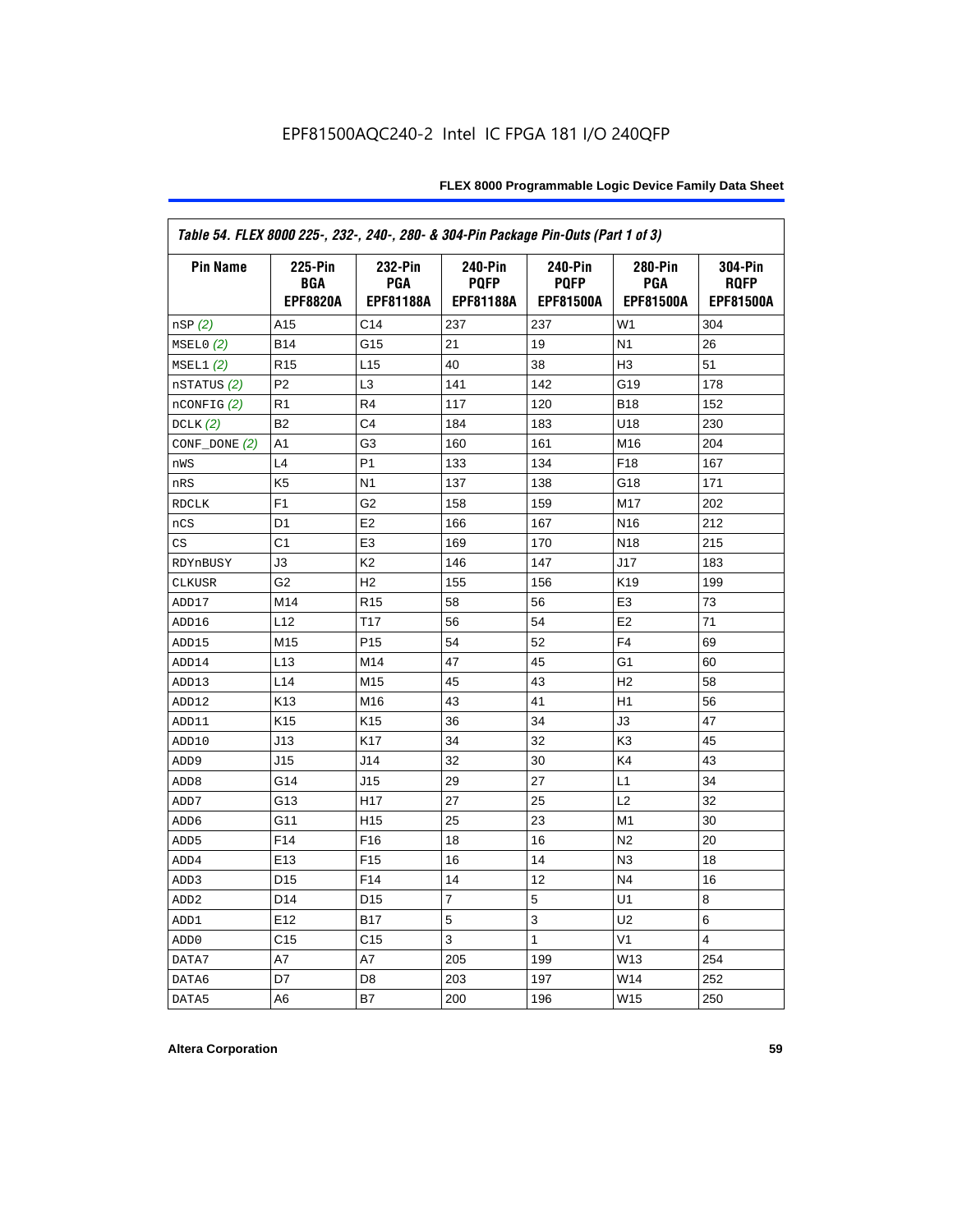| Table 54. FLEX 8000 225-, 232-, 240-, 280- & 304-Pin Package Pin-Outs (Part 2 of 3) |                                                                                                               |                                                                                                     |                                                                |                                                                                |                                                                                                                            |                                                                      |
|-------------------------------------------------------------------------------------|---------------------------------------------------------------------------------------------------------------|-----------------------------------------------------------------------------------------------------|----------------------------------------------------------------|--------------------------------------------------------------------------------|----------------------------------------------------------------------------------------------------------------------------|----------------------------------------------------------------------|
| <b>Pin Name</b>                                                                     | 225-Pin<br>BGA<br><b>EPF8820A</b>                                                                             | 232-Pin<br><b>PGA</b><br><b>EPF81188A</b>                                                           | 240-Pin<br><b>POFP</b><br><b>EPF81188A</b>                     | 240-Pin<br><b>POFP</b><br><b>EPF81500A</b>                                     | 280-Pin<br><b>PGA</b><br><b>EPF81500A</b>                                                                                  | <b>304-Pin</b><br><b>RQFP</b><br><b>EPF81500A</b>                    |
| DATA4                                                                               | A <sub>5</sub>                                                                                                | C7                                                                                                  | 198                                                            | 194                                                                            | W16                                                                                                                        | 248                                                                  |
| DATA3                                                                               | <b>B5</b>                                                                                                     | D7                                                                                                  | 196                                                            | 193                                                                            | W17                                                                                                                        | 246                                                                  |
| DATA2                                                                               | E <sub>6</sub>                                                                                                | B <sub>5</sub>                                                                                      | 194                                                            | 190                                                                            | V16                                                                                                                        | 243                                                                  |
| DATA1                                                                               | D <sub>5</sub>                                                                                                | A <sub>3</sub>                                                                                      | 191                                                            | 189                                                                            | U16                                                                                                                        | 241                                                                  |
| DATA0                                                                               | C <sub>4</sub>                                                                                                | A2                                                                                                  | 189                                                            | 187                                                                            | V17                                                                                                                        | 239                                                                  |
| SDOUT(3)                                                                            | K <sub>1</sub>                                                                                                | N <sub>2</sub>                                                                                      | 135                                                            | 136                                                                            | F <sub>19</sub>                                                                                                            | 169                                                                  |
| TDI                                                                                 | F15(4)                                                                                                        | $\qquad \qquad -$                                                                                   | $\overline{\phantom{0}}$                                       | 63(14)                                                                         | B1 (14)                                                                                                                    | 80(14)                                                               |
| TDO                                                                                 | J2(4)                                                                                                         |                                                                                                     |                                                                | 117                                                                            | C17                                                                                                                        | 149                                                                  |
| $TCK$ (6)                                                                           | J14(4)                                                                                                        | $\overline{a}$                                                                                      | $\overline{\phantom{0}}$                                       | 116 $(14)$                                                                     | A <sub>19</sub> $(14)$                                                                                                     | 148 $(14)$                                                           |
| TMS                                                                                 | J12(4)                                                                                                        | $\overline{\phantom{0}}$                                                                            | $\overline{\phantom{0}}$                                       | 64 (14)                                                                        | C2(14)                                                                                                                     | 81(14)                                                               |
| TRST (7)                                                                            | P <sub>14</sub>                                                                                               |                                                                                                     | $\overline{\phantom{0}}$                                       | 115 $(14)$                                                                     | A18 $(14)$                                                                                                                 | 145(14)                                                              |
| Dedicated Inputs<br>(10)                                                            | F4, L1, K12,<br>E <sub>15</sub>                                                                               | C1, C17, R1,<br><b>R17</b>                                                                          | 10, 51, 130,<br>171                                            | 8, 49, 131,<br>172                                                             | F1, F16, P3,<br>P <sub>19</sub>                                                                                            | 12, 64, 164,<br>217                                                  |
| <b>VCCINT</b><br>(5.0 V)                                                            | F5, F10, E1,<br>L2, K4, M12,<br>P15, H13,<br>H14, B15,<br>C13                                                 | E4, H4, L4,<br>P12, L14,<br>H <sub>14</sub> , E <sub>14</sub> ,<br>R <sub>14</sub> , U <sub>1</sub> | 20, 42, 64, 66,<br>114, 128, 150,<br>172, 236                  | 18, 40, 60, 62,<br>91, 114, 129,<br>151, 173, 209,<br>236                      | B17, D3, D15,<br>E8, E10, E12,<br>E14, R7, R9,<br>R <sub>11</sub> , R <sub>13</sub> ,<br>R <sub>14</sub> , T <sub>14</sub> | 24, 54, 77,<br>144, 79, 115,<br>162, 191, 218,<br>266, 301           |
| <b>VCCIO</b><br>(5.0 V or 3.3 V)                                                    | H3, H2, P6,<br>R6, P10, N10,<br>R14, N13,<br>H15, H12,<br>D12, A14,<br>B10, A10, B6,<br>C6, A2, C3,<br>M4, R2 | N10, M13,<br>M5, K13, K5,<br>H13, H5, F5,<br>E10, E8, N8,<br>F13                                    | 19, 41, 65, 81,<br>99, 116, 140,<br>162, 186, 202,<br>220, 235 | 17, 39, 61, 78,<br>94, 108, 130,<br>152, 174, 191,<br>205, 221, 235   T13, T15 | D14, E7, E9,<br>E11, E13, R6,<br>R8, R10, R12,                                                                             | 22, 53, 78, 99,<br>119, 137, 163,<br>193, 220, 244,<br>262, 282, 300 |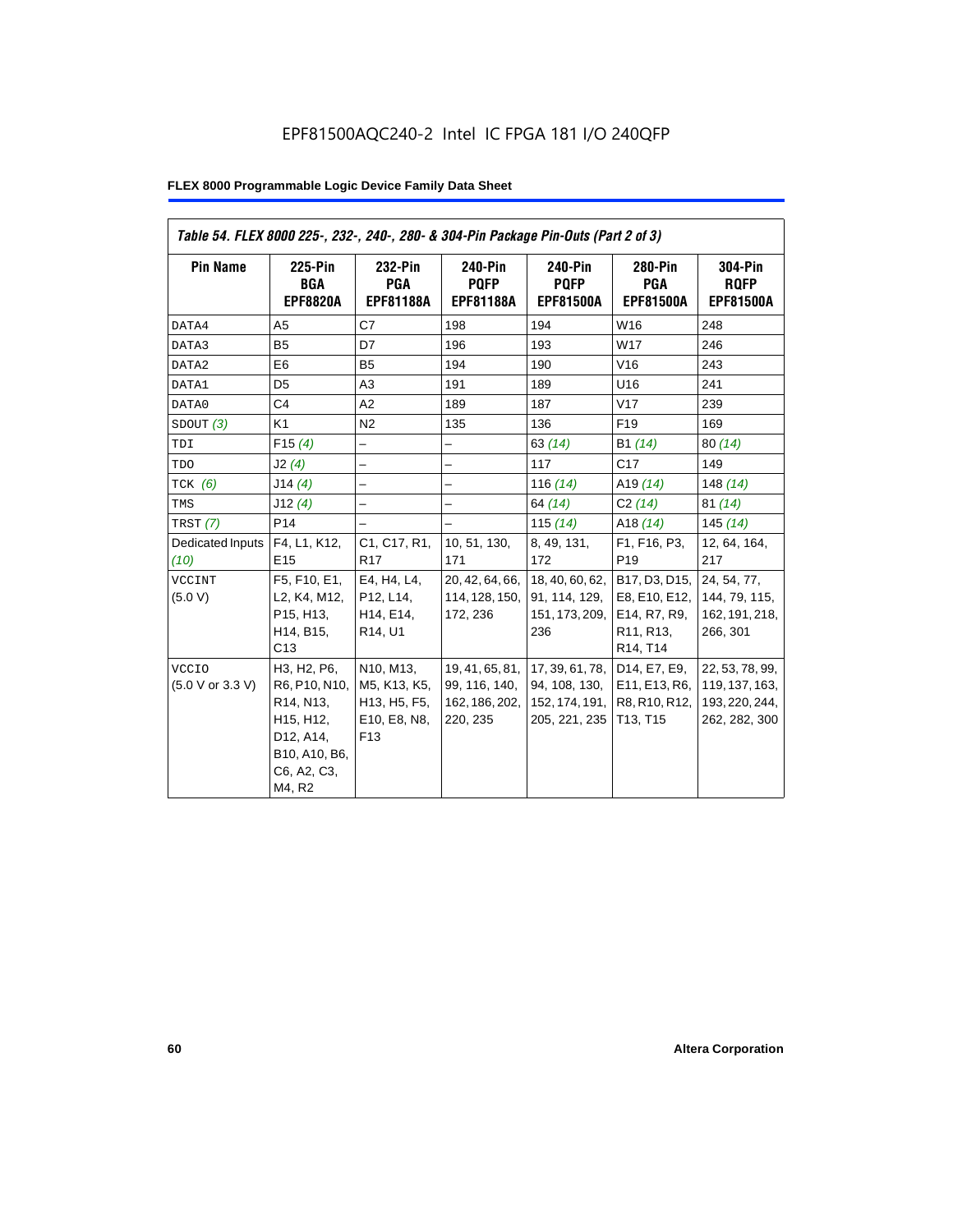| Table 54. FLEX 8000 225-, 232-, 240-, 280- & 304-Pin Package Pin-Outs (Part 3 of 3) |                                                                                                                                                                              |                                                                                                          |                                                                                                         |                                                                                                                                               |                                                                                                                                                                                                           |                                                                                                                                                                                                            |
|-------------------------------------------------------------------------------------|------------------------------------------------------------------------------------------------------------------------------------------------------------------------------|----------------------------------------------------------------------------------------------------------|---------------------------------------------------------------------------------------------------------|-----------------------------------------------------------------------------------------------------------------------------------------------|-----------------------------------------------------------------------------------------------------------------------------------------------------------------------------------------------------------|------------------------------------------------------------------------------------------------------------------------------------------------------------------------------------------------------------|
| <b>Pin Name</b>                                                                     | <b>225-Pin</b><br><b>BGA</b><br><b>EPF8820A</b>                                                                                                                              | 232-Pin<br><b>PGA</b><br><b>EPF81188A</b>                                                                | <b>240-Pin</b><br><b>PQFP</b><br><b>EPF81188A</b>                                                       | <b>240-Pin</b><br><b>PQFP</b><br><b>EPF81500A</b>                                                                                             | 280-Pin<br><b>PGA</b><br><b>EPF81500A</b>                                                                                                                                                                 | 304-Pin<br><b>ROFP</b><br><b>EPF81500A</b>                                                                                                                                                                 |
| <b>GND</b>                                                                          | B1, D4, E14,<br>F7, F8, F9,<br>F12, G6, G7,<br>G8, G9, G10,<br>H1, H4, H5,<br>H6, H7, H8,<br>H9, H10, H11,<br>J6, J7, J8, J9,<br>J10, K6, K7,<br>K8, K9, K11,<br>L15, N3, P1 | A1, D6, E11,<br>E7, E9, G4,<br>G5, G13,<br>G14, J5, J13,<br>K4, K14, L5,<br>L13, N4, N7,<br>N9, N11, N14 | 8, 9, 30, 31,<br>52, 53, 72, 90,<br>108, 115, 129,<br>139, 151, 161,<br>173, 185, 187,<br>193, 211, 229 | 6, 7, 28, 29,<br>50, 51, 71, 85, E4, E5, E6,<br>92, 101, 118,<br>162, 163, 184, H5, H15, J5,<br>185, 186, 198, J15, K5, K15,<br>208, 214, 228 | D4, D5, D16,<br>E15, E16, F5,<br>119, 140, 141, F15, G5, G15,<br>L5, L15, M5,<br>M15, N5,<br>N15, P4, P5,<br>P <sub>15</sub> , P <sub>16</sub> , R <sub>4</sub> ,<br>R5, R15, R16,<br>T4, T5, T16,<br>U17 | 9, 11, 36, 38,<br>65, 67, 90,<br>108, 116,<br>128, 150,<br>151, 175, 177,<br>206, 208, 231,<br>232, 237, 253,<br>265, 273, 291                                                                             |
| No Connect<br>(N.C.)                                                                |                                                                                                                                                                              |                                                                                                          | 61, 62, 119,<br>120, 181, 182,<br>239, 240                                                              |                                                                                                                                               |                                                                                                                                                                                                           | 10, 21, 23, 25,<br>35, 37, 39, 40,<br>41, 42, 52, 55,<br>66, 68, 146,<br>147, 161, 173,<br>174, 176, 187,<br>188, 189, 190,<br>192, 194, 195,<br>205, 207, 219,<br>221, 233, 234,<br>235, 236, 302,<br>303 |
| Total User I/O<br>Pins $(9)$                                                        | 148                                                                                                                                                                          | 180                                                                                                      | 180                                                                                                     | 177                                                                                                                                           | 204                                                                                                                                                                                                       | 204                                                                                                                                                                                                        |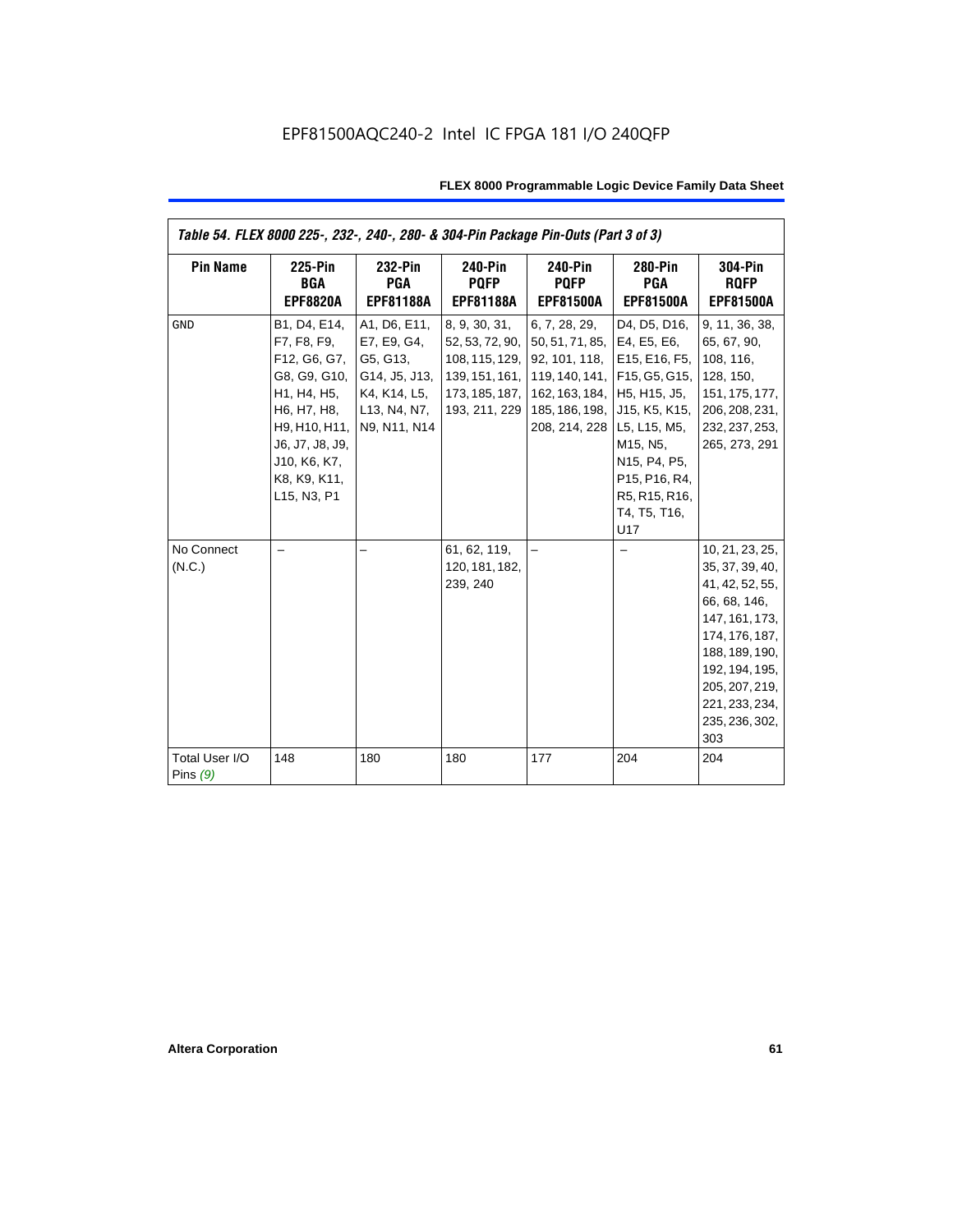## EPF81500AQC240-2 Intel IC FPGA 181 I/O 240QFP

## **FLEX 8000 Programmable Logic Device Family Data Sheet**

#### *Notes to tables:*

- (1) Perform a complete thermal analysis before committing a design to this device package. See *Application Note 74 (Evaluating Power for Altera Devices)* for more information.
- (2) This pin is a dedicated pin and is not available as a user I/O pin.
- (3) SDOUT will drive out during configuration. After configuration, it may be used as a user I/O pin. By default, the MAX+PLUS II software will not use SDOUT as a user I/O pin; the user can override the MAX+PLUS II software and use SDOUT as a user I/O pin.
- (4) If the device is not configured to use the JTAG BST circuitry, this pin is available as a user I/O pin.
- (5) JTAG pins are available for EPF8636A devices only. These pins are dedicated user I/O pins.
- $(6)$  If this pin is used as an input in user mode, ensure that it does not toggle before or during configuration.
- (7) TRST is a dedicated input pin for JTAG use. This pin must be grounded if JTAG BST is not used.
- (8) Pin 52 is a  $V_{CC}$  pin on EPF8452A devices only.
- (9) The user I/O pin count includes dedicated input pins and all I/O pins.
- (10) Unused dedicated inputs should be tied to ground on the board.
- (11) SDOUT does not exist in the EPF8636GC192 device.
- (12) These pins are no connect (N.C.) pins for EPF8636A devices only. They are user I/O pins in EPF8820A devices.
- (13) EPF8636A devices have 132 user I/O pins; EPF8820A devices have 148 user I/O pins.
- (14) For EPF81500A devices, these pins are dedicated JTAG pins and are not available as user I/O pins. If JTAG BST is not used, TDI, TCK, TMS, and TRST should be tied to GND.

**Revision History**

The information contained in the *FLEX 8000 Programmable Logic Device Family Data Sheet* version 11.1 supersedes information published in previous versions. The *FLEX 8000 Programmable Logic Device Family Data Sheet* version 11.1 contains the following change: minor textual updates.